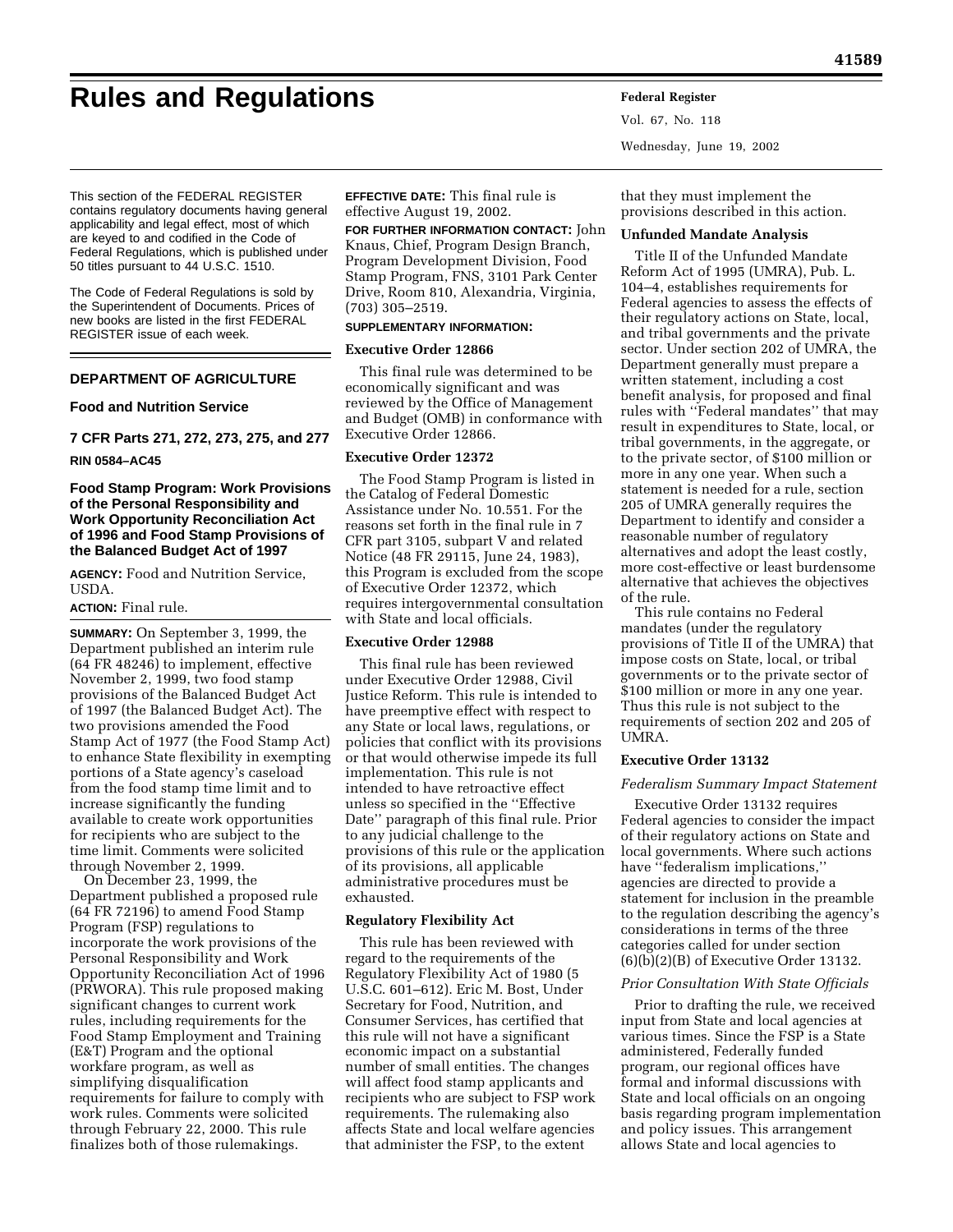provide feedback that forms the basis for many discretionary decisions in this and other FSP rules. In addition, we presented our ideas and received feedback on program policy at various State, regional, national, and professional conferences. Lastly, the comments from State and local officials on both the interim Balanced Budget Act rule and the proposed PRWORA rule were carefully considered in drafting this final rule.

## *Nature of Concerns and the Need To Issue This Rule*

State agencies generally want greater flexibility in their implementation of FSP work requirements and in the operation of the E&T Program. State agencies have indicated that providing them this flexibility would greatly enhance their ability to more efficiently administer the FSP. They also want current rules streamlined to allow them to conform to the rules of other means tested Federal programs.

# *Extent To Which We Meet Those Concerns*

FNS has considered the impact on State and local agencies. This rule deals mainly with changes required by law and made effective in 1996 and 1997. The effects on State agencies are moderate. While some of the changes result in modest increases in administrative requirements, the overall effect is to lessen the administrative burden by providing increased State agency flexibility in program operation and by allowing State agencies to streamline their program requirements. PRWORA and the Balanced Budget Act required most of the changes made in this rule and the changes were effective upon enactment of these statutes. FNS is not aware of any case where the discretionary provisions of the rule would preempt State law. In addition, we are willing to approve a waiver of any discretionary provision in this rule where: (1) A State agency can demonstrate that its own procedures would be more effective and efficient; (2) providing such a waiver would not result in a material impairment of any statutory or regulatory rights of participants or potential participants; and (3) it would otherwise be consistent with the waiver authority set out at 7 CFR 272.3(c).

#### **Regulatory Impact Analysis**

#### *Costs/Benefits*

There are no new effects of implementing the work-related provisions of PRWORA on food stamp recipients. The Regulatory impact

analysis associated with the proposed PRWORA rule, published December 23, 1999 (64 FR 72201–72202), contains the expected impact of those provisions. State agencies have already implemented those changes and no further impact is expected following publication of this final rule. Other than the effects of eliminating the maximum slot reimbursement rates, there are no new effects of implementing the workrelated provisions of the Balanced Budget Act. The Regulatory Impact Analysis associated with the interim final Balanced Budget Act rule, published September 3, 1999 (64 FR 48252–48254), contained the expected impact of the provisions, which State agencies have already implemented. The provision to eliminate the maximum slot reimbursement rate is expected to increase Food Stamp Program expenditures by a range of \$25.3 million to \$62.0 million, depending on State agency actions, over the period FY 2002–FY 2012.

# *Need for Action—Food Stamp Provisions of the Balanced Budget Act of 1997*

We believe that the regulatory effect of removing the maximum slot rates will have very little effect on State agencies' overall E&T spending patterns, which currently fall into four categories: (1) The 12 alternative reimbursement State agencies currently not bound by reimbursement rates as long as they provide work slots to all ABAWDs willing to comply with the work requirements. Data from the FNS–583 report indicate that if they had been subject to the rates, they would have overspent the maximum slot rates by some 47 percent in FY 2000. (2) Another 12 State agencies that reported spending over their maximum slot rates in FY 2000 and were reimbursed for 50 percent of the amount they overspent from Federal funds. The FY 2000 FNS– 583 reports indicate that these State agencies overspent the maximum slot rates by 17 percent that year. (3) Another seven State agencies spending at maximum slot rates. (4) The 22 State agencies that spent under the slot rates in FY 2000.

We assume that both the alternative reimbursement State agencies and the State agencies that have spent under their slot rates will not change their spending patterns. Because alternative reimbursement State agencies' spending was not limited by the maximum slot rates, their spending is not expected to change with the elimination of those rates. Likewise, removing the slot rates will have no impact those State agencies spending under their maximum slot rates.

Removing the slot rates could affect the remaining 19 State agencies that either spent over or exactly at their slot rates in a number of ways. The Federal government reimbursed State agencies that had already spent over their slot rates for 50 percent of the cost, which was some \$1.4 million in 2000. If slot rates are removed, and these State agencies do not change their spending patterns, all of the cost would be covered by 100 percent Federal funds. The increase in costs to the Federal government could be an additional \$1.5 million. If these State agencies were to increase their spending from 17 percent reported by States that overspent the maximum slot rates to the 47 percent that the alternative reimbursement State agencies spent in 2000, the additional Federal cost could be as much as \$3.6 million.

If slot rates are removed, we assume that State agencies that currently spend at 100 percent of their slot rates might increase their spending in one of two ways: either by the 17 percent level of the other State agencies that overspent, or by the 47 percent over the maximum slot rates that the alternative reimbursement State agencies spent. If they were to do the former, the additional Federal cost could be slightly over one-half million dollars; if they were to do the latter, that cost increases to \$1.5 million.

The total cost in FY 2003 ranges from \$2.3 million if State agencies increase their spending to 117 percent of the maximum to \$5.6 million if they increase their spending to 147 percent of the maximum. Allowing for inflation, the 10-year cost ranges from \$25.3 to \$62 million.

# *Need for Action—Work Provisions of the Personal Responsibility and Work Opportunity Reconciliation Act of 1996*

This action is needed to implement the work provisions of Pub. L. 104–193, the Personal Responsibility and Work Opportunity Reconciliation Act of 1996 (PRWORA). These provisions: (1) Establish new disqualification penalties for noncompliance with FSP work requirements; (2) permit certain State agencies to lower the age at which a child exempts a parent or caretaker from food stamp work rules; (3) revise and streamline the E&T Program; (4) provide State agencies the option of using a household's food stamp benefits to subsidize a job for a household member participating in a work supplementation or support program; and (5) permit qualifying States to provide certain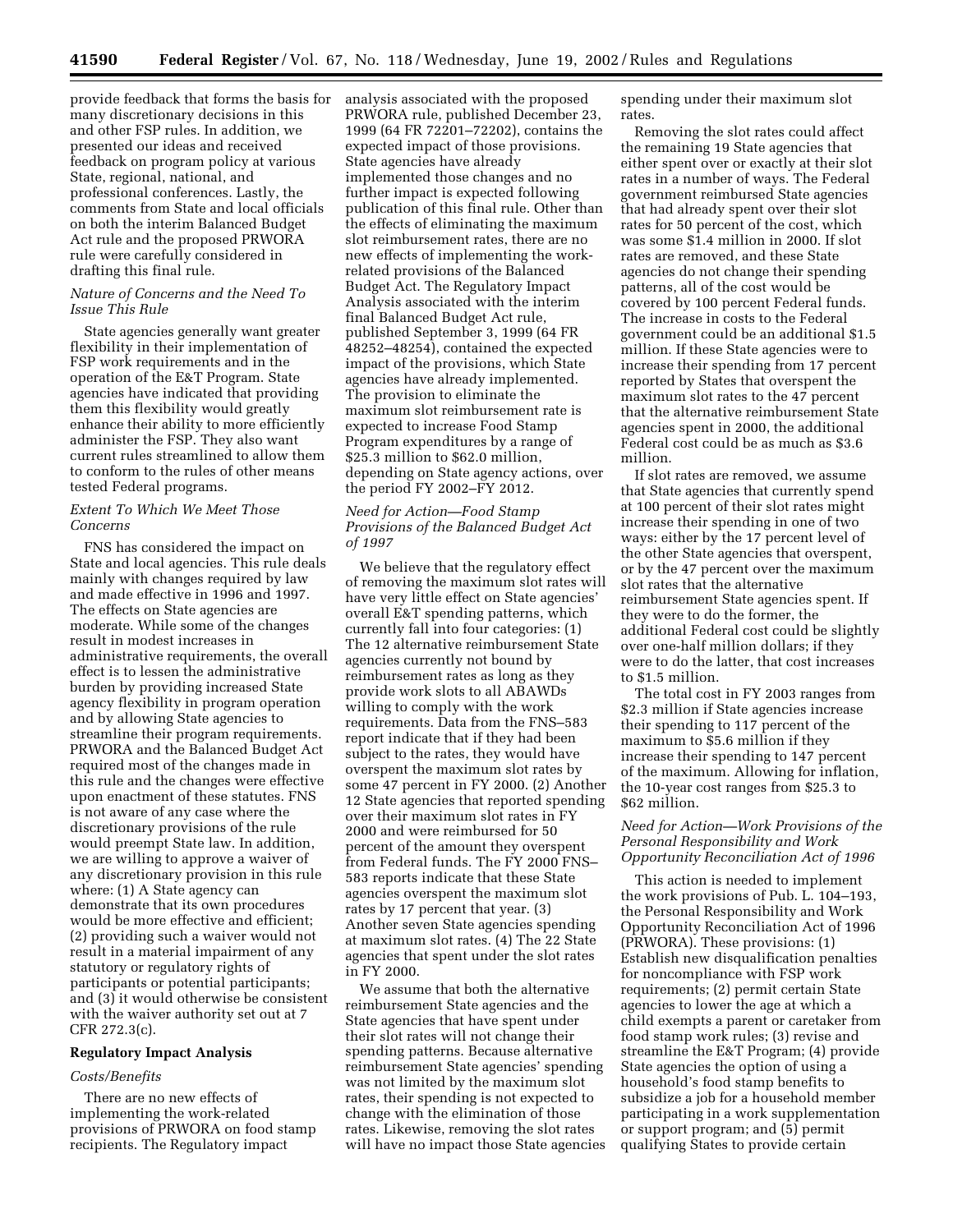households with cash in lieu of food stamps.

## *Benefits*

State agencies will benefit from the provisions of this rule because they

streamline FSP work requirements, simplify the disqualification requirements for failure to comply with work rules, and provide greater flexibility for State agencies to operate their employment and training

programs. Removing the maximum slot rates will benefit States by enhancing administrative simplification and increasing program access to greater numbers of recipients.

# Impact of Removing Maximum Reimbursement Rates Fiscal years 2003-2012 (Dollars in millions)

| <b>FISCAL YEAR</b><br>For States spending over<br>max slot rates in FY 2000:<br>If no change in spending | 03    | 04    | 05    | 06      | 07    | 08      | 09    | 10    | 11    | 12    | $03-12$ |
|----------------------------------------------------------------------------------------------------------|-------|-------|-------|---------|-------|---------|-------|-------|-------|-------|---------|
| (already at $17\%$ )                                                                                     | \$1.7 | \$1.7 | \$1.7 | \$1.8   | \$1.8 | \$1.9   | \$1.9 | \$2.0 | \$2.0 | \$2.1 | \$18.6  |
| If spending increases                                                                                    |       |       |       |         |       |         |       |       |       |       |         |
| 47% over max slot rates                                                                                  | \$3.9 | \$4   | \$4   | \$4.2\$ | \$4.3 | \$4.4   | \$4.5 | \$4.6 | \$4.7 | \$4.8 | \$43.4  |
| For States spending at<br>max slot rates in FY 2000:<br>If spending increases                            |       |       |       |         |       |         |       |       |       |       |         |
| by $17\%$                                                                                                | \$.6  | \$.6  | \$.6  | \$.6    | \$.7  | \$.7    | \$.7  | \$.7  | \$.7  | \$.8  | \$6.7   |
| If spending increases                                                                                    |       |       |       |         |       |         |       |       |       |       |         |
| by $47\%$                                                                                                | \$1.7 | \$1.7 | \$1.7 | \$1.8   | \$1.8 | \$1.9   | \$1.9 | \$2.0 | \$2.0 | \$2.1 | \$18.6  |
| Total if spending is                                                                                     |       |       |       |         |       |         |       |       |       |       |         |
| $1.17\%$ of maximum                                                                                      | \$2.3 | \$2.3 | \$2.3 | \$2.4   | \$2.5 | \$2.6   | \$2.6 | \$2.7 | \$2.7 | \$2.9 | \$25.3  |
| Total if spending is                                                                                     |       |       |       |         |       |         |       |       |       |       |         |
| 1.47% of maximum                                                                                         | \$5.6 | \$5.7 | \$5.7 | \$6.0   | \$6.1 | \$6.3\$ | \$6.4 | \$6.6 | \$6.7 | \$6.9 | \$62.0  |

# **Paperwork Reduction Act**

This final rule contains information collections which are subject to review by the Office of Management and Budget (OMB) under the Paperwork Reduction Act of 1995 (Pub. L. 104–13) (44 U.S.C. 3507).

The reporting and recordkeeping burdens associated with the 15 percent exemption and the increased funding for State E&T programs authorized by the Balanced Budget Act and addressed in this rule necessitated a revision to a previously approved information collection activity, the Employment and Training Program Report (FNS–583), approved under OMB No. 0584–0339. Because the Balanced Budget Act mandated implementation of the food stamp provisions addressed in this rule effective October 1, 1997, without regard to whether regulations were promulgated to implement them, FNS submitted an emergency request to OMB on February 17, 1998, to revise the information collection for the FNS–583 form to reflect the requirements of the statute. FNS estimated the total annual burden hours associated with the revised FNS–583 to be 195,363 hours— 182,643 hours for the work registration process, 2,762 hours for the 15 percent

ABAWD exemption, and 9,958 hours for the E&T funding requirements. OMB approved the burden estimate for the revised form for six months, with an expiration date of August 31, 1998.

On April 27, 1998, FNS issued a notice in the **Federal Register** (63 FR 20567) describing in detail the revised collection of information and requesting comments. FNS received no comments from the general public or other public agencies about the information collection.

On September 23, 1998, FNS received an extension of OMB's approval of the revised burden estimate for the FNS– 583 through September 30, 2001.

On June 8, 2001, FNS issued a notice in the **Federal Register** (66 FR 30877) inviting the general public and other public agencies to comment on the proposed extension of the information collection previously approved. FNS received one comment, which suggested that FNS provide State agencies the means to electronically submit their FNS–583 reports, and that FNS create an online help system with detailed instructions for completing the form. No action was necessary because State agencies already have the ability to submit their FNS–583 reports

electronically via the Food Stamp Program Integrated Information System (FSPIIS). Additionally, FSPIIS contains a through help system, recently revised, which provides detailed instructions for completing each area of the FNS–583.

On September 12, 2001, FNS submitted to OMB a request to approve a revised total annual burden of 190,541 hours associated with the FNS–583: (1) 84,657 hours for household members participating in the work registration process; (2) 42,328 hours maintaining data on work registration; (3) 708 hours tracking the numbers of ABAWDs exempted under the 15 percent exemption allowance; (4) 60,800 hours recording ABAWD E&T activities; and (5) 2,048 hours compiling and recording data on the FNS–583.

On December 21, 2001, OMB approved an extension of OMB No. 0584–0339 through December 31, 2004.

Sections 272.2 and 273.7 contain information collection requirements. The Food and Nutrition Service submitted a copy of this section to OMB for its review.

The regulations at 7 CFR 272.2 require that State agencies plan and budget program operations and establish objectives for each year. Section 273.7 contains requirements for the State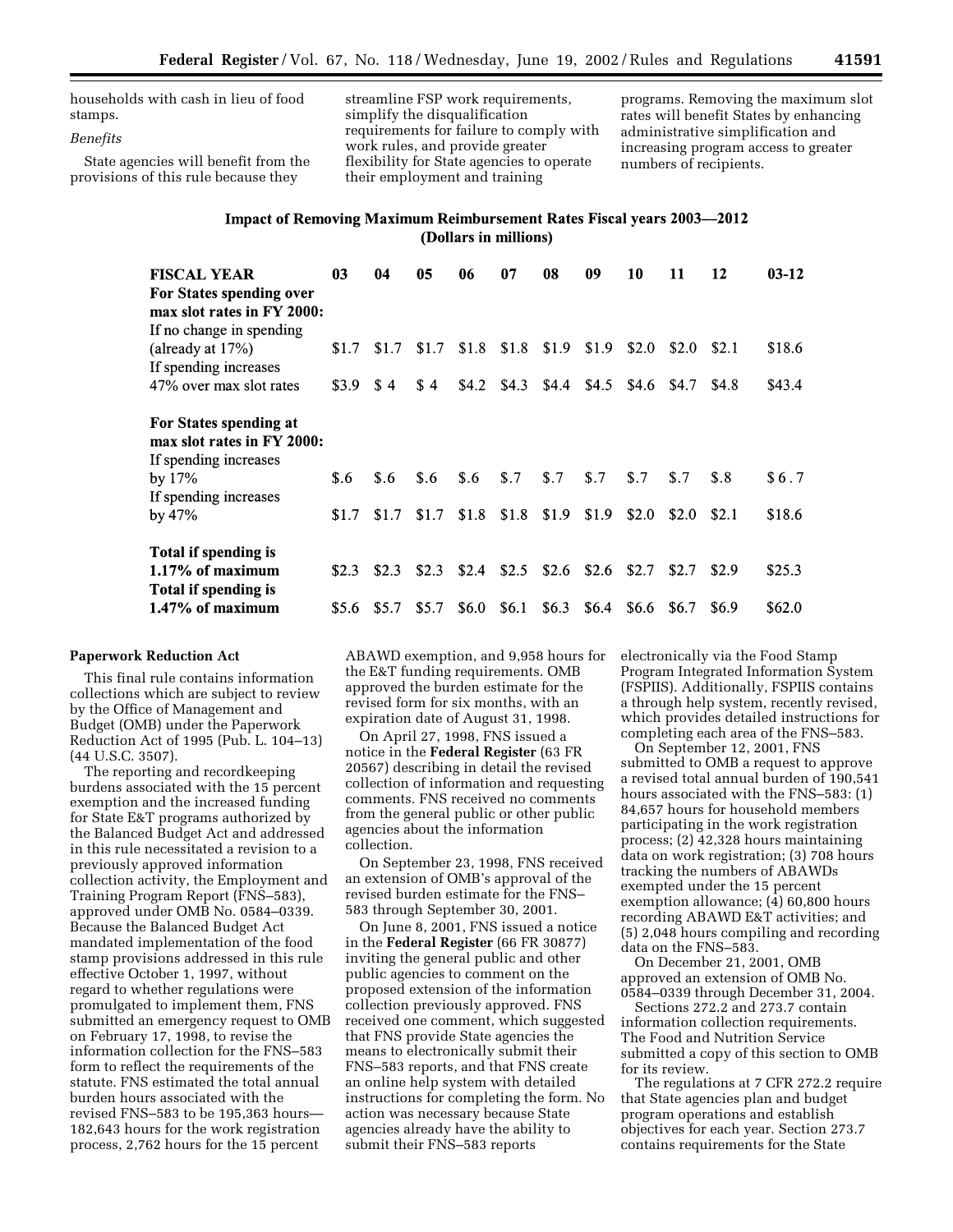Employment and Training Plan, one of the required planning documents. In the interest of State flexibility, the PRWORA provisions addressed in this rule deleted State E&T planning requirements for describing the intensity of E&T services, conciliation procedures, and Statewide limits for dependent care reimbursements, while adding the requirement that State agencies provide a description of their mandatory disqualification procedures and periods for noncompliance with FSP work requirements.

The respondents are 53 State agencies and they are required to respond once a year. It is estimated that the total annual reporting burden is 3,768 hours.

The PRWORA provisions addressed in this rule deleted reporting burdens in the interest of State flexibility, while adding a new burden associated with each State agency's mandatory disqualification procedures. Thus, the overall reporting and recordkeeping burden for this proposed information collection is unchanged.

PRWORA provided State agencies the option of implementing work supplementation or support programs. In these programs the cash value of public assistance benefits, plus food stamps, is provided to an employer as a wage subsidy to be used for hiring and employing public assistance recipients. This rule proposes to add the work supplementation or support plan, as required at § 273.7(l)(1), to the planning requirements at 7 CFR 272.2.

The potential respondents are any of the 53 State agencies that may opt to initiate a work supplementation or support program. The one-time burden associated with a State agency creating a plan for a work supplementation or support program is estimated to be 100 hours. However, since no State agency has opted to initiate a work supplementation or support program since the enactment of PRWORA, it is anticipated that this provision will not change the burden associated with this information collection.

In the proposed rule dated December 23, 1999 (64FR72196) at page 72209, FNS solicited comments from organizations and individuals on: (a) Whether the proposed collection of information is necessary for the proper performance of the functions of the agency, including whether the information will have practical utility; (b) the accuracy of the agency's estimate of the burden of the proposed collection of information including the validity of the methodology and the information to be collected; (c) ways to enhance the quality, usefulness, and clarity of the information to be collected; and (d)

ways to minimize the burden of the collection of information on those who are to respond, including through the use of appropriate automated, electronic, mechanical, or other technological collection techniques or other forms of information technology. Comments were directed to the Office of Information and Regulatory Affairs, OMB, Room 10235, New Executive Office Building, Washington, DC 20503; Attention Desk Officer for the Food and Nutrition Service.

The comment period closed February 22, 2000. OMB did not receive any comments concerning the proposed information collection requirement.

The information collection requirements contained in this rule are currently approved under OMB control number 0584–0339. FNS is in the process of revising these requirements with the intent of reducing administrative burden and accommodating the elimination of the maximum slot reimbursement rate. FNS plans to request OMB approval of these revisions after soliciting public comment via a **Federal Register** notice.

#### **Background**

In August 1996, President Clinton signed into law the Personal Responsibility and Work Opportunity Reconciliation Act of 1996, or PRWORA (Pub. L. 104–193). PRWORA—popularly known as ''welfare reform''—contained several FSP work-related provisions that strengthen work requirements, promote personal responsibility, streamline E&T requirements, and greatly increase State flexibility.

Section 815 of PRWORA dealt with disqualification for noncompliance with FSP work requirements. It added to the list of ineligible individuals at section 6(d)(1) of the Food Stamp Act those who: (1) Refuse without good cause to provide sufficient information to allow a determination of their employment status or job availability; (2) voluntarily and without good cause quit their job (previously limited to heads of households); (3) voluntarily and without good cause reduce their work effort and, after the reduction, work less than 30 hours a week; and (4) fail to comply with the workfare rules in section 20 of the Food Stamp Act (7 U.S.C. 2029). Section 815 removed the requirement that the entire food stamp household be disqualified if the head of the household is disqualified. Instead, it provided States the option to disqualify the entire household if the head of the household is disqualified. Section 815 established new mandatory minimum disqualification periods for individuals who fail to comply with work

requirements. It required the Secretary of Agriculture (the Secretary) to determine the meanings of good cause, voluntary quit, and reduction of work effort. It required States to determine: (1) The meaning of other terms related to FSP work requirements; (2) the procedures for determining compliance with work requirements; and (3) whether an individual is actually complying with work requirements. Lastly, Section 815 specified that States may not use meanings, procedures, or determinations that are less restrictive on food stamp recipients than comparable meanings, procedures, or determinations are on recipients of assistance under State programs funded under title IV–A of the Social Security Act (title IV–A) (42 U.S.C. 601 et seq).

Section 817 of PRWORA streamlined E&T administrative requirements for States by: (1) Requiring E&T components to be delivered through a statewide workforce development system, if available; (2) expanding the existing State option to apply E&T requirements to applicants (previously limited to job search); (3) eliminating the requirement that job search components be comparable with those operated under title IV–A; (4) removing requirements for work experience components that mandated they serve a useful public service and that they use a participant's prior training, experience, and skills; (5) removing specific Federal rules as to States' authority to exempt categories of individuals and individuals from E&T requirements, as well as removing the requirement that such exemptions be evaluated no less often than at each certification or recertification of the affected food stamp case; (6) deleting outdated language concerning applications by States to provide priority service to volunteer E&T participants; (7) removing the requirement that States permit, to the greatest practicable extent, work registrants exempted from E&T, as well as E&T participants who comply with or are in the process of complying with program requirements, to participate in E&T, while maintaining the States' option to permit voluntary participation; (8) removing the requirement for conciliation procedures to resolve disputes involving participation in E&T; (9) removing the requirement that States' limits for payments or reimbursements of dependent care expenses to E&T participants must be at least as high as the FSP dependent care deduction cap; (10) removing the requirements for E&T performance standards; (11) adding the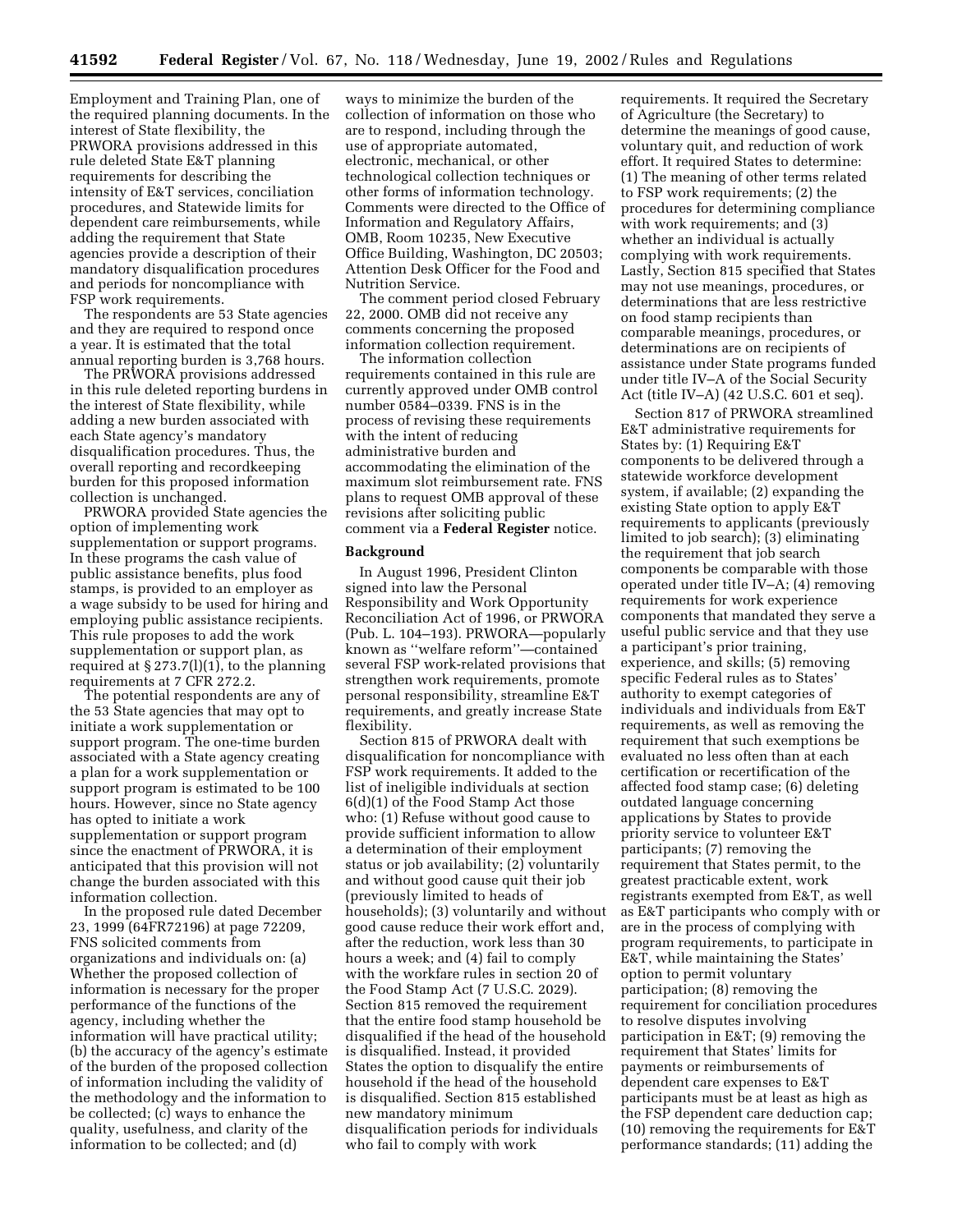provision that the amount of funds States use to provide E&T services to participants receiving benefits under a State program funded under title IV–A cannot exceed the amount of funds, if any, States used in fiscal year (FY) 1995 to provide E&T services to participants who were receiving benefits under title IV–A; and (12) removing the Secretary's authority to withhold funds from States for failure to comply without good cause with E&T requirements.

Three other PRWORA provisions added new language to the Food Stamp Act. Section 816 permitted certain States to lower the age at which a child exempts a parent/caretaker from food stamp work rules. Section 849 provided States the option of using a household's food stamp benefits to subsidize a job for a household member participating in a work supplementation program. Section 852 permitted qualifying States to provide certain households with cash in lieu of food stamps.

Additionally, PRWORA made significant changes to the workfare provisions at section 20 of the Food Stamp Act. It removed the States' ability to comply with section 20 by operating a workfare program under title IV–A. It removed the provision that permitted States to combine the value of a household's food stamp allotment with the value of assistance received by the household from a program under title IV–A in order to determine the number of monthly hours of participation required of those households in a title IV–A community work experience program. Lastly, it eliminated disqualification provisions specific to the optional workfare program and incorporated noncompliance with workfare into the disqualification provisions governing noncompliance with FSP work requirements.

PRWORA also contained major changes in the requirements for Federal financial participation in the E&T program. Subsequently, the Balanced Budget Act further amended those requirements.

On August 5, 1997, the President signed into law the Balanced Budget Act. The Balanced Budget Act included two provisions addressed in this final rule. The first provision provided State agencies the authority to exempt up to 15 percent of a State agency's caseload that is subject to the food stamp time limit at section 6(o)(2) of the Food Stamp Act of 1977. The second provision provided additional funding for administration of the E&T Program.

The Department received a combined total of 234 comments from eleven commenters on the interim Balanced Budget Act rule and 24 commenters on

the proposed PRWORA rule. The Department is grateful to each commenter for taking the time and effort to respond.

We carefully reviewed and considered each comment while preparing this final rule for publication. We have addressed significant comments received in response to the regulatory changes proposed in the interim and proposed rulemakings. We will not address comments that were not germane to the amendments to the Food Stamp Act contained in PRWORA and the Balanced Budget Act or to resulting changes to the Federal regulations contained in the proposed rule. A number of comments supported our proposed changes. However, we will not discuss those in great detail.

Provisions of the interim and proposed rulemakings that received no comment are not addressed in this rule. Those provisions are adopted as final without change. For an explanation of those provisions, please refer to the interim and proposed rulemakings.

## **Program Work Requirements**

Current regulations at 7 CFR 273.7 require that all physically and mentally fit food stamp recipients over the age of 15 and under the age of 60 who are not otherwise exempted be registered for work by the State agency at the time of application and once every 12 months thereafter. Work registrants are required to participate in an E&T program if assigned by the State agency, provide information regarding employment status and availability for work, report to an employer if referred, and accept a bona fide offer of suitable employment at a wage no less than the applicable State or Federal minimum wage, whichever is highest.

Failure to meet these requirements without good cause results in a 2-month disqualification. If the noncompliant individual is the head of the household, the entire household is disqualified for two months. Otherwise, only the individual is disqualified.

Additionally, if the head of the household voluntarily quits a job of 20 or more hours a week, without good cause, 60 days or less prior to applying for food stamps, or at any time thereafter, the entire household is disqualified for 90 days.

Eligibility may be reestablished by the household during a disqualification period if the head of the household becomes exempt from the work registration requirement, is no longer a member of the household, or complies with the requirement in question. Disqualified individuals may reestablish eligibility by becoming exempt from the

work registration requirement or by complying with the requirement in question.

Certain food stamp recipients are exempt from work registration requirements. Among these exempt individuals are those currently subject to and complying with a work registration requirement under title IV– A or the Federal-State unemployment compensation system. If these individuals fail to comply with any work requirement to which they are subject that is comparable to a FSP work requirement, they are subject to disqualification.

In accordance with section 815 of PRWORA, which contains amendments to section 6(d)(1) of the Food Stamp Act, the rulemaking proposed several changes to current regulations. In this rule we are addressing only those proposed changes that received comment. Provisions of the proposed rulemaking that received no comment are adopted as final without change.

#### *Work Registrant Requirements*

The current regulation at 7 CFR 273.7(a) contains the work registration requirement for nonexempt food stamp household members.

Current regulations at 7 CFR 273.7(e) list the responsibilities and requirements for work registrants.

Current regulations at  $\overline{7}$  CFR 273.22 contain FSP workfare participation requirements for households. 7 CFR 273.22(f)(6) provides for penalties for failure to comply with workfare requirements.

Section 815 of PRWORA aligned workfare penalties with other work penalties. It amended section 20 of the Food Stamp Act by removing workfare disqualification provisions, and further amended section 6(d)(1) by including refusal without good cause to comply with section 20 of the Food Stamp Act as a reason for disqualification.

The Department proposed to amend 7 CFR 273.22(f) by removing paragraph (6), Failure to Comply, and to amend 7 CFR 273.7(e) by adding as a work registrant requirement participation in a workfare program if assigned.

The Department further proposed to incorporate the work registrant requirements listed in 7 CFR 273.7(e) into 7 CFR 273.7(a), redesignate it 7 CFR 273.7(a)(1) and rename it *work requirements.*

The Department also proposed to incorporate the participation requirements for strikers listed in 7 CFR 273.7(j); the requirements for registration of certain PA, GA, and refugee households listed in 7 CFR 273.7(k); and the provisions for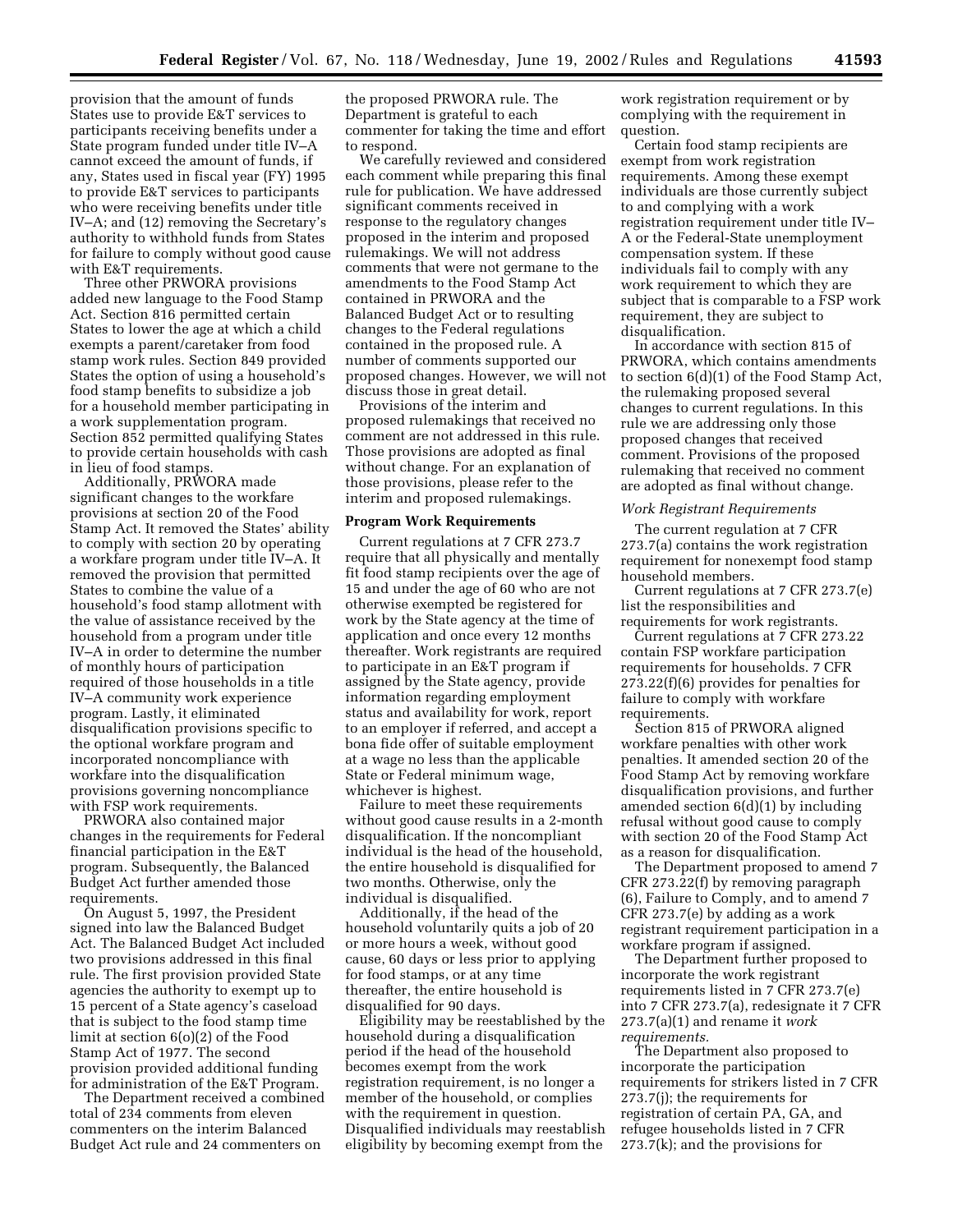applicants applying for SSI and food stamps under  $\S 273.2(k)(1)(i)$ , listed in 7 CFR 273.7(l), into 7 CFR 273.7(a), and redesignate them 7 CFR 273.7(a)(4),  $(a)(5)$ , and  $(a)(6)$  respectively.

Lastly, the Department proposed to make the following changes to 7 CFR 273.7: (1) Redesignate the current provisions at 7 CFR 273.7(f), (g), (h), (i), (m), and (n) as 7 CFR 273.7(e), (f), (g), (h), (i), and (j) respectively; (2) delete the current provisions at 7 CFR 273.7(o) and (p) and add new provisions, designated 7 CFR 273.7(k) and (l); (3) redesignate the provisions for the optional workfare program at 273.22 as 7 CFR 273.7(m); and (4) remove 7 CFR 273.22.

Three commenters questioned the language in sections 273.7(a)(1)(ii) and 273.7(a)(1)(iii) that requires each household member not exempt from Program work requirements to participate in an E&T program or in an optional workfare program if assigned by the State agency, *to the extent required by the State agency.* The commenters believe the language further empowers State agencies to create definitions related to work requirements.

Section 815 of PRWORA added the phrase ''to the extent required by the State agency'' to the E&T participation requirement contained in section  $6(d)(1)(A)(ii)$  of the Food Stamp Act. Its purpose is to emphasize State agency flexibility in setting participation requirements for E&T program components, within the limits specified in the Food Stamp Act. The Department has no discretion to remove this phrase from the E&T participation requirement. However, we agree that adding such language to the workfare program participation requirement at 273.7(a)(1)(iii) could result in a State agency inadvertently assigning food stamp household members to participate in workfare beyond the maximum legal limit of the number of hours resulting from dividing the value of the household's monthly food stamp allotment by the higher of the Federal or applicable State minimum wage. In this final rulemaking we are, therefore, removing the phrase ''to the extent required by the State agency'' from section 273.7(a)(1)(iii).

No further comments germane to the proposed changes were received. With the change noted above, the Department is adopting in this final rulemaking the revisions as proposed.

# *Administrative Responsibilities*

Current regulations at 7 CFR 273.7(m) assign to State agencies the responsibility for determining the

existence of good cause in instances when an individual fails or refuses to comply with FSP work requirements. 7 CFR 273.7(n) assigns to State agencies the responsibility for determining whether or not a voluntary quit occurred.

Section 815 of PRWORA amended the Food Stamp Act by adding a new provision, section 6(d)(1)(D), Administration. Section 6(d)(1)(D) assigned to the Secretary responsibility for determining the meanings of ''good cause,'' ''voluntary quit,'' and ''reduction of work effort,'' and assigned to State agencies the responsibility for determining: (1) The meaning of all other terms relating to work requirements; (2) the procedures for determining whether an individual is in compliance with work requirements; and (3) whether an individual is actually in compliance with work requirements.

However, section 6(d)(1)(D) prohibits State agencies from assigning a meaning, procedure, or determination that is less restrictive on food stamp recipients than a comparable meaning, procedure, or determination under a State program funded under title IV–A.

The Department proposed to amend 7 CFR 273.7(a) by assigning to FNS the responsibility for determining the meaning of ''good cause,'' ''voluntary quit,'' and ''reduction of work effort'' in regard to FSP work requirements. The Department further proposed to amend 7 CFR 273.7(a) by assigning to the State agency responsibility for determining the meaning of all terms related to FSP work requirements; for establishing the procedures for determining whether an individual is in compliance with work requirements; and for determining whether an individual is in actual compliance with work requirements. The State agency may not use a meaning, procedure, or determination that is less restrictive on food stamp recipients than a comparable meaning, procedure, or determination is on recipients of a State program funded under title IV–A. The Department proposed to incorporate these provisions in new paragraphs, 7 CFR 273.7(a)(2) and 7 CFR 273.7(a)(3) respectively.

Three commenters recommended that, for clarity, we cross-reference the subparagraphs of 273.7 that contain the good cause, voluntary quit, and reduction of work effort provisions. The Department has added the crossreferences to the final rule. Otherwise, the Department is adopting in this final rulemaking the revisions as proposed.

## *Household Ineligibility*

Current regulations at 7 CFR  $273.7(g)(1)$  require that an individual, other than the head of household, who fails or refuses without good cause to comply with FSP work requirements be disqualified from participation. However, if the head of household fails or refuses without good cause to comply, the entire household must be disqualified.

Section 815 of PRWORA amended section 6(d)(1) of the Food Stamp Act by removing the requirement that the entire household be disqualified if the head of the household fails or refuses without good cause to comply. Instead, section 815 provided State agencies the option to disqualify the entire household if the head of household fails or refuses without good cause to comply with work requirements. It limited the length of such an optional household disqualification to the duration of the disqualification period applied to the individual or 180 days, whichever is shorter.

The Department proposed to amend redesignated 7 CFR 273.7(f) by eliminating the requirement in paragraph (1) that the entire household be disqualified if the head of the household fails to comply. The Department further proposed to add a new paragraph (4), *Household Ineligibility,* to provide that a State agency has the option to disqualify the entire household if the head of the household becomes ineligible to participate in the FSP for failure to comply with work requirements. If the State agency chooses this option, it may disqualify the household for the duration of ineligibility of the head of the household, or for 180 days, whichever is less.

One commenter recommended that the State keep the current requirement that the entire household be disqualified if the head of household is disqualified. The State agency option to disqualify the entire household if the head of the household is disqualified is a statutorily mandated provision. The Department has no discretion to make such an action mandatory.

Another commenter suggested that the final rule clarify that, when the entire household is disqualified when the head of household is disqualified, the household's disqualification must end if the head of the household becomes exempt from food stamp work requirements and his or her disqualification ends. The Department agrees that this clarification would be helpful. The final rule is amended to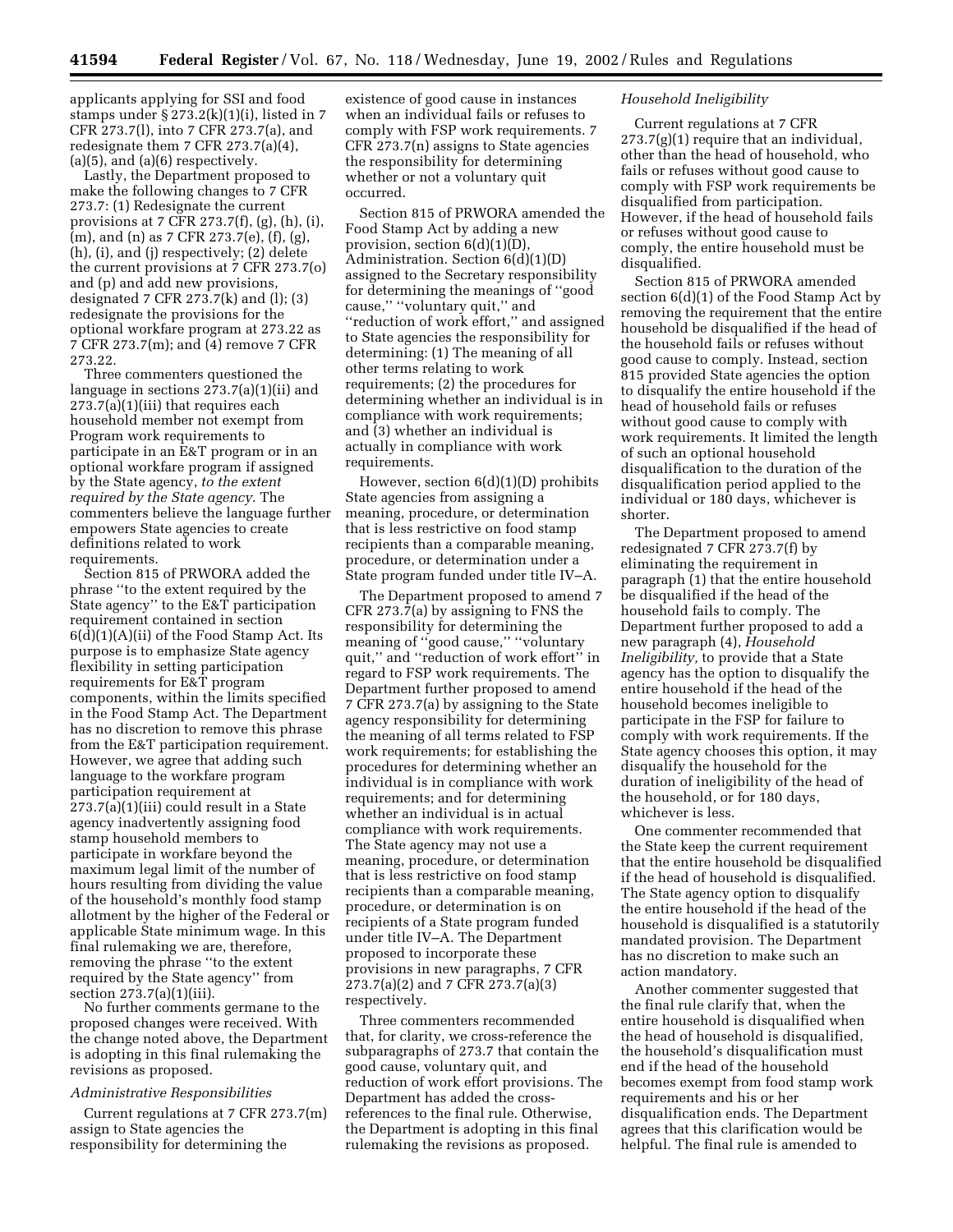include language to that effect at  $273.7(f)(5)(iii)(C)$ .

No further comments on this proposed amendment were received. With the changes noted above, the Department is adopting in this final rulemaking the revisions as proposed.

## *Disqualification Periods*

Current regulations at 7 CFR  $273.7(g)(1)$  establish a 2 month disqualification period to be imposed for failure or refusal without good cause to comply with FSP work requirements.

Section 815 of PRWORA amended sections 6(d)(1)(a) and (b) of the Food Stamp Act to establish mandatory disqualification periods—based on the frequency of the violation—for individuals who fail to comply with FSP work requirements. For the first violation, the individual is disqualified until the later of the date the individual complies with FSP work requirements, 1 month, or, at State agency option, up to 3 months. For the second violation, the individual is disqualified until the later of the date the individual complies with FSP work requirements, 2 months, or a period—determined by the State agency—not to exceed 6 months. For the third or subsequent violation, the individual is disqualified until the later of the date the individual complies with FSP work requirements; 6 months; a date determined by the State agency; or, at the option of the State agency, permanently.

The Department proposed to amend redesignated 7 CFR 273.7(f) by deleting reference to a 2 month disqualification period and by inserting a new paragraph, 7 CFR 273.7(f)(2), *Disqualification Periods*. The new paragraph (2) provides for minimum mandatory disqualification periods for individuals who fail or refuse without good cause to comply with work requirements. State agencies are free to elect which disqualification period they institute for each level of noncompliance. However, each State agency must apply its disqualification policy uniformly, statewide.

We further proposed to add a new paragraph (d)(xiii) under 7 CFR 272.2, *Plan of operation.* Paragraph (d)(xiii) contains the requirement for each State agency's disqualification policies.

One commenter suggested that, because food stamp regulations require State agencies to retain program records for only 3 years, the final rule should permit State agencies to disregard events that took place more than 3 years previously when determining the length of the disqualification to be imposed under section 273.7(f)(2). We disagree. The Food Act makes it very clear that

3 years is a minimum period. Section 11(a) of the Food Stamp Act specifies that State agencies must keep ''such records as may be necessary to ascertain whether the program is being conducted in compliance with the provisions of this Act and the regulations issued pursuant to this Act. Such records shall be available for inspection and audit at any reasonable time and shall be preserved for such a period of time, not less than three years, as may be specified in the regulations issued pursuant to this Act.'' PRWORA requires State agencies to establish successively longer disqualification periods for each additional violation of FSP work requirements (up to the third violation). The Department has no authority to permit State agencies to disregard earlier violations when determining the disqualification period for a subsequent violation.

With this change, the proposed redesignated 7 CFR 273.7(f) is adopted in the final rule.

#### *Good Cause*

The current regulations at 7 CFR 273.7(m) assign to State agencies responsibility for determining good cause when an individual fails to comply with FSP work registration, E&T, and voluntary quit requirements. The regulations include as good cause circumstances beyond the individual's control. One example cited is the lack of adequate childcare for children ages 6 to 12.

The current regulations at 7 CFR 273.7(n)(3) contain the good cause requirements specifically concerning voluntary quit, as well as the procedures for verifying questionable information concerning voluntary quit.

Section 815 of PRWORA amended section 6(d)(1) of the Food Stamp Act by deleting language that included the lack of adequate child care for children between 6 and 12 as good cause for refusing to accept an offer of employment, and by assigning to the Secretary specific authority to define the meaning of good cause. We believe that Congress did not intend to eliminate lack of adequate child care as a valid good cause reason, thereby forcing parents to choose between the wellbeing of their children and the demands of FSP work requirements. Instead, by deleting this reference to a very specific, single instance of noncompliance, we believe Congress intended to eliminate any confusion about applying good cause criteria equitably across-the-board to all FSP work requirements. Therefore, lack of adequate childcare remains as a good cause reason for noncompliance.

Although current good cause regulations remain basically unchanged, the Department proposed to take the opportunity to amend redesignated 7 CFR 273.7(i) and redesignated 7 CFR 273.7(j) by combining the provisions under the specific heading ''Good Cause'' at redesignated 7 CFR 273.7(i). We also proposed to add language to redesignated 7 CFR 273.7(i) reminding State agencies that it is not possible for the Department to enumerate each individual circumstance that should or should not be considered good cause. State agencies must consider all facts and circumstances in each individual case concerning the determination of good cause.

Three commenters recommended that Section 273.7(i)(3)(vii) be amended. This provision states that acceptance of a bona fide offer of employment of more than 20 hours a week (or employment paying at least the Federal minimum wage equivalent of 20 hours a week) that, because of circumstances beyond the individual's control, subsequently either does not materialize or results in employment of less than 20 hours a week (or earnings of less than the Federal minimum wage equivalent of 20 hours a week) constitutes good cause for leaving employment. The commenters suggested that changing the number of hours to 30 a week would conform the good cause provision to the level of work effort necessary to exempt an individual from FSP work requirements and to the voluntary quit and reduction of work effort thresholds. The Department agrees. The final rule is amended accordingly.

## *Voluntary Quit*

Current regulations at 7 CFR 273.7(n) contain the procedures for disqualifying a household whose head voluntarily quits a job without good cause 60 days or less before applying for food stamps, or at any time thereafter. For purposes of establishing voluntary quit, a ''job'' is considered employment of 20 or more hours per week, or employment that provides weekly earnings at least equivalent to the Federal minimum wage multiplied by 20 hours. A Federal, State, or local government employee dismissed from employment because of participation in a strike is considered to have voluntarily quit without good cause.

In the case of applicant households, if the State agency determines that a voluntary quit by the head of household was without good cause, the household's application for benefits will be denied and it will not be eligible for benefits for 90 days, starting with the date of the quit.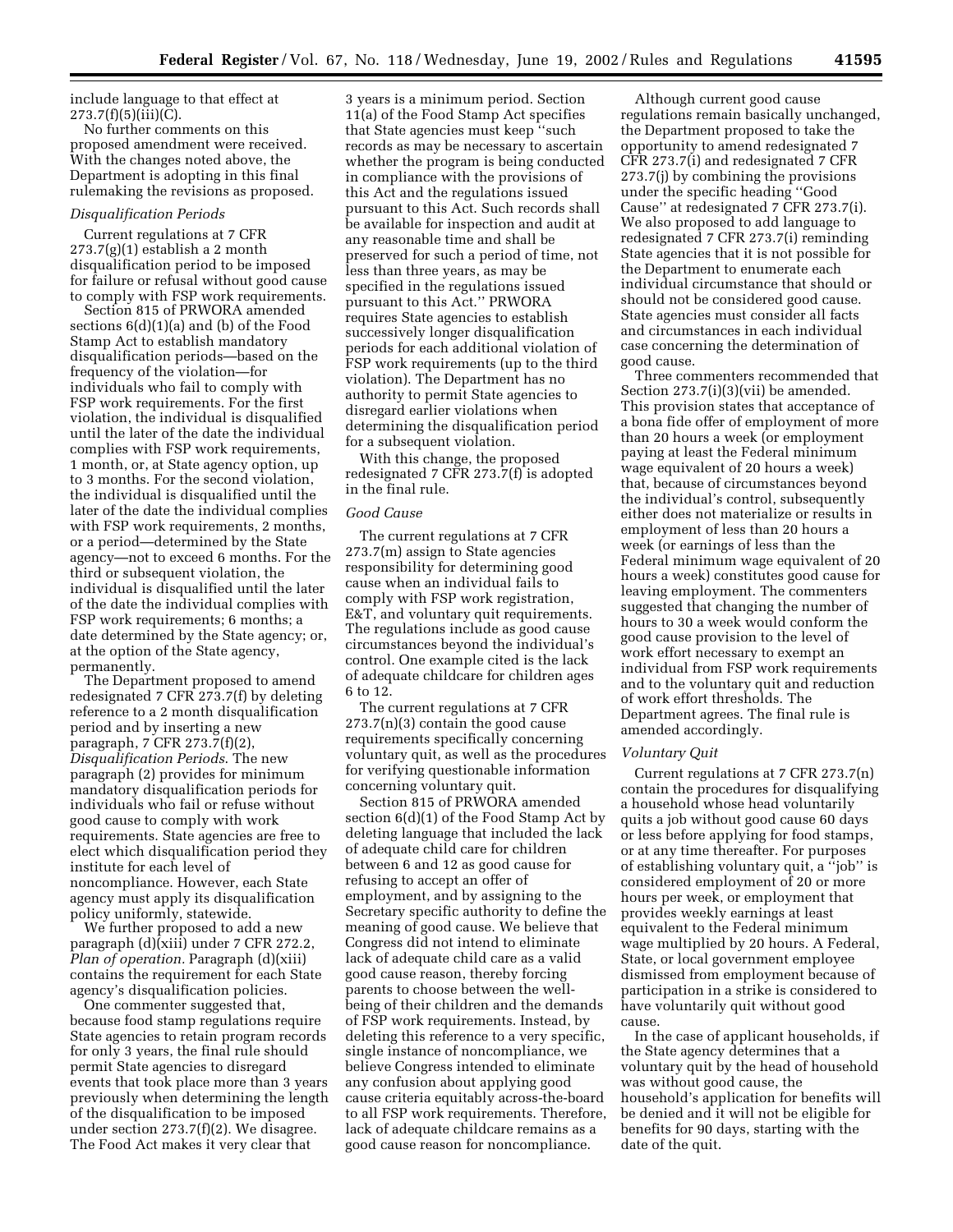In the case of participating households, if the State agency determines that a head of household voluntarily quit a job while participating in the FSP, or discovers that a quit occurred within 60 days prior to application or between application and certification, the household will be disqualified from participation for 90 days, beginning with the first of the month after all normal adverse action procedures are completed.

Following the end of a voluntary quit disqualification, a household may reapply and, if otherwise eligible, begin participation in the FSP. Eligibility may be reestablished during a disqualification period and the household may, if otherwise eligible, resume participation if the head of household secures new employment comparable to the job that was quit, or leaves the household. Eligibility may also be reestablished if the head of household becomes exempt from work registration. If the disqualified household splits, the disqualification follows the head of household. If that individual becomes head of a new household, that household must serve out the balance of the disqualification period.

If a disqualified household applies for participation in the third month of its disqualification, it does not have to reapply in the next month. The State agency must use the same application to deny benefits in the remaining month of disqualification and to certify the household for any subsequent month(s) if it is otherwise eligible.

Section 815 of PRWORA amended section 6(d)(1) of the Food Stamp Act by removing the requirement that only the head of household is subject to voluntary quit. As with all the other sanctionable actions listed in section 6(d)(1)(A), each individual household member was made subject to disqualification for a voluntary quit. The State agency was afforded the option of disqualifying the entire household if the quitter is the head of household.

Section 6(d)(1) was further amended by eliminating the 90-day disqualification period for voluntary quit. Penalties for voluntary quit are based on the minimum mandatory disqualification provisions contained in PRWORA.

Lastly, section 815 of PRWORA amended section 6(d)(1) by adding the provision that an individual who voluntarily and without good cause reduces work effort and, after the reduction, works less than 30 hours per week, must be disqualified.

The Department proposed to retain the 60-day pre-application period for establishing voluntary quit and to apply the same standard when determining reduction of work effort for applicants. The voluntary quit and reduction in work effort provisions aim to deter individuals with reasonable income from intentionally ending or reducing that income to qualify for food stamps or to increase coupon allotments. We felt that 60 days is a reasonable time span to use to gauge intent.

One commenter suggested that the 60 day period for establishing voluntary quit or reduction in work effort is too long a time for caseworkers to obtain and evaluate as reliable verifications of potential good cause reasons for job quit or reduction in work effort.

The Department agrees. Because of fluctuating work hours, personnel turnover, and other variables, the 60-day period may pose verification problems for State agencies. Reducing the period to 30 days will make it much easier for a caseworker to obtain reliable good cause information, without degrading the seriousness or the impact of good cause and reduction in work effort determinations. However, since some State agencies are committed to the 60 day ''look-back'' period for establishing voluntary quit and reduction of work effort, the Department believes it should afford each State agency the option to determine which period best suits its particular needs. The final rule is therefore amended to provide State agencies the option of establishing a period between 30 and 60 days for determining voluntary quit and reduction in work effort.

We also proposed to increase the 20 hour/equivalent Federal minimum wage figure used in defining voluntary quit to 30 hours. Increasing the number of hours to 30 provides a logical connection between voluntary quit and the reduction of work effort threshold mandated by Congress. The 30-hour figure also conforms to the number of hours of work required to exempt an employed recipient from FSP work requirements. The Department welcomed comments on this issue. None were received.

Congress clearly stated that any reduction in hours of employment to less than 30 hours a week without good cause must be penalized. We do not believe Congress intended that a minimum wage equivalent of 30 hours be considered when establishing voluntary reduction in work hours. The Department proposed to make this clear in the rule. We also proposed to incorporate good cause for reduction of work effort into the good cause

provision at redesignated 7 CFR 273.7(i). There were no germane comments concerning the reduction in work effort provision.

One commenter questioned the current regulatory requirement that a claim be established in certain instances of voluntary quit or reduction in work effort. If a voluntary quit or reduction in work effort occurs in the last month of a certification period, or the State agency establishes voluntary quit or reduction in work effort in the last 30 days of the certification period, and the individual does not apply for food stamp benefits by the end of the certification period, the State agency must establish a claim for the benefits received by the individual for the number of months equal to the mandatory disqualification period. The commenter believes this requirement is confusing, places an undue claims burden on State agencies, and is inconsistent with penalties for noncompliance with all other FSP work requirements. We agree. We are taking this opportunity to revise the voluntary quit language by eliminating the requirement to establish claims in such situations. This final rule will clarify that the appropriate mandatory disqualification period is to be imposed after timely and adequate notice of adverse action is taken, regardless of whether the individual reapplies for food stamps.

No further comments on the voluntary quit provision were received. With the revisions discussed above, this final rulemaking adopts these provisions.

# **Caretaker Exemption**

Current regulations at 7 CFR 273.7(b)(iv), pursuant to section 6(d)(2)(B) of the Food Stamp Act, exempt from FSP work requirements a parent or other household member who is responsible for the care of a dependent child under six. Prior to the enactment of PRWORA, eight State agencies had submitted requests to waive this regulation to require caretakers of children less than six years old to participate in their proposed welfare reform demonstration projects. The purpose of these waivers was to conform FSP and title IV–A work requirements in order to provide the State agencies maximum flexibility in the operation of their demonstrations. The Department believed that the States' requests violated section 17(b) of the Food Stamp Act, which prohibited the approval of a waiver that would lower or further restrict the benefit levels of food stamp recipients. The Department concluded that the approval of these waivers would subject food stamp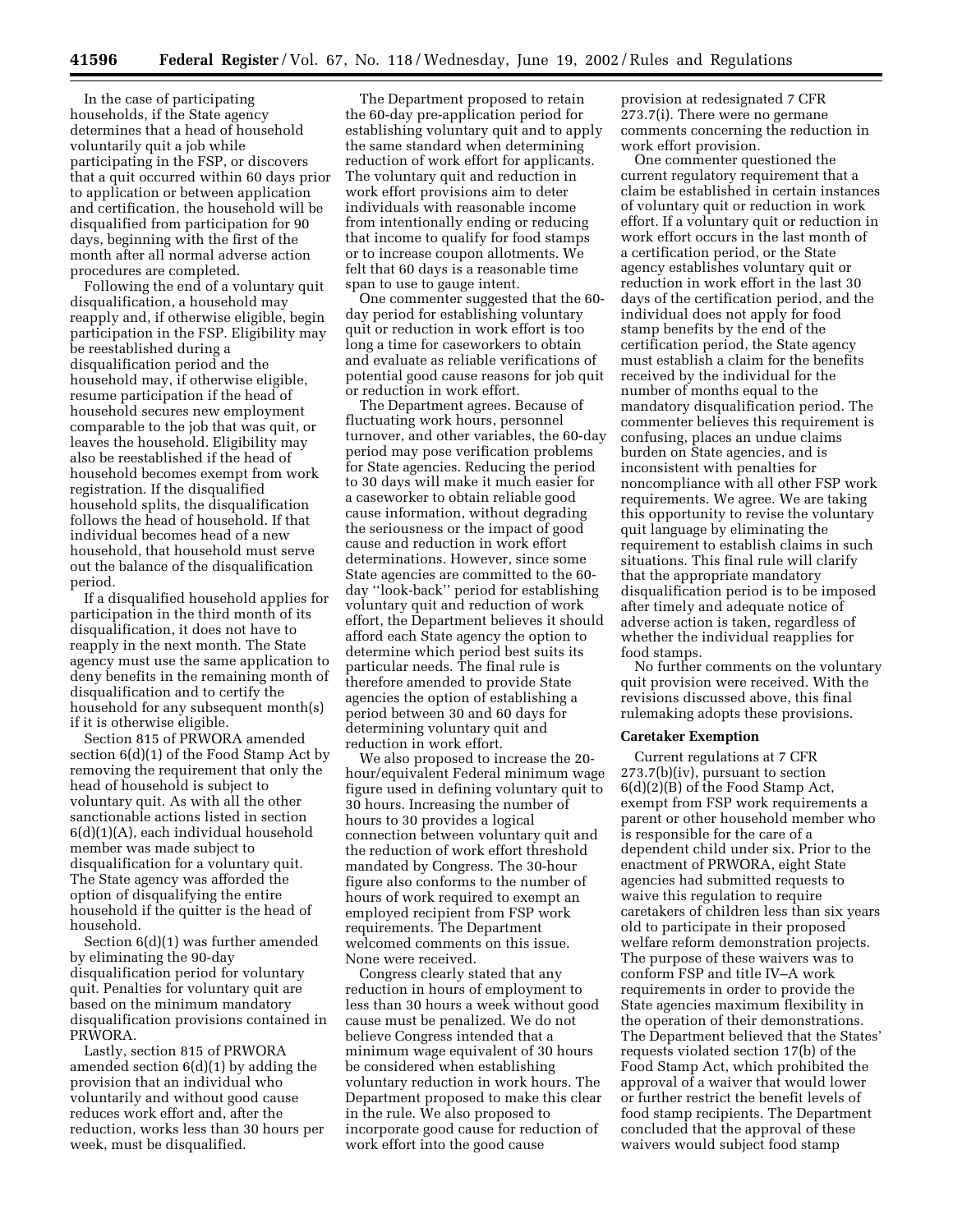recipients to work requirements and possible sanctions that they would not be subject to under regular program rules. Therefore, the waivers were denied.

Section 816 of PRWORA amended section 6(d)(2) of the Food Stamp Act by adding an option to allow State agencies that previously requested a waiver to lower the age of the qualifying dependent child to less than six. Under this option, State agencies that had requested such a waiver, but were denied before August 1, 1996, could lower the age of a qualifying dependent child to between one and six years. This option could be exercised for a period of not more than three years.

The Department proposed to amend 7 CFR 273.7(b)(iv) to include a provision offering this option to the State agencies of Alabama, Kansas, Maryland, Michigan, North Dakota, Virginia, Wisconsin, and Wyoming. According to FNS records, these were the State agencies that were denied the exemption waivers before August 1, 1996. The Department proposed to allow these State agencies, upon submission of written notification to the Department, to lower the age of a dependent child that qualifies a parent or other household member for an exemption to between one and six, for a maximum of 3 years. The State agencies of Alabama, North Dakota, and Virginia never implemented the option. The remaining eligible State agencies implemented the option on the following dates: Kansas—March 3, 1997; Maryland—November 11, 1996; Michigan—November 1, 1996; Wisconsin—January 1, 1997; and Wyoming—January 1, 1997.

Commenters pointed out that, like all other PRWORA provisions for which a specific effective date was not specified, the caretaker option should have been made effective upon enactment of the law on August 22, 1996. Therefore, they believe the 3 years have passed and the provision is obsolete. They recommend that it be omitted from the final rule.

The Department agrees that the effective date for the caretaker option should have been established as August 22, 1996. Therefore, the 3-year implementation period has expired and the provision is obsolete. In this final rulemaking, the Department is deleting the proposed caretaker exemption at 273.7(b)(iv)(B), and is redesignating  $273.7(b)(iv)(A)$  as  $273.7(b)(iv)$ .

## **Employment and Training Program**

Section 817 of PRWORA amended section 6(d)(4) of the Food Stamp Act. Section 6(d)(4) contains provisions for the E&T Program. In the December 23,

1999, PRWORA rulemaking the Department proposed several changes to current E&T regulations. In this rule we are addressing only those proposed changes that received comment. Provisions of the proposed rulemaking that received no comment are adopted as final without change.

#### *Job Search and Job Search Training*

Current regulations at 7 CFR  $273.7(f)(1)(i)$  authorize a State agency to offer a job search component comparable to that required of a program under title IV–A. Aside from the initial applicant job search period, discussed above, the work registrant can be required to conduct a job search of up to eight weeks (or an equivalent period) in any consecutive 12-month period. The first such 12-month period begins at any time following the close of the initial period.

Section 817 of PRWORA amended section 6(d)(4)(B) of the Food Stamp Act by deleting the title IV–A comparability requirement for job search.

The Department proposed to amend redesignated 7 CFR  $273.7(e)(1)(i)$  by deleting the requirement that a State agency's E&T job search component must be comparable to its title IV–A job search component.

In keeping with the State agency flexibility offered under PRWORA, the Department further proposed to amend redesignated 7 CFR  $273.7(e)(1)(i)$  by removing the annual 8-week job search limitation. Each State agency will be free to conform its E&T job search to that of its title IV–A work program, or to establish job search requirements that, in the State agency's estimation, will provide participants a reasonable opportunity to find suitable employment. However, the Department agrees with one commenter who believes that if a reasonable period of job search does not result in employment, placing the individual in a training or education component to improve job skills will likely be more productive. The final rule includes a statement to that effect.

Lastly, the Department proposed to amend redesignated 7 CFR 273.7(e)(1)(i) by adding that, in accordance with section 6(o)(1)(A) of the Food Stamp Act and 7 CFR 273.24 of the regulations, a job search program operated as a component of a State's E&T program *does not meet* the definition of work program relating to the participation requirements necessary to maintain eligibility for able-bodied adults without dependents (ABAWDs) subject to the 3 month food stamp time limit. The Department proposed to add this same notice at redesignated 7 CFR

273.7(e)(1)(ii), which describes job search training programs. These additions also specify that the prohibitions against E&T job search and job search training do not apply to such programs operated under title I of the Workforce Investment Act of 1998 (29 U.S.C. 2801 *et seq.*) (the WIA), or under section 236 of the Trade Act of 1974 (19 U.S.C. 2296) (the Trade Act). Further, we proposed to amend redesignated 7 CFR 273.7(e)(1) to add that job search or job search training activities, when offered as part of other E&T program components, are acceptable as long as those activities comprise less than half the required time spent in the other components.

Section 273.7(e)(1)(ii) explains that a reasonable job search training and support activity includes job skills assessments, job finding clubs, training in techniques for employability, job placement services, or other direct training or support activities, including educational programs determined by the State agency to expand the job search abilities or employability of those subject to the program. A commenter urged the Department to provide a basis for evaluating whether or not a local district's job search requirements are, in fact, reasonable under the circumstances, and whether or not they are designed to effectively assist individuals in obtaining employment. They believe the final rule should clarify that when a local district's program requirements are unreasonable, individuals may not be disqualified because they do not participate. The Department disagrees. The State agency is in the best position to evaluate reasonableness for its clientele and local labor markets. Each State agency must be permitted to establish what it believes is a reasonable and effective program for its circumstances. However, in cases where the Department determines that a State agency's requirements are unreasonable, it will, in accordance with the authority granted it under section 6(d) of the Food Stamp Act, require the State agency to amend its practices.

No other comments were received concerning the proposed amendments. The Department is adopting in this final rulemaking the revisions as proposed.

## *Workfare*

Current regulations at 7 CFR 273.7(f)(1)(iii) authorize assignment to workfare components operated in accordance with section 20 of the Food Stamp Act and 7 CFR 273.22.

As part of a workfare program, the Food Stamp Act permits operating agencies to establish a job search period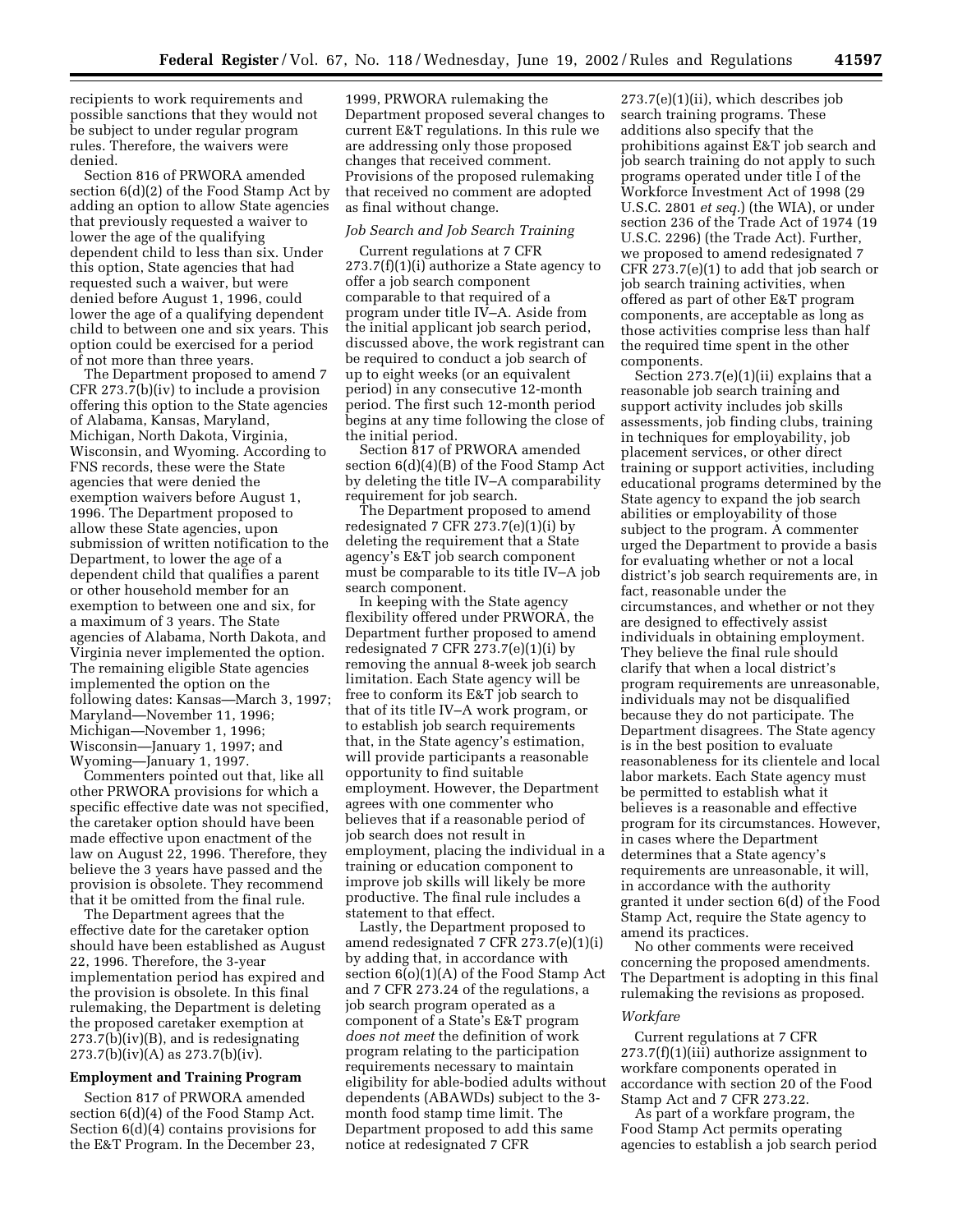of up to 30 days following certification prior to making a workfare assignment. During this period, the participant is expected to look for a job. The job search period may only be conducted at certification, not at recertification. This job search activity is part of the workfare assignment and not a job search ''program.'' Therefore, participants are to be considered as participating in and complying with the requirements of workfare, thereby satisfying the ABAWD work requirement.

The Department proposed to amend redesignated 7 CFR 273.7(e)(1)(iii) to include a statement that makes it clear that the job search period authorized by State agencies for workfare components is not a job search ''program'' and that participants are considered to be participating in and complying with the requirements of workfare.

A commenter recommended that the reference to certification in this section, as the permissible starting point for the 30-day job search phase of workfare, be removed in order to authorize assignment of applicants to workfare job search. Section 20(e) of the Food Stamp Act allows the operating agency to permit a job search period, prior to making workfare assignments, *following a determination of eligibility.* The language of the Food Stamp Act is very specific as to the time frame in which workfare job search is permitted. The Department has no discretion to make the recommended change. However, as discussed above, under section 6(d)(4)(B) of the Food Stamp Act, the State agency may impose a job search requirement on a program applicant at the time of application, for a period adequate to meet program goals.

No other comments were received concerning the proposed amendments. The Department is adopting in this final rulemaking the revisions as proposed.

#### *Federal Financial Participation*

Section 817 of PRWORA amended section 6(d)(4) of the Food Stamp Act by adding a provision that limits the amount of money State agencies may spend to provide E&T program services to food stamp recipients who also receive benefits under a State program funded under title IV–A. The limit is the amount of Federal E&T funds the State agency spent on E&T services for the same category of recipients in FY 1995. The Department proposed, therefore, to add, at 7 CFR 273.7(d)(1)(i)(F), the provision that, notwithstanding any other provision of the paragraph, the amount of E&T funds, including participant and dependent care reimbursements, a State agency uses to

serve participants who are receiving benefits under a State program funded under title IV–A may not exceed the amount of funds the State agency used in FY 1995 to serve participants who were receiving benefits under a State program funded under title IV–A.

Based on information provided by each State agency, the Department established claimed Federal E&T expenditures on this category of recipients in FY 1995 for the State agencies of Colorado (\$318,613), Utah (\$10,200), Vermont (\$1,484,913), and Wisconsin (\$10,999,773). These State agencies may spend a like amount each fiscal year to serve food stamp recipients who also receive title IV–A assistance, if they choose. Other State agencies are prohibited from expending any Federal E&T funds on title IV–A recipients.

Two commenters recommended that the final rule clearly identify the group to which the funding prohibition applies (title IV–A cash recipients or title IV–A supportive services recipients). This final rulemaking makes clear that the funding prohibition applies to individuals receiving cash assistance under title IV–A of the Social Security Act. The Department is amending the language at 7 CFR  $273.7(d)(1)(i)(F)$  in this final rule to change the word ''benefit'' to ''cash assistance.''

# **Funding for Food Stamp Employment and Training Programs**

Prior to enactment of the Balanced Budget Act, FSP regulations at section 273.7(d) required FNS to allocate an annual 100 percent Federally funded E&T grant to State agencies based on the number of work registrants in each State compared to the number of work registrants nationwide. The grant requires no State match. Each State agency must receive at least \$50,000 in 100 percent Federal funds. State agencies are required to use their E&T grants to fund the administrative costs of planning, implementing and operating E&T programs. FNS pays 50 percent of all other administrative costs above those covered by the 100 percent Federal grant that State agencies incur in operating their E&T programs.

Section 1002 of the Balanced Budget Act authorized an additional \$599 million over five years in 100 percent Federal funding for the operation of the E&T programs. The Agricultural Research, Extension, and Education Reform Act of 1998 (Pub. L. 105–185) reduced authorized levels by \$100 million in FY 1998 and \$45 million in FY 1999. Additionally, the Agriculture, Rural Development, Food and Drug

Administration, and Related Agencies Appropriations Act of 2001, signed into law on October 28, 2000, reduced the authorized level for FY 2001 by \$25 million. The purpose of the additional E&T funding is to enable State agencies to create additional education, training, and workfare opportunities that permit ABAWDs subject to the 3-month time limit to remain eligible. By providing State agencies with the resources to create more opportunities, the additional Balanced Budget Act funding will help insure that it is only those individuals who deliberately choose not to satisfy the program's work requirements who lose their eligibility and not those who are willing to work but cannot find opportunities to do so.

In the September 3, 1999, interim rulemaking, the Department amended Food Stamp Program regulations at § 273.7 to implement the requirements of the Balanced Budget Act. In this final rule we are addressing only those amendments that received comment. Provisions of the interim rulemaking that received no comment are adopted as final without change.

## *Allocation of E&T Grants*

Prior to the enactment of the Balanced Budget Act, the regulation at 7 CFR  $273.7(d)(1)(i)(A)$  required that nonperformance based 100 percent Federal E&T funding be allocated among State agencies based on the number of work registrants in each State relative to the total number of work registrants nationwide. To target Federal E&T funding toward serving ABAWDs subject to the 3-month time limit, the Balanced Budget Act amended section 16(h)(1) of the Food Stamp Act to require that, in FY 1999 through FY 2002, E&T funding be allocated to State agencies based on (1) changes in each State's food stamp caseload; and (2) each State's portion of food stamp recipients who are not eligible for an exception to the time limit under section 6(o)(3) of the Food Stamp Act and who do not reside in an area of the State granted a waiver of the ABAWD work requirement under section 6(o)(4) of the Food Stamp Act, or who do reside in an area of the State granted a waiver of the ABAWD work requirement under section 6(o)(4) of the Food Stamp Act if the State agency provides E&T services in the area to food stamp recipients who are subject to the work requirement. The interim rulemaking amended the regulations at 7 CFR  $273.7(d)(1)(i)(C)$  to describe the new procedures for allocating 100 percent Federal E&T funding.

Prior to the Balanced Budget Act, the regulation at 7 CFR  $273.7(d)(1)(i)(A)$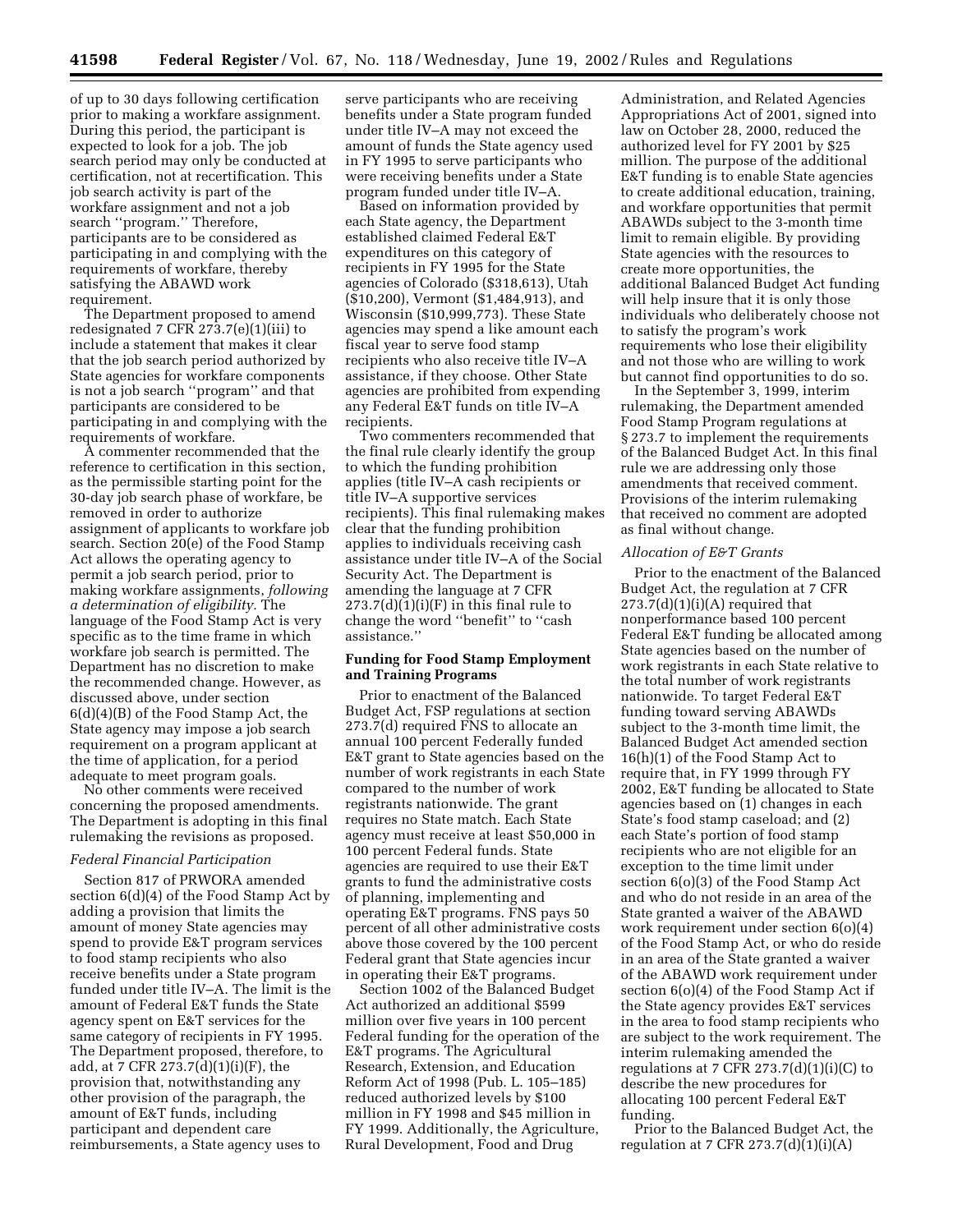required that FNS, using work registrant data from the most recent fiscal year, allocate nonperformance based 100 percent Federal E&T funding on the basis of work registrants in each State as a percentage of work registrants nationwide. Section 1002 of the Balanced Budget Act amended section 16(h) of the Food Stamp Act to require that, for purposes of determining each State agency's allocation of 100 percent Federal E&T funds in a fiscal year, FNS estimate the portion of food stamp recipients residing in each State who are not eligible for an exception under section 6(o)(3) of the Food Stamp Act using the 1996 Quality Control survey data. The interim rulemaking amended the regulation at 7 CFR  $273.7(d)(1)(i)(D)$ to incorporate this requirement.

Prior to enactment of the Balanced Budget Act, the regulation at 7 CFR 273.7(d)(1)(i)(B) required that each State agency receive a minimum of \$50,000 in 100 percent Federal E&T funding each fiscal year. The Balanced Budget Act left this requirement unchanged. However, the interim rulemaking amended the regulation at 7 CFR  $273.7(d)(1)(i)(E)$  to revise the manner in which the minimum allocation is to be calculated.

Prior to enactment of the Balanced Budget Act, the regulation at 7 CFR 273.7(d)(1)(i)(D) authorized FNS, with the concurrence of the State agencies involved, to adjust the level of E&T grants during a fiscal year to move funds unlikely to be used by State agencies and reallocate them to State agencies that could use the funds more productively. The Balanced Budget Act contains the same authority, but it amended section 16(h)(1)(C) of the Food Stamp Act to authorize FNS to reallocate unexpended funds in the fiscal year in which they were allocated or in the subsequent fiscal year. The interim rule amended the regulation at 7 CFR  $273.7(d)(1)(i)(F)$  to incorporate this authorization.

One commenter suggested that waivers exempting ABAWDs from the work requirement should be approved or denied before the allocation of funding for the E&T program. The Department does not agree with this suggestion. We act promptly on all ABAWD waivers. They are generally approved within 60 days of being submitted, and they are extended for no more than 1 year. The waiver cycle began after passage of PRWORA in August 1996. From the date on which the State agency submitted its request, the waiver would expire in approximately 1 year and 60 days. The waiver process is not associated with the E&T allocation. State agencies can monitor the employment situation in

their States and if they think it is warranted, they can ask for waivers outside of their existing cycle. However, FNS will ensure that all waivers granted in a reasonable time before the E&T allocations are computed will be considered in the computation.

# *Use of Funds*

The Balanced Budget Act amended section 16(h) of the Food Stamp Act to require that not less than 80 percent of a State agency's 100 percent Federal E&T allocation each fiscal year—both the base and additional Balanced Budget Act allocations—be used during the fiscal year to serve food stamp recipients not eligible for an exception under section 6(o)(3) of the Food Stamp Act who are placed in and comply with a program described in subparagraph (B) or (C) of section 6(o)(2) of the Food Stamp Act. The interim rule added a new section, designated 7 CFR 273.7(d)(1)(ii) to the regulations. The new section, titled ''Use of Funds,'' contains the requirements for State agency use of 100 percent Federal E&T funding established by the Balanced Budget Act.

Section 7 CFR 273.7(d)(1)(ii) requires that not less than 80 percent of the 100 percent Federal funds a State agency receives in a fiscal year be used to serve ABAWDs subject to the 3-month time limit who are placed in and comply with a qualifying work program for at least 20 hours a week or a workfare program as described in 7 CFR 273.7(m) or a comparable program. ''Work program'' is defined as an education or training activity operated under title I of the WIA (which replaces the Job Training Partnership Act (JTPA) effective July 1, 2000); section 236 of the Trade Act; or an E&T program operated or supervised by a State or a political subdivision of a State that meets standards approved by the Governor of the State, including the Food Stamp E&T Program, other than a job search or job search training program.

Section 7 CFR 273.7(d)(1)(ii) provides that the remaining 20 percent of a State agency's 100 percent Federal E&T grant may be used to provide work activities for food stamp recipients who meet one of the criteria for exception in section 6(o)(3) of the Food Stamp Act, or on work activities that do not qualify either as work or workfare programs, such as job search or job search training programs for any food stamp recipient.

Section 7 CFR  $273.7(d)(1)(ii)$  also provides that, if a State agency spends more than 20 percent of the 100 percent Federal E&T funds it receives in a fiscal year to provide work activities for food stamp recipients who are eligible for an

exception under section 6(o)(3) of the Food Stamp Act, or on activities that do not qualify either as work or workfare programs under sections 6(o)(2)(B) and (C) of the Food Stamp Act, the allowable costs incurred that are in excess of the 20 percent threshold will be reimbursed at the normal administrative 50–50 match rate.

Several commenters maintained that the final regulation should make clear that, under some circumstances, job search or job search training can be qualifying activities for ABAWDs. The Department agrees. Language has been added to 7 CFR  $273.7(d)(1)(ii)$  in this final rulemaking to clarify that: (1) Job search and job search training programs operated under title I of the WIA or under section 236 of the Trade Act do meet the definition of work program; (2) job search or job search training activities, when offered as part of other E&T program components, are acceptable as long as those activities comprise less than half the required time spent in the other components; and (3) a job search period of up to 30 days following initial certification prior to making a workfare assignment is part of the workfare assignment, and not a job search ''program.''

One commenter pointed out that section 7(j) of the Food Stamp Act authorizes State agencies to offer State purchase programs to provide benefits for legal immigrants denied eligibility under sections 402 or 403 of PRWORA and ABAWDs who are no longer eligible to participate in the FSP because their 3-month time limit was reached. The commenter believes that the regulations should make clear that States may use 100 percent Federal E&T funds to fund work activities for legal immigrants receiving food stamps through such a State purchase program. The Department disagrees. State purchase program participants receive food stamp benefits that are paid for with State money and are not considered Federal food stamp recipients. As provided in section 7(j)(6) of the Food Stamp Act, administrative and other costs incurred in issuing a benefit under the State purchase program are not eligible for Federal funding.

Except for the addition of the clarification noted above, the Department is publishing this provision in the final rulemaking as it was issued in the interim rule.

#### *Component Costs*

The Department is taking the opportunity in this final rule to eliminate the reimbursement rate structure currently in effect. The rate structure, which represented the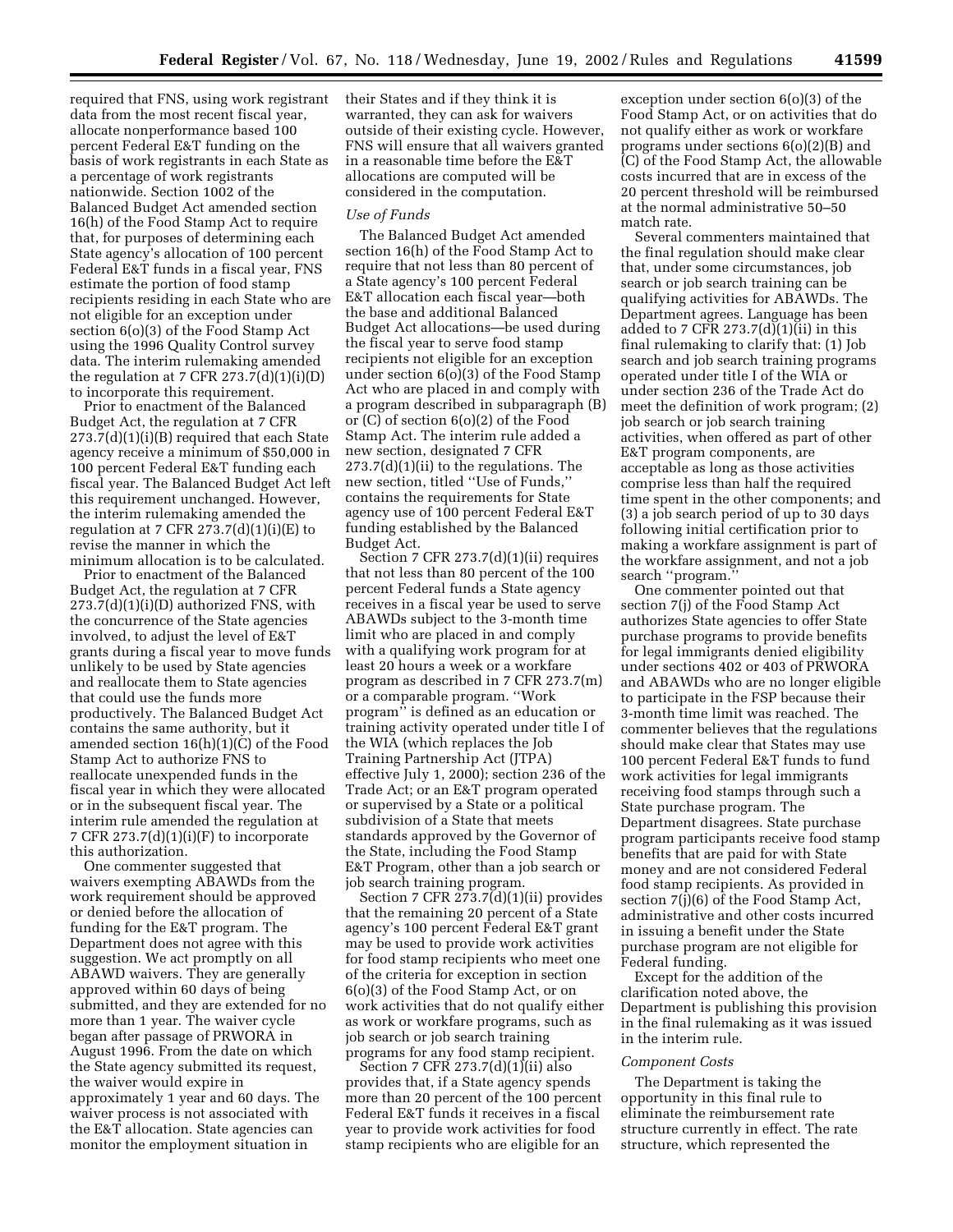maximum amount that FNS would reimburse State agencies for the costs of creating qualifying opportunities for ABAWDs to remain eligible, was initiated in the interim rule.

Section 1002 of the Balanced Budget Act amended section 16(h)(1) of the Food Stamp Act to require FNS to monitor State agency expenditures of 100 percent Federal E&T funding, including the costs of individual components of State E&T programs. The Balanced Budget Act also provided FNS the discretion to set reimbursable costs for individual components of State E&T programs, making sure that the amount spent or planned to be spent on the components reflect the reasonable cost of efficiently and economically providing components appropriate to recipients' employment and training needs.

The interim rulemaking amended food stamp regulations to add a new section that contained requirements regarding E&T components costs. The new section was designated section 273.7(d)(1)(iv) and titled ''Component Costs.''

FNS determined that setting reimbursement rates for E&T activities was necessary to promote the intent of the increased E&T funding, which was to create a sufficient number of work opportunities, or ''slots,'' so that as many ABAWDs that wished to work could be given the opportunity to do so before losing eligibility for the program. FNS believed that use of the reimbursement rates would help ensure that the maximum number of slots was created with the available funds, thus potentially keeping as many ABAWDs as possible eligible for the program.

The reimbursement rates—\$30 for an offered work slot and \$175 for a filled work slot—represented FNS's estimate of the reasonable cost of efficiently and economically providing work slots. The rates applied to all 100 percent Federal E&T funds that a State spent to provide qualifying activities that met the work requirement for ABAWDs, including those who reside in areas of a State granted a waiver under section 6(o)(4) of the Food Stamp Act and those granted an exemption from the requirement under section 6(o)(6) of the Food Stamp Act.

To provide State agencies greater flexibility to meet the intent of the increased funding provided under the Balanced Budget Act, FNS offered State agencies the opportunity to test an alternative to the reimbursement rates. Under the alternative, a participating State agency was permitted to spend its 100 percent Federal E&T allocation without regard to the slot rates if the

State agency guaranteed to offer a qualifying education, training, or workfare opportunity to every ABAWD applicant and recipient who exhausted the 3-month food stamp time limit, who did not reside in an area of the State in which the ABAWD work requirement was waived, and who was not exempt from the ABAWD work requirement under each State agency's 15 percent exemption allowance in accordance with section 6(o)(6) of the Food Stamp Act. By fiscal year 2001 13 State agencies were operating under the alternative.

Numerous commenters stated their belief that the reimbursement rates established by FNS are too low and actually discourage—rather than encourage—State agencies from spending 100 percent Federal E&T money. They stated that the reimbursement rates make it impossible to effectively operate an E&T program. Unless the State can provide up front funding, no public or private non-profit agency can operate a program with the restricting \$175 cost per participating client.

Now that FNS has had the opportunity for further consideration of this issue, we believe that the reimbursement rate structure has constrains State agencies' ability to serve ABAWDs effectively in State E&T programs and should be eliminated. This will allow State agencies to fully utilize the funds available to them to create opportunities for ABAWDs that meet PRWORA work requirements or that go beyond the requirements in PRWORA but help ABAWDs become and stay employed. Such opportunities could include expanded vocational training activities that are more expensive than normal, and post secondary education in subject areas directly related to employment. Because the law requires that 80 percent of all E&T funds either be earmarked for ABAWDs or returned to FNS for reallocation, the intent of the Act efficiently and economically providing ABAWDs the opportunity to remain eligible-would continue to be met, and adequate funding would remain available for use by State agencies.

However, FNS will closely monitor State agency spending of 100 percent Federal E&T funds. We will pay particular attention to State agency estimates of component costs, as detailed in State E&T plans. We will compare those estimates with prior expenditures, keeping in mind variations among State agencies and the characteristics of the individuals to be served, as well as the components offered. In addition, we will utilize

expenditure and program data reported by State agencies to track component costs throughout the fiscal year. In this manner, FNS will ensure that planned and actual expenditures continue to reflect reasonable costs of providing services.

The Department is amending in this final rulemaking the language of 7 CFR  $273.7(d)(1)(iv)$  as published in the September 3, 1999 interim rule to eliminate the requirement for a reimbursement rate structure.

## **Work Supplementation Program**

Section 849 of PRWORA amended section 16(b) of the Food Stamp Act (7 U.S.C. 2025(b)) to give State agencies the option to implement work supplementation (or support) programs. In these programs the cash value of public assistance benefits, plus FSP benefits, is provided to an employer as a wage subsidy to be used for hiring and employing public assistance recipients. The goal of work supplementation is to promote self-sufficiency by providing public assistance recipients with work experience to help them move into nonsubsidized jobs.

The Department proposed to add, at 7 CFR 273.7, a new paragraph (l), containing requirements for the work supplementation or support program.

We further proposed to add a new paragraph (d)(xiv) under 7 CFR 272.2, *Plan of operation,* that contains the requirement for a planning document from each State agency that operates a work supplementation program.

The Department also solicited comments in the following areas that were not mandated by PRWORA but are necessary to comply with other laws or for accounting and reporting purposes.

• States must ensure that work supplemented or supported employees are treated the same as other nonsubsidized employees and that all subsidized positions comply with the Fair Labor Standards Act.

• States must outline State agency, employer and recipient obligations and responsibilities in the proposed work supplementation program. They must also describe procedures for providing wage subsidies to participating employers and for monitoring the use of the funds.

• At the same time the plan is submitted for approval, the State must also submit an operating budget for the proposed program. Additionally, before the plan is approved, the State must agree to comply with certain reporting and monitoring requirements. State agencies operating work supplementation and support programs are required to comply with all FNS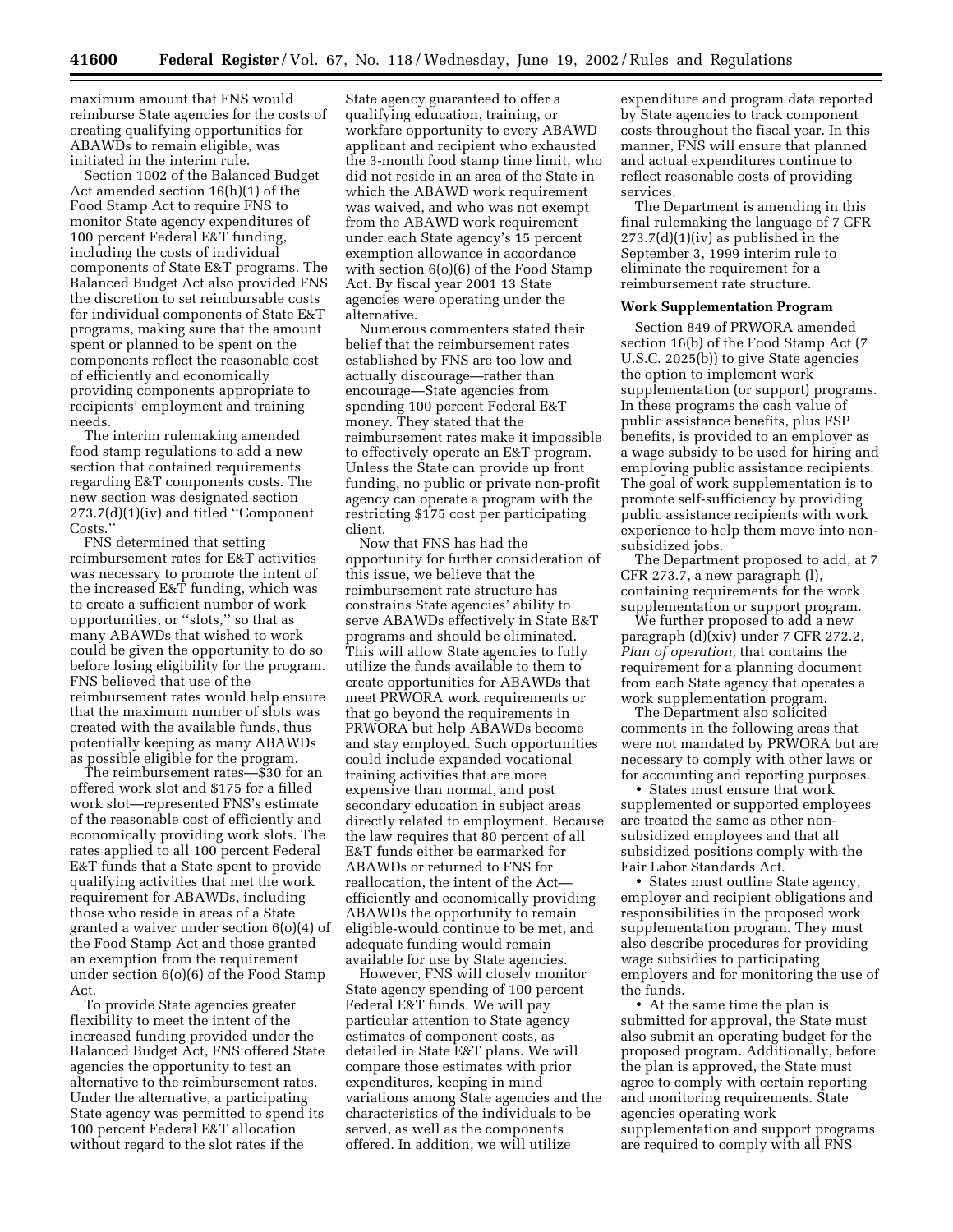reporting requirements, including reporting the amount of benefits contributed to all employers as a wage subsidy on the FNS 388. State Issuance and Participation Estimates; FNS–388A, Participation and Issuance Project Area; FNS–46. Issuance Reconciliation Report; and SF–269, Addendum Financial Status Report. State agencies are also required to report administrative costs associated with work supplementation programs on the FNS–366A, Budget Projection and SF– 269, Financial Status Report. Special codes for work supplementation programs will be assigned for reporting purposes.

• The proposed rule asked States to include in their plan amendments whether food stamp allotments and public assistance grants will be frozen at the time a recipient begins a subsidized job. The Department was particularly interested in public comments on the desirability of a Federal standard for issuing supplemental allotments when earnings unexpectedly fall and, secondly, whether there should be a time limit on freezing benefit levels (i.e., not counting any unsubsidized wages from the employer).

• Once the work supplementation program plan is approved, the State agency must incorporate it into the State Plan of Operation and include its operating budget in the State agency budget. After approval, the Department will pay the cash value of a recipient's food stamp benefits to the State agency so they may be paid directly to an employer as a wage subsidy. The State agency will also be reimbursed for administrative costs related to the operation of the work supplementation program as provided by Section 16 of the Food Stamp Act.

• For Quality Control purposes, cases in which a household member is participating in a work supplementation program will be coded as not subject to review.

Section 273.7(l)(i)(H) provides that wages paid under a wage supplementation or support program must meet the requirements of the Fair Labor Standards Act. One commenter pointed out that a wide range of other employment laws beyond the Fair Labor Standards Act will also apply. The Department agrees and has amended this provision to indicate that wages paid under a wage supplementation or support program must meet the requirements of the Fair Labor Standards Act and other applicable employment laws.

No other germane comments concerning the proposed work supplementation or support program

provision were received. Aside from the clarification noted above, the Department is adopting in this final rulemaking the revisions as proposed.

## **Workfare**

Since 1982 the Department has afforded State agencies and political subdivisions the option to establish a workfare program. In workfare, nonexempt food stamp household members are required to accept public service job offers and work in return for the household's food stamp allotment. The number of hours of work required of a household member is calculated by dividing the household's monthly benefit by the higher of the applicable Federal or State minimum wage.

Under current rules, household members subject to the work registration requirements of 7 CFR 273.7(a) may also be subject to workfare. Additionally, recipients of benefits under title IV–A may be subject to workfare if they are currently involved less than 20 hours a week in title IV–A work activities and are not otherwise exempt. Applicants for, or recipients of, unemployment compensation may also be subject to workfare.

Workfare is a household responsibility. Legislative history (Conference Report No. 97–290 on the Agriculture and Food Act of 1981, December 10, 1981, page 226) established Congressional intent that the household's workfare responsibility be shared by all nonexempt members: ''Upon a household member's failure to comply with workfare requirements, the household would be ineligible for food stamps \* \* \*, unless someone in the household satisfies all outstanding workfare obligations. \* \* \*'' Failure of a household to comply with workfare requirements without good cause results in the disqualification of the entire household until the workfare obligation is met, or for two months, whichever is less.

The workfare provisions of section 20 (7 U.S.C. § 2029) of the Food Stamp Act entitle a political subdivision operating a workfare program to share in the benefit reductions that occur when a workfare participant begins employment while engaged in workfare for the first time, or within 30 days of ending the first participation in workfare. This provision is available only for workfare programs operated under section 20.

Workfare may also be offered as a component of a State agency's E&T program. However, workfare savings are not available for E&T workfare components.

State agencies and political subdivisions may also operate workfare programs in which participation by food stamp recipients is voluntary. In a voluntary program, disqualification for failure to comply does not apply. The number of hours of work will be negotiated between the volunteer household and the agency operating the workfare program.

Section 815 of PRWORA amended section 20 of the Food Stamp Act to: (1) eliminate the requirement for conformance with workfare programs under title IV–A; (2) eliminate the provision for combining the food stamp and title IV–A assistance grants to determine the number of hours a title IV–A food stamp household can be required to participate in a community work experience program established under section 409 of the Social Security Act; and (3) conform disqualification penalties for failure to comply with workfare requirements with those under section  $6(d)(1)$  of the Food Stamp Act. Thus, while still a household responsibility, State agencies have the option of disqualifying the individual or, if the individual is a head of household, the entire household.

The Department proposed to amend 7 CFR 273.22 to incorporate PRWORA changes as well as making other technical corrections.

Lastly, in keeping with the Department's ongoing regulation streamlining and reform initiative, and to create a more logical union of food stamp work requirements and the optional workfare program, we proposed to move the amended 7 CFR 273.22 to 7 CFR 273.7, *Work provisions,* and to designate it paragraph (m), *Optional workfare program.*

One commenter asked for a clarification of the language in  $273.7(m)(2)(i)$ : Do the rules under section (m) apply to workfare programs operated as a component of a State agency's E&T program and those operated independently, or only those operated independently? A food stamp workfare program may be operated as a component of a State agency's E&T program. However, certain rules governing optional workfare programs operated under section 20 of the Food Stamp Act do not apply. For instance, the sharing of workfare savings authorized under section 20(g) of the Food Stamp Act are not available for E&T workfare components. Likewise, State agencies may not use any portion of their annual 100 percent Federal E&T grants to fund the administration of optional workfare programs under section 20 of the Food Stamp Act. They can, however, use their grants to fund the operation of workfare components in their E&T programs.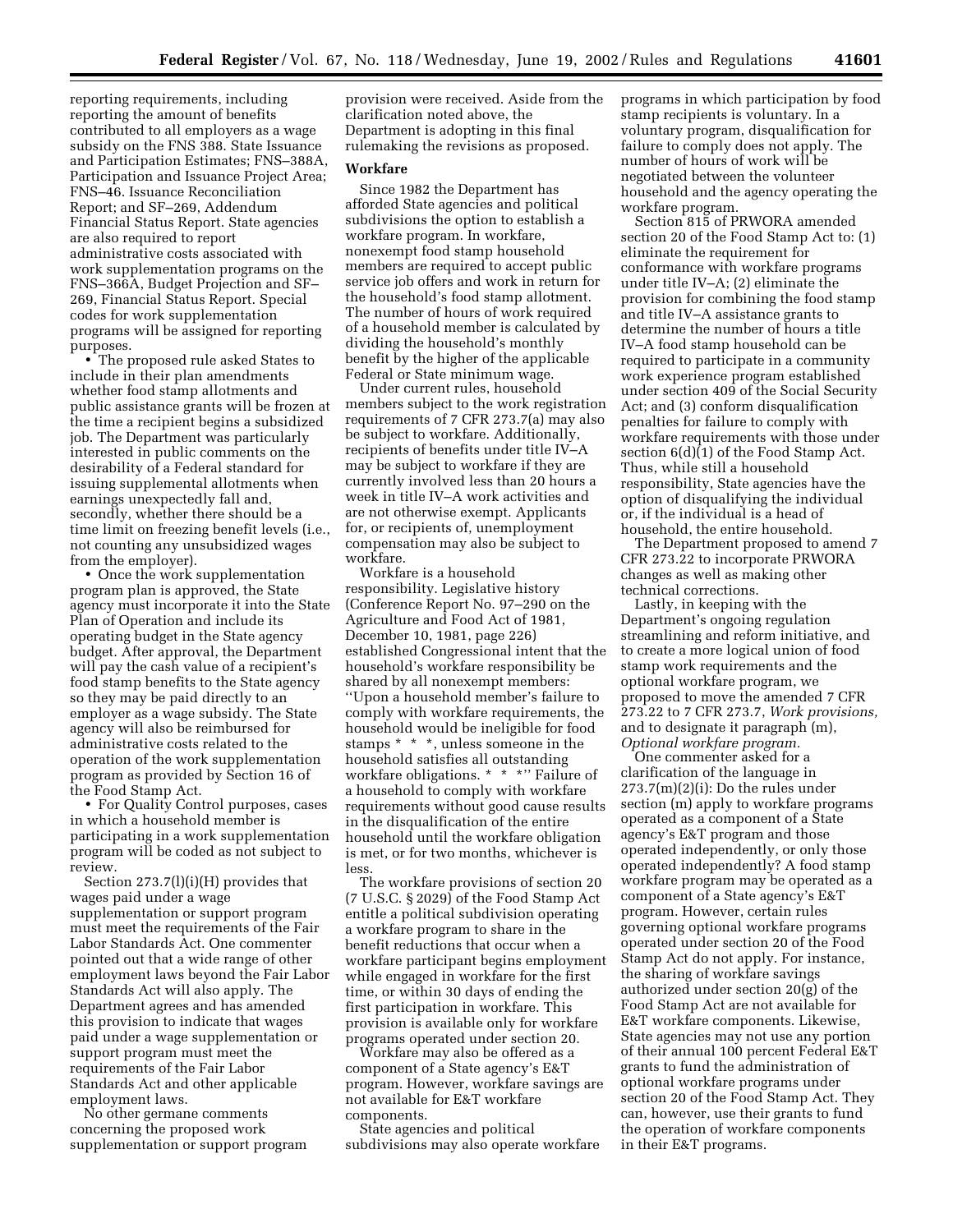To ensure clarity in the final rulemaking, the Department is redesignating section 273.7(e)(1)(iii) as  $273.7(e)(1)(iii)(A)$  and adding a new subparagraph, 273.7(e)(1)(iii)(B), to read: ''The sharing of workfare savings authorized under section 20(g) of the Food Stamp Act and detailed at paragraph (m)(7)(iv) of this section are not available for E&T workfare components.''

Further, the Department is adding the following statement to the end of  $273.7(m)(7)(i)$ : "State agencies must not use any portion of their annual 100 percent Federal E&T allocations to fund the administration of optional workfare programs under section 20 of the Food Stamp Act and this subparagraph (m).''

#### **15 Percent Exemption**

# *Background*

Section 1001 of the Balanced Budget Act amended section 6(o) of the Food Stamp Act to allow State agencies to provide an exemption from the 3-month ABAWD food stamp time limit to cover up to 15 percent of their ABAWDs who would otherwise be ineligible because of the limit. These ''covered individuals,'' as defined in section 6(o)(6)(ii) of the Food Stamp Act, are food stamp recipients, or applicants denied food stamps because they have exhausted their 3 months of eligibility, who: (1) Are not eligible for an exception to the ABAWD work requirement; (2) are not covered by a waiver of the ABAWD work requirement; (3) are not already complying with the ABAWD work requirement; (4) are not receiving food stamps during their 3 months of eligibility authorized under the time limit; or (5) are not receiving food stamps during a subsequent period after reestablishing eligibility by complying with the requirements of section  $6(0)(5)$ of the Food Stamp Act.

Section 1001 of the Balanced Budget Act authorizes the Secretary to estimate the number of covered individuals in a State based on FY 1996 Quality Control data and other factors appropriate due to the timing and the limitations of the data. The Secretary is also authorized to: (1) Adjust the number of exemptions each fiscal year to reflect changes in the State's caseload and changes in the proportion of the State's food stamp caseload covered by the ABAWD-related waivers; (2) adjust the number of exemptions estimated for a State during a fiscal year if the number of food stamp recipients in the State varies from the State's caseload by more than 10 percent; (3) adjust the number of exemptions assigned for a current fiscal

year based on the actual number of exemptions granted by the State agency in the preceding fiscal year; and (4) require whatever State agency reports determined necessary to ensure compliance with the 15 percent exemption provisions. The Department has no discretion in implementing this provision.

Because of the many requirements of PRWORA and the Balanced Budget Act that apply only to ABAWDs and the 3 month time limit, the Department created, in the interim rule, a new regulatory section, section 273.24, in which it incorporated the Balanced Budget Act provisions regarding the 15 percent exemptions.

## *Determining How To Use the Exemptions*

In the interim rule the Department did not prescribe how State agencies must use the exemption authority. State agencies have maximum flexibility to apply the exemptions as they deem appropriate. However, in the preamble to the interim rule, the Department did remind State agencies that, along with the flexibility they are afforded in terms of determining the exemption criteria, they have the responsibility for developing exemption policies that comport with their number of exemptions.

## *Covered Individuals*

In the interim rule, the Department clarified that it is up to the State agency to decide whether or not to require an ABAWD to exhaust the 3-month time limit (either the initial 3 months or the subsequent 3 months) in order to qualify for an exemption under this provision. For example, if a State agency has a sufficient number of 15 percent exemptions available, it may choose to exempt all ABAWDs residing in an area not already waived under 6(o)(4) regardless of whether they have exhausted their first or second 3 months. Conversely, a State agency may determine that the best way to manage its finite number of 15 percent exemptions is to require individuals to exhaust their 3 months of eligibility before being exempted under this provision.

#### *Determining the Number of Exemptions*

The interim rule provided that a State agency may exempt up to 15 percent of their covered individuals. The number of exemptions allotted each State will reflect changes in the State's caseload and the proportion of ABAWDs covered by waivers granted under paragraph 6(o)(4) of the Food Stamp Act.

The interim rule further provided that FNS will adjust the estimated number of covered individuals estimated for a State during a fiscal year if the number of actual food stamp recipients in the State varies by more than 10 percent, as determined by the FNS.

Lastly, the interim rule authorized FNS to adjust the number of exemptions allocated to a State agency for a fiscal year based on the difference between the average monthly number of exemptions in effect in the State for the preceding fiscal year and the average monthly number of exemptions estimated for the State agency for the preceding fiscal year. If more exemptions are used than authorized in a fiscal year, the State's allocation for the next year will be reduced. If the State agency does not use all of its exemptions by the end of the fiscal year, FNS will increase by the remaining balance the estimated number of exemptions allocated to the State agency for the subsequent fiscal year.

#### *Reporting*

The interim rule required State agencies to track and report the number of cases exempt under the 15 percent criteria used each month to their respective FNS regional offices on a quarterly basis.

All commenters agreed with allowing maximum flexibility in using the exemption.

One commenter stated that in calculating the number of people living in areas where there is no ABAWD waiver due to insufficient jobs or high unemployment, the Department should take special care to avoid overestimating the number of people in waived parts of counties that contain only some waived communities. They believe the Department should develop and release a clear, reliable methodology for calculating the fraction of a county's recipients that are covered by an ABAWD waiver.

The Department is currently exploring ways to improve the estimates of the proportions of an area that have received waivers. For example, we have been working to modify the QC file to enable it to both identify cases in the file that should be classified as ABAWDs, and to determine whether those cases either live in a waived area, or are subject to other exemptions. The effort is ongoing, and we will continue to welcome technical contributions in this area.

One commenter suggested that the Department should make technical assistance available to help States identify simple, easily administered options for using the exemptions, such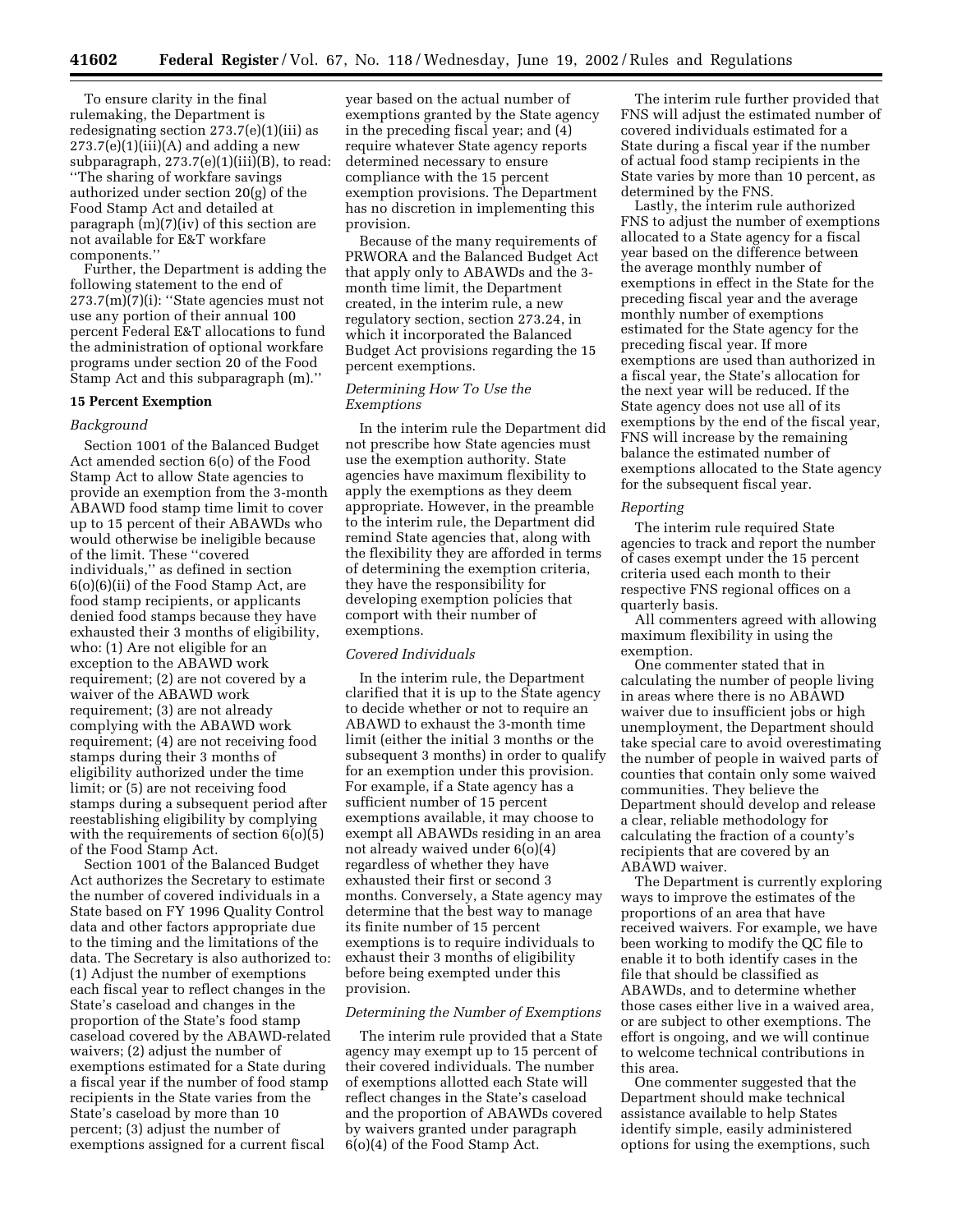as extending the number of months of benefits a household may receive within a 36-month period, reducing the number of months (from 36) required for a household's ''clock'' to recharge, or exempting readily identifiable demographic groups (such as those over age 40 or 45). The Department has provided guidance to the State agencies regarding use of exemptions in the form of policy memoranda. At the same time, regional offices are working very closely with State agencies to identify the best way to use the exemptions and to share information on what other State agencies are doing.

Another commenter suggested that the Department should allow States to rely upon estimates of the effects of its 15 percent exemption policy as an alternative to counting the actual number of exemptions provided each month. The Department will not make a change to this provision. Because of the statutory 15 percent limit on exemptions the Department must require an accurate accounting of how many exemptions State agencies use. Likewise, States agencies need to accurately record the numbers of individuals exempt under this provision in order to comply with the statute.

Publication of an associated final rulemaking added to and revised § 273.24. Additionally, corrections have made to the language of the original interim rule. Thus, the Department is taking this opportunity to publish the 15 percent ABAWD exemption provision in its final form.

#### **List of Subjects**

## *7 CFR 271*

Administrative practice and procedures, Food stamps, Grant programs-social programs.

#### *7 CFR 272*

Administrative practice and procedures, Food stamps, Grant programs-social programs.

## *7 CFR 273*

Administrative practice and procedures, Food stamps, Grant programs-social programs, Penalties, Reporting and recordkeeping.

#### *7 CFR 275*

Administrative practice and procedures, Food stamps, Reporting and recordkeeping requirements.

# *7 CFR 277*

Administrative practice and procedures, Food stamps, Fraud, Grant Programs, Social Programs, Penalties.

Accordingly, 7 CFR parts 271, 272, 273, 275, and 277 are amended as follows:

1. The authority citation for parts 271, 272, 273, 275, and 277 continues to read as follows:

**Authority:** 7 U.S.C. 2011–2036

# **PART 271—GENERAL INFORMATION AND DEFINITIONS**

2. In § 271.2:

a. The definition of ''Base of eligibles'' is removed.

b. The definition of ''Exempted'' is amended by removing the reference to ''§ 273.7(f)'' and adding in its place a reference to ''§ 273.7(e).''

c. The definition of ''Placed in an employment and training (E&T) program'' is revised.

The revision reads as follows:

# **§ 271.2 Definitions.**

\* \* \* \* \*

\* \* \* \* \* *Placed in an employment and training (E&T) program* means a State agency may count a person as ''placed'' in an E&T program when the individual commences a component.

3. In § 271.8, amend the table of OMB assigned control numbers by:

a. Removing the entry for ''273.7(a), (d), (f)'' and adding in its place an entry

for ''273.7(a), (d), (e).''

b. Removing the entry for ''273.7(g)'' and adding in its place an entry for ''273.7(f).''

c. Adding a new entry ''273.7(m)'' after the newly amended entry for ''273.7(f).''

d. Removing the entry for ''273.22(b), (c), (d), (e), (f), (g).''

The addition reads as follows:

# **§ 271.8 Information collection/ recordkeeping—OMB assigned control numbers.**

|   | Current<br>OMB con-<br>$t$ rol no. |         |                                                     |
|---|------------------------------------|---------|-----------------------------------------------------|
|   |                                    |         |                                                     |
|   |                                    |         |                                                     |
|   |                                    |         |                                                     |
|   |                                    |         | 0584-0285                                           |
| ÷ | $\star$                            | $\star$ |                                                     |
|   |                                    |         |                                                     |
|   |                                    |         | 7 CFR section where require-<br>ments are described |

# **PART 272—REQUIREMENTS FOR PARTICIPATING STATE AGENCIES**

4. In § 272.1, add paragraph (g)(166) to read as follows:

#### **§ 272.1 General terms and conditions.**

\* \* \* \* \*  $(g) * * * *$ 

(166) *Amendment No. 393.* The provisions of Amendment No. 393, regarding the Work Provisions of the Personal Responsibility and Work Opportunity Reconciliation Act of 1996 are effective August 19, 2002.

5. In § 272.2:

a. Paragraph  $(d)(1)(v)$  is amended by removing the reference to ''§ 273.7(c)(4) and (5)'' and adding in its place a reference to ''§ 273.7(c)(6).''

b. New paragraphs (d)(1)(xiv) and  $(d)(1)(xy)$  are added.

c. Paragraph (e)(9) is amended by removing the reference to ''§ 273.7(c)(5)'' and adding in its place a reference to ''§ 273.7(c)(7).''

The additions read as follows:

## **§ 272.2 Plan of operation.**

- \* \* \* \* \*
- (d) \* \* \*
- $(1) * * * *$

(xiv) The State agency's disqualification plan, in accordance with  $\S 273.7(f)(3)$  of this chapter.

(xv) If the State agency chooses to implement the provisions for a work supplementation or support program, the work supplementation or support program plan, in accordance with § 273.7(l)(1) of this chapter.

## **PART 273—CERTIFICATION OF ELIGIBLE HOUSEHOLDS**

6. In § 273.1:

\* \* \* \* \*

a. Paragraph (b)(7)(iv) is removed and paragraphs  $(b)(7)(v)$ ,  $(b)(7)(vi)$ ,  $(b)(7)(vii), (b)(7)(viii), (b)(7)(ix), (b)(7)(x),$ 

 $(b)(7)(xi)$ , and  $(b)(7)(xii)$  are redesignated as  $(b)(7)(iv)$ ,  $(b)(7)(v)$ ,  $(b)(7)(vi)$ ,

 $(b)(7)(vii), (b)(7)(viii), (b)(7)(ix), (b)(7)(x)$ and (b)(7)(xi) respectively.

b. The first sentence of paragraph (d)(2) is revised.

The revision reads as follows:

# **§ 273.1 Household concept.**

\* \* \* \* \* (d) \* \* \*

(2) For purposes of failure to comply with the work requirements of § 273.7, the head of household shall be the principal wage earner unless the household has selected an adult parent of children as specified in paragraph (d)(1) of this section.  $*$   $*$ \* \* \* \* \*

## **§ 273.5 [AMENDED]**

7. In § 273.5, paragraph (b)(ll)(iv) is amended by removing two references to " $\S 273.7(f)(1)$ " and adding in their places a reference to ''§ 273.7(e)(1).''

8. § 273.7 is revised to read as follows: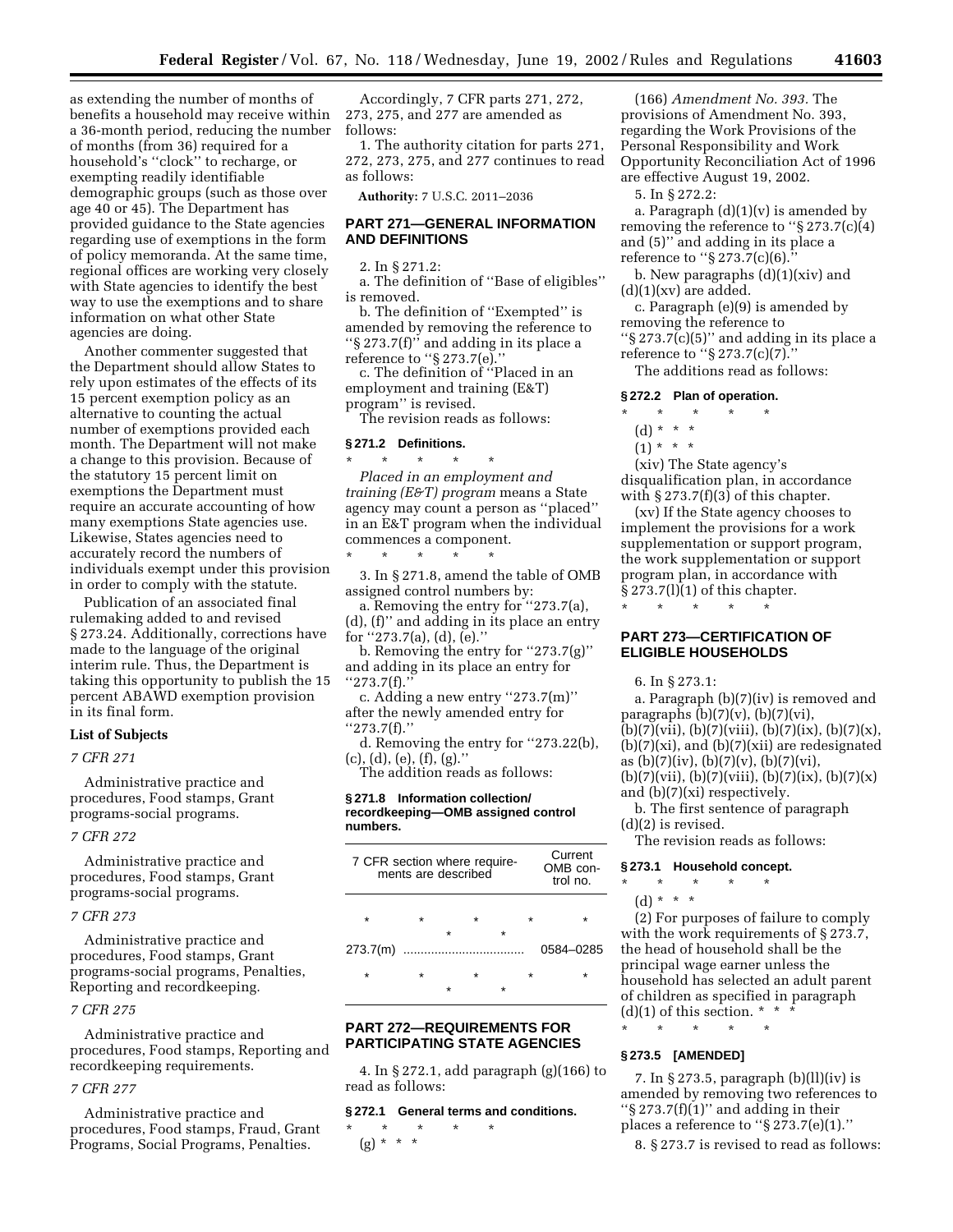#### **§ 273.7 Work provisions.**

(a) *Work requirements.* (1) As a condition of eligibility for food stamps, each household member not exempt under paragraph (b)(1) of this section must comply with the following Food Stamp Program work requirements:

(i) Register for work or be registered by the State agency at the time of application and every 12 months after initial registration. The member required to register need not complete the registration form.

(ii) Participate in a Food Stamp Employment and Training (E&T) program if assigned by the State agency, to the extent required by the State agency;

(iii) Participate in a workfare program if assigned by the State agency;

(iv) Provide the State agency or its designee with sufficient information regarding employment status or availability for work;

(v) Report to an employer to whom referred by the State agency or its designee if the potential employment meets the suitability requirements described in paragraph (h) of this section;

(vi) Accept a bona fide offer of suitable employment, as defined in paragraph (h) of this section, at a site or plant not subject to a strike or lockout, at a wage equal to the higher of the Federal or State minimum wage or 80 percent of the wage that would have governed had the minimum hourly rate under section 6(a)(1) of the Fair Labor Standards Act been applicable to the offer of employment.

(vii) Do not voluntarily and without good cause quit a job of 30 or more hours a week or reduce work effort to less than 30 hours a week, in accordance with paragraph (j) of this section.

(2) The Food and Nutrition Service (FNS) has defined the meaning of ''good cause,'' and ''voluntary quit,'' and ''reduction of work effort'' as used in paragraph (a)(1)(vii) of this section. See paragraph (i) of this section for a discussion of good cause; see paragraph (j) of this section for a discussion of voluntary quit and reduction of work effort.

(3) Each State agency will determine the meaning of any other terms used in paragraph (a)(1) of this section; the procedures for establishing compliance with Food Stamp Program work requirements; and whether an individual is complying with Food Stamp Program work requirements. A State agency must not use a meaning, procedure, or determination that is less restrictive on food stamp recipients than is a comparable meaning, procedure, or

determination under the State agency's program funded under title IV–A of the Social Security Act.

(4) Strikers whose households are eligible under the criteria in § 273.1(e) are subject to Food Stamp Program work requirements unless they are exempt under paragraph (b)(1) of this section at the time of application.

(5) State agencies may request approval from FNS to substitute State or local procedures for work registration for PA households not subject to the work requirements under title IV of the Social Security Act or for GA households. However, the failure of a household member to comply with State or local work requirements that exceed the requirements listed in this section must not be considered grounds for disqualification. Work requirements imposed on refugees participating in refugee resettlement programs may also be substituted, with FNS approval.

(6) Household members who are applying for SSI and for food stamps under § 273.2(k)(1)(i) will have Food Stamp Program work requirements waived until they are determined eligible for SSI and become exempt from Food Stamp Program work requirements, or until they are determined ineligible for SSI, at which time their exemptions from Food Stamp Program work requirements will be reevaluated.

(b) *Exemptions from work requirements.* (1) The following persons are exempt from Food Stamp Program work requirements:

(i) A person younger than 16 years of age or a person 60 years of age or older. A person age 16 or 17 who is not the head of a household or who is attending school, or is enrolled in an employment training program, on at least a half-time basis, is also exempt. If the person turns 16 (or 18 under the preceding sentence) during a certification period, the State agency must register the person as part of the next scheduled recertification process, unless the person qualifies for another exemption.

(ii) A person physically or mentally unfit for employment. For the purposes of this paragraph (b), a State agency will define physical and mental fitness; establish procedures for verifying; and will verify claimed physical or mental unfitness when necessary. However, the State agency must not use a definition, procedure for verification, or verification that is less restrictive on food stamp recipients than a comparable meaning, procedure, or determination under the State agency's program funded under title IV–A of the Social Security Act.

(iii) A person subject to and complying with any work requirement under title IV of the Social Security Act. If the exemption claimed is questionable, the State agency is responsible for verifying the exemption.

(iv) A parent or other household member responsible for the care of a dependent child under 6 or an incapacitated person. If the child has his or her 6th birthday during a certification period, the State agency must work register the individual responsible for the care of the child as part of the next scheduled recertification process, unless the individual qualifies for another exemption.

(v) A person receiving unemployment compensation. A person who has applied for, but is not yet receiving, unemployment compensation is also exempt if that person is complying with work requirements that are part of the Federal-State unemployment compensation application process. If the exemption claimed is questionable, the State agency is responsible for verifying the exemption with the appropriate office of the State employment services agency.

(vi) A regular participant in a drug addiction or alcoholic treatment and rehabilitation program.

(vii) An employed or self-employed person working a minimum of 30 hours weekly or earning weekly wages at least equal to the Federal minimum wage multiplied by 30 hours. This includes migrant and seasonal farm workers under contract or similar agreement with an employer or crew chief to begin employment within 30 days (although this will not prevent individuals from seeking additional services from the State employment services agency). For work registration purposes, a person residing in areas of Alaska designated in  $\S 274.10(a)(4)(iv)$  of this chapter, who subsistence hunts and/or fishes a minimum of 30 hours weekly (averaged over the certification period) is considered exempt as self-employed. An employed or self-employed person who voluntarily and without good cause reduces his or her work effort and, after the reduction, is working less than 30 hours per week, is ineligible to participate in the Food Stamp Program under paragraph (j) of this section.

(viii) A student enrolled at least halftime in any recognized school, training program, or institution of higher education. Students enrolled at least half-time in an institution of higher education must meet the student eligibility requirements listed in § 273.5. A student will remain exempt during normal periods of class attendance, vacation, and recess. If the student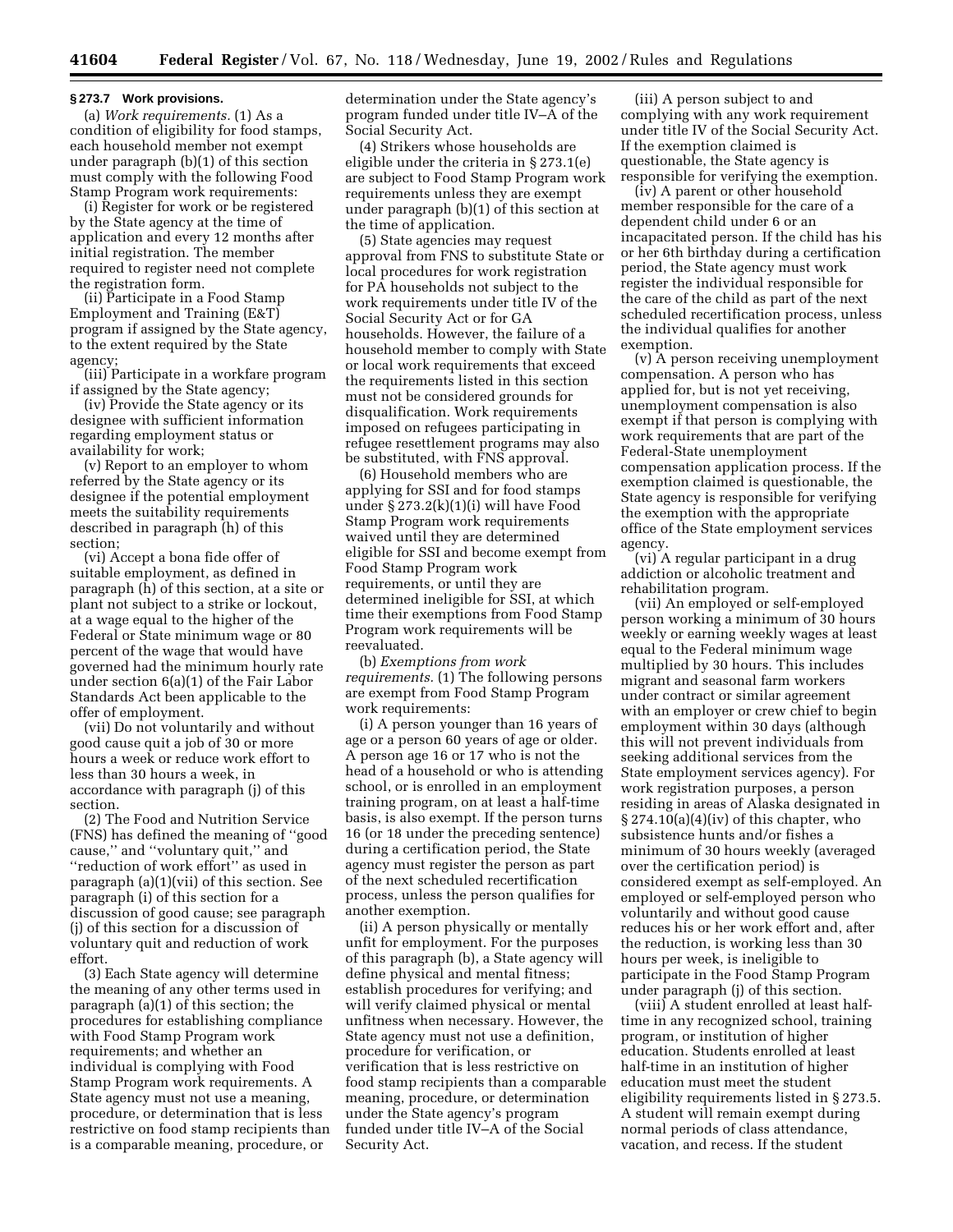graduates, enrolls less than half-time, is suspended or expelled, drops out, or does not intend to register for the next normal school term (excluding summer), the State agency must work register the individual, unless the individual qualifies for another exemption.

(2)(i) Persons losing exemption status due to any changes in circumstances that are subject to the reporting requirements of § 273.12 must register for employment when the change is reported. If the State agency does not use a work registration form, it must annotate the change to the member's exemption status. If a work registration form is used, the State agency is responsible for providing the participant with a work registration form when the change is reported. Participants are responsible for returning the completed form to the State agency within 10 calendar days from the date the form was handed to the household member reporting the change in person, or the date the State agency mailed the form. If the participant fails to return the completed form, the State agency must issue a notice of adverse action stating that the participant is being terminated and why, but that the termination can be avoided by returning the form.

(ii) Those persons who lose their exemption due to a change in circumstances that is not subject to the reporting requirements of § 273.12 must register for employment at their household's next recertification.

*(c) State agency responsibilities.* (1) The State agency must register for work each household member not exempted by the provisions of paragraph (b)(1) of this section. As part of the work registration process, the State agency must explain to the individual the pertinent work requirements, the rights and responsibilities of work-registered household members, and the consequences of failure to comply. The State agency must provide a written statement of the above to each individual in the household who is registered for work. A notice must also be provided when a previously exempt individual or new household member becomes subject to a work requirement, and at recertification. The State agency must permit the applicant to complete a record or form for each household member required to register for employment in accordance with paragraph (a)(1)(i) of this section. Household members are considered to have registered when an identifiable work registration form is submitted to the State agency or when the registration is otherwise annotated or recorded by the State agency.

(2) The State agency is responsible for screening each work registrant to determine whether or not it is appropriate, based on the State agency's criteria, to refer the individual to an E&T program, and if appropriate, referring the individual to an E&T program component. Upon entry into each component, the State agency must inform the participant, either orally or in writing, of the requirements of the component, what will constitute noncompliance and the sanctions for noncompliance. The State agency may, with FNS approval, use intake and sanction systems that are compatible with its title IV–A work program. Such systems must be proposed and explained in the State agency's E&T State Plan.

(3) The State agency must issue a notice of adverse action to an individual, or to a household if appropriate, within 10 days after learning of the individual's noncompliance with Food Stamp Program work requirements. The notice of adverse action must meet the timeliness and adequacy requirements of § 273.13. If the individual complies before the end of the advance notice period, the State agency will cancel the adverse action. If the State agency offers a conciliation process as part of its E&T program, it must issue the notice of adverse action no later than the end of the conciliation period.

(4) The State agency must design and operate an E&T program that may consist of one or more or a combination of employment and/or training components as described in paragraph (e)(1) of this section. The State agency must ensure that it is notified by the agency or agencies operating its E&T components within 10 days if an E&T mandatory participant fails to comply with E&T requirements.

(5) Each component of the State agency's E&T program must be delivered through its statewide workforce development system, unless the component is not available locally through such a system.

(6) In accordance with  $\S 272.2(d)$  and § 272.2(e) of this chapter, the State agency must prepare and submit an E&T Plan to its appropriate FNS Regional Office. The E&T Plan must be available for public inspection at the State agency headquarters. In its E&T Plan, the State agency will detail the following:

(i) The nature of the E&T components the State agency plans to offer and the reasons for such components, including cost information. The methodology for State agency reimbursement for education components must be specifically addressed;

(ii) An operating budget for the Federal fiscal year with an estimate of the cost of operation for one full year. Any State agency that requests 50 percent Federal reimbursement for State agency E&T administrative costs, other than for participant reimbursements, must include in its plan, or amendments to its plan, an itemized list of all activities and costs for which those Federal funds will be claimed, including the costs for case management and casework to facilitate the transition from economic dependency to selfsufficiency through work. Costs in excess of the Federal grant will be allowed only with the prior approval of FNS and must be adequately documented to assure that they are necessary, reasonable and properly allocated. If the State agency intends to spend the additional E&T grant allocation for which it is eligible in a fiscal year in accordance with paragraph  $(d)(1)(i)(B)$  of this section, it must declare its intention to maintain its level of expenditures for E&T and workfare at a level not less than the level of such expenditures in FY 1996;

(iii) The categories and types of individuals the State agency intends to exempt from E&T participation, the estimated percentage of work registrants the State agency plans to exempt, and the frequency with which the State agency plans to reevaluate the validity of its exemptions;

(iv) The characteristics of the population the State agency intends to place in E&T;

(v) The estimated number of volunteers the State agency expects to place in E&T;

(vi) The geographic areas covered and not covered by the E&T Plan and why, and the type and location of services to be offered;

(vii) The method the State agency uses to count all work registrants the first month of each fiscal year;

(viii) The method the State agency uses to report work registrant information on the quarterly Form FNS– 583;

(ix) The method the State agency uses to prevent work registrants from being counted twice within a Federal fiscal year. If the State agency universally work registers all food stamp applicants, this method must specify how the State agency excludes those exempt from work registration under paragraph (b)(1) of this section. If the State agency work registers nonexempt participants whenever a new application is submitted, this method must also specify how the State agency excludes those participants who may have already been registered within the past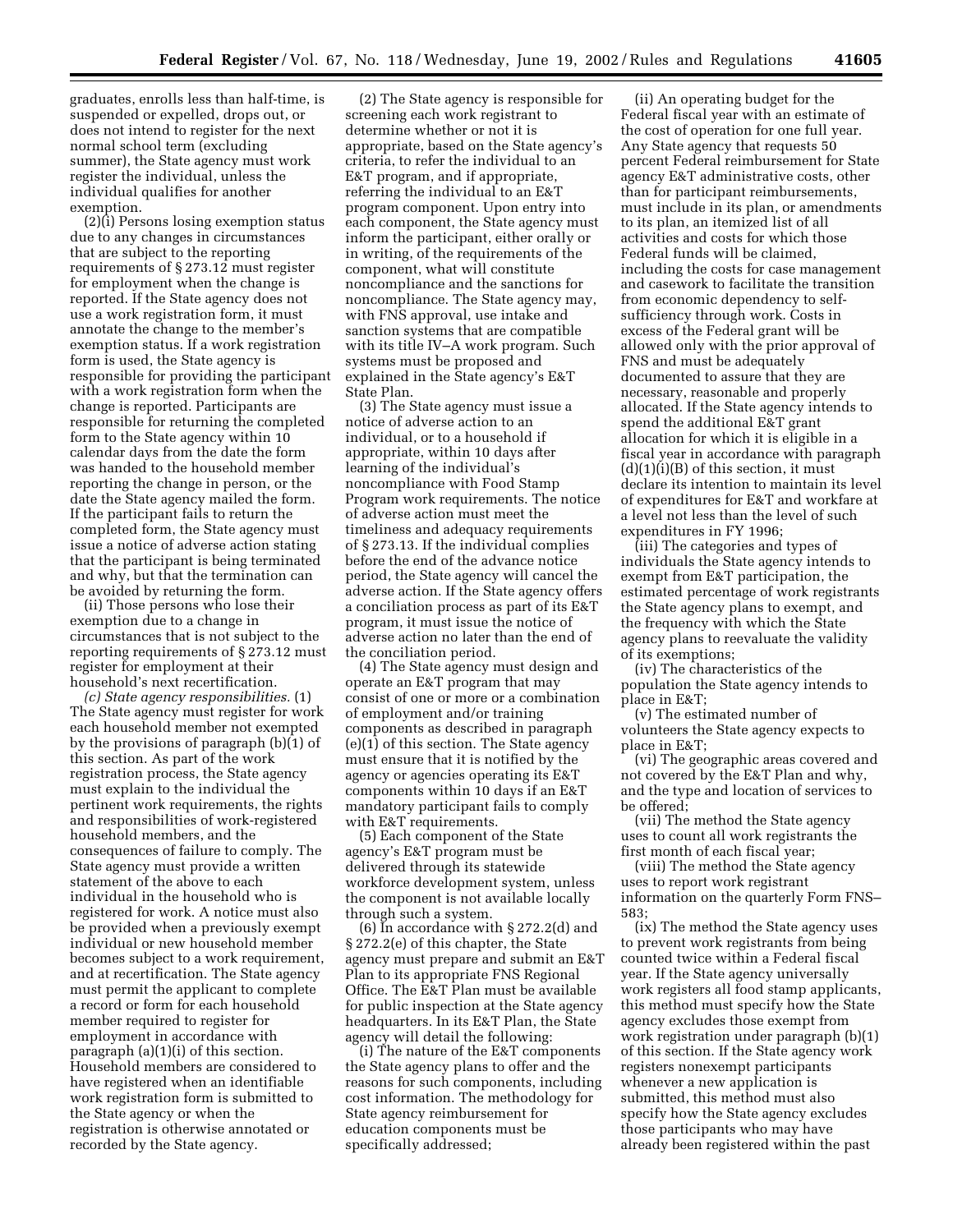12 months as specified under paragraph  $(a)(1)(i)$  of this section;

(x) The organizational relationship between the units responsible for certification and the units operating the E&T components, including units of the statewide workforce development system, if available. FNS is specifically concerned that the lines of communication be efficient and that noncompliance be reported to the certification unit within 10 working days after the noncompliance occurs;

(xi) The relationship between the State agency and other organizations it plans to coordinate with for the provision of services, including organizations in the statewide workforce development system, if available. Copies of contracts must be available for inspection;

(xii) The availability, if appropriate, of E&T programs for Indians living on reservations;

(xiii) If a conciliation process is planned, the procedures that will be used when an individual fails to comply with an E&T program requirement. Include the length of the conciliation period; and

(xiv) The payment rates for child care established in accordance with the Child Care and Development Block Grant provisions of 45 CFR 98.43, and based on local market rate surveys.

(7) The State agency will submit its E&T Plan biennially, at least 45 days before the start of the Federal fiscal year. The State agency must submit plan revisions to the appropriate FNS regional office for approval if it plans to alter the nature or location of its components or the number or characteristics of persons served. The proposed changes must be submitted for approval at least 30 days prior to planned implementation.

(8) The State agency will submit quarterly reports to FNS no later than 45 days after the end of each Federal fiscal quarter containing monthly figures for:

(i) Participants newly work registered;

(ii) Work registrants exempted by the State agency from participation in E&T;

(iii) Participants who volunteer for and commence participation in an approved E&T component;

(iv) E&T mandatory participants who commence an approved E&T component, including Food Stamp Program applicants if the State agency chooses to operate a component for applicants;

(v) Able-bodied adults without dependents (ABAWDs) subject to the 3 month food stamp time limit imposed in accordance with § 273.24(b) who are exempt under the State agency's 15

percent exemption allowance under § 273.24(g);

(vi) Filled and offered slots created in E&T workfare components or comparable programs that serve ABAWDs subject to the 3-month food stamp time limit. This information must be broken out to show the number of slots created in areas of the State that have received a waiver of the time limit in accordance with § 273.24(f) and in non-waived areas;

(vii) Filled and offered slots created in education and training components or comparable programs that serve ABAWDs subject to the 3-month food stamp time limit. This information must be broken out to show the number of slots created in areas of the State that have received a waiver of the time limit in accordance with § 273.24(f) and in non-waived areas;

(viii) The amount of 100 percent Federal E&T funds spent to create workfare slots that serve ABAWDs subject to the 3-month time limit; and

(ix) The amount of 100 percent Federal E&T funds spent to create education and training slots that serve ABAWDs subject to the 3-month time limit.

(9) The State agency will submit annually, on its first quarterly report:

(i) The number of work registered persons in the State during the period October 1 through October 31 of the new fiscal year, including persons work registered during October; and

(ii) The number of these work registered persons the State agency subsequently exempted from participation in E&T.

(10) The State agency will submit annually, on its final quarterly report, a list of E&T components it offered during the fiscal year and the number of mandatory and volunteer participants placed in each E&T component.

(11) Additional information may be required of the State agency, on an as needed basis, regarding the type of components offered and the characteristics of persons served, depending on the contents of its E&T Plan.

(12) The State agency must ensure, to the maximum extent practicable, that E&T programs are provided for Indians living on reservations.

(13) If a benefit overissuance is discovered for a month or months in which a mandatory E&T participant has already fulfilled a work component requirement, the State agency must follow the procedure specified in paragraph (m)(6)(v) of this section for a workfare overissuance.

(14) If a State agency fails to efficiently and effectively administer its E&T program, the provisions of § 276.1(a)(4) of this chapter will apply.

(d) *Federal financial participation.* (1) *Employment and training grants.* (i) *Allocation of grants.* Each State agency will receive an E&T program grant for each fiscal year to operate an E&T program. The grant requires no State matching. The grant will consist of a base amount and a additional amount that will be available only to those affected State agencies that elect to meet their maintenance of effort requirements as described in paragraph (d)(1)(iii) of this section.

(A) In determining each State agency's base 100 percent Federal E&T grant amount, FNS will apply the percentage determined in accordance with paragraph  $(d)(1)(i)(C)$  of this section to the total amount of the 100 percent Federal E&T grant provided under section  $16(h)(1)(A)$  of the Food Stamp Act for each fiscal year.

(B) In determining each State agency's additional 100 percent Federal E&T grant amount, FNS will apply the percentage determined in accordance with paragraph  $(d)(1)(i)(C)$  of this section to the total amount of 100 percent Federal E&T grant provided under section 16(h)(1)(A) of the Food Stamp Act for each fiscal year.

(C) Except as otherwise provided in paragraph  $(d)(1)(i)(F)$  of this section, Federal funding for E&T grants, including both the base and additional amounts, will be allocated based on the number of ABAWDs in each State not eligible for an exemption under § 273.24(c), who either do not reside in an area subject to a waiver granted in accordance with § 273.24(f) or who do reside in an area subject to a waiver in which the State agency provides E&T services to ABAWDs, as a percentage of such recipients nationwide. FNS will ensure that all waivers granted in accordance with § 273.24(f) in a reasonable time before the E&T allocations are determined will be considered in the determination.

(D) FNS will determine each State's percentage of ABAWDs using FY 1996 Quality Control survey data adjusted for changes in each State's caseload.

(E) No State agency will receive less than \$50,000 in 100 percent Federal E&T funds. To ensure this, FNS will reduce, if necessary, the grant of each State agency allocated more than \$50,000. The reduction will be proportionate to the number of ABAWDs in the State who are not eligible for an exemption under § 273.24(c), and who do not reside in an area subject to a waiver under § 273.24(f) or who do reside in an area subject to a waiver in which the State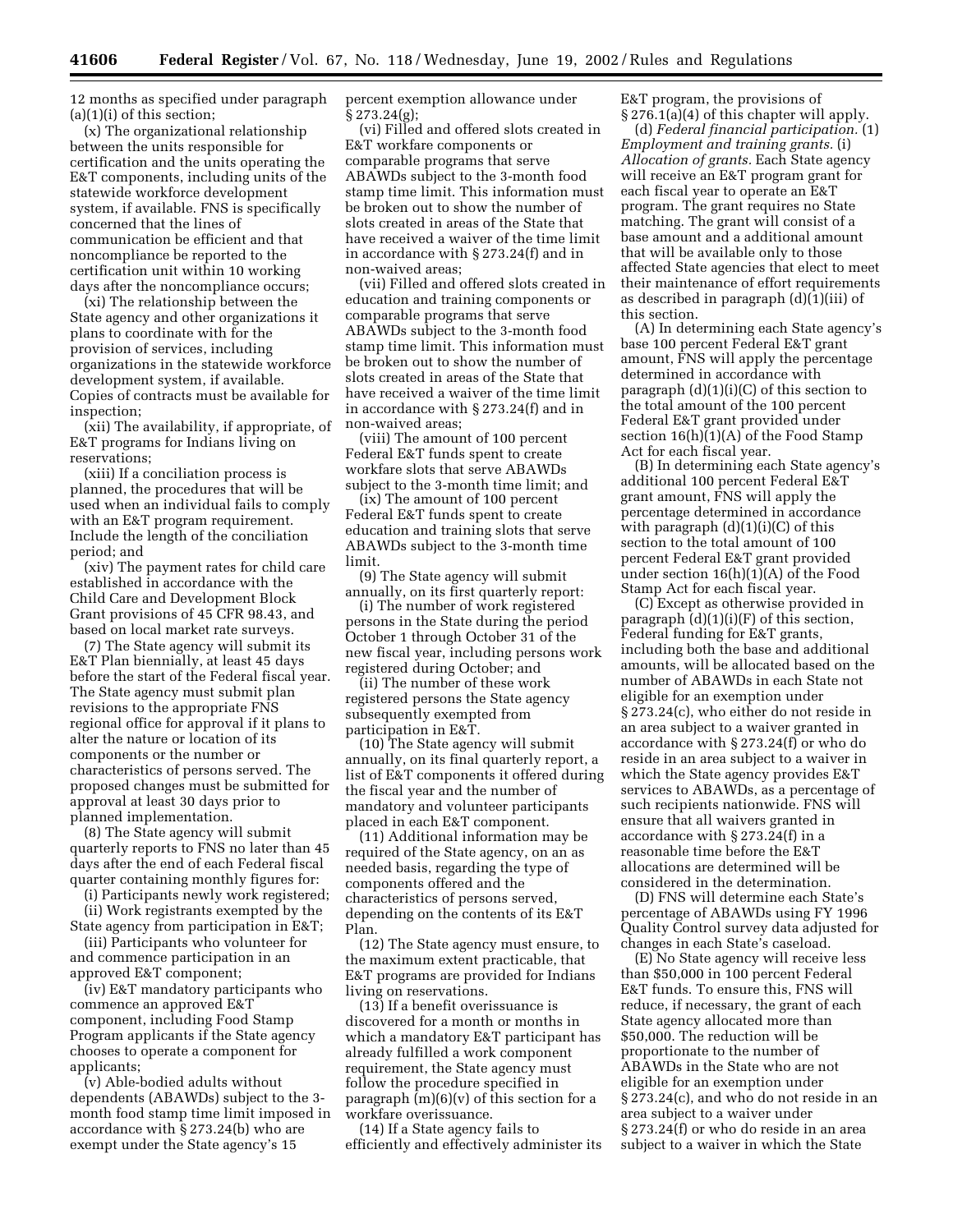agency provides E&T services to ABAWDs as compared to the total number of such recipients in all the State agencies receiving more than \$50,000. FNS will distribute the funds from the reduction to State agencies initially allocated less than \$50,000 so they receive the \$50,000 minimum.

(F) If a State agency will not expend all of the funds allocated to it for a fiscal year under paragraph (d)(1)(i)(C) of this section, FNS will reallocate the unexpended funds to other State agencies during the fiscal year or the subsequent fiscal year as it considers appropriate and equitable.

(ii) *Use of Funds.* (A) Not less than 80 percent of the funds a State agency receives in a fiscal year under paragraph (d)(1)(i) of this section must be used to serve ABAWDs who are placed in and comply with the requirements of a workfare component in an E&T program described in paragraph (e)(1)(iii) of this section or a comparable program, or to serve ABAWDs participating in qualifying education and training activities for 20 hours or more per week. Qualifying activities are those provided as part of a program operated under the Workforce Investment Act of 1998 (29 U.S.C. 2801 *et seq.*)(WIA), a program under section 236 of the Trade Act of 1974 (19 U.S.C. 2296), *or* an E&T program operated or supervised by the State agency or a political subdivision that meets standards approved by the Governor of the State, including programs described in paragraphs  $(e)(1)(iv), (e)(1)(v), (e)(1)(vi)$  and (e)(1)(vii) of this section. Job search and job search training programs as described in paragraphs (e)(1)(i) and (e)(1)(ii) of this section do not meet the definition of qualifying activities. However, job search and or job search training programs, when operated under title I of the WIA or under section 236 of the Trade Act, do meet the definition of qualifying activities. Further, job search or job search training activities, when offered as part of other E&T program components, are acceptable as long as those activities comprise less than half the required time spent in the other components. Lastly, a State agency may establish a job search period of up to 30 days following initial certification prior to making a workfare assignment. This job search activity is part of the workfare assignment, and not a job search ''program.'' Participants are considered to be participating in and complying with the requirements of workfare, thereby meeting the work requirement for ABAWDs.

(B) Funds a State agency receives in a fiscal year under paragraph (d)(1)(i) of this section that are used to serve

ABAWDs who either reside in an area of a State granted a waiver under § 273.24(f) or who have been granted an exemption under § 273.24(g) and that are expended on qualifying ABAWD activities as described in paragraph (d)(1)(ii)(A) of this section count toward a State agency's 80 percent expenditure.

(C) Not more than 20 percent of the funds a State agency receives in a fiscal year under paragraph (d)(1)(i) of this section may be used to serve individuals eligible for an exemption under § 273.24(c) (non-ABAWDs) or on activities that do not meet the definition of qualifying activities as described in paragraph  $(d)(1)(ii)(A)$  of this section. E&T funds expended in accordance with this paragraph (d)(1)(ii)(C) may be spent independent of whether or not the State agency expends any Federal funds that meet the requirements of paragraph  $(d)(1)(ii)(A)$  of this section.

(D) If at the end of a fiscal year, FNS determines that a State agency has spent more than 20 percent of the Federal E&T funds it received for that fiscal year under paragraph (d)(1)(i) of this section to serve non-ABAWDs or on activities that do not meet the definition of qualifying activities as described in paragraph (d)(1)(ii)(A) of this section, it will reimburse States for allowable costs incurred in excess of the 20 percent threshold at the normal administrative 50/50 match rate.

(E) A State agency must use E&T program grants to fund the administrative costs of planning, implementing and operating its food stamp E&T program in accordance with its approved State E&T plan. E&T grants must not be used for the process of determining whether an individual must be work registered, the work registration process, or any further screening performed during the certification process, nor for sanction activity that takes place after the operator of an E&T component reports noncompliance without good cause. For purposes of this paragraph (d), the certification process is considered ended when an individual is referred to an E&T component for assessment or participation. E&T grants may also not be used to subsidize the wages of participants, or to reimburse participants under paragraph (d)(3) of this section.

(F) A State agency's receipt of its 100 percent Federal E&T grant is contingent on FNS's approval of the State agency's E&T plan. If an adequate plan is not submitted, FNS may reallocate a State agency's grant among other State agencies with approved plans. Nonreceipt of an E&T grant does not release a State agency from its responsibility

under paragraph (c)(4) of this section to operate an E&T program.

(G) Federal funds made available to a State agency to operate an educational component under paragraph (e)(1)(vi) of this section must not be used to supplant nonfederal funds for existing educational services and activities that promote the purposes of this component. Education expenses are approvable to the extent that E&T component costs exceed the normal cost of services provided to persons not participating in an E&T program.

(H) In accordance with section 6(d)(4)(K) of the Food Stamp Act, and notwithstanding any other provision of this paragraph (d), the amount of Federal E&T funds, including participant and dependent care reimbursements, a State agency uses to serve participants who are receiving cash assistance under a State program funded under title IV–A of the Social Security Act must not exceed the amount of Federal E&T funds the State agency used in FY 1995 to serve participants who were receiving cash assistance under a State program funded under title IV–A of the Social Security Act.

(1) Based on information provided by each State agency, FNS established claimed Federal E&T expenditures on this category of recipients in fiscal year 1995 for the State agencies of Colorado (\$318,613), Utah (\$10,200), Vermont (\$1,484,913), and Wisconsin (\$10,999,773). These State agencies may spend up to a like amount each fiscal year to serve food stamp recipients who also receive title IV assistance.

(2) All other State agencies are prohibited from expending any Federal E&T funds on title IV cash assistance recipients.

(iii) *Maintenance of Effort.* (A) To be eligible for a grant derived from the additional level of E&T funding described in paragraph (d)(1)(i)(B) of this section, a State agency must maintain State expenditures on E&T programs and optional workfare (if applicable) at a level not less than the level of its expenditures in FY 1996. A State agency need not expend all of its required maintenance of effort funds before it begins spending its additional E&T grant. In accordance with paragraph (c)(6)(ii) of this section, a State agency that intends to spend the additional allocation for which it is eligible in a fiscal year must declare in its State E&T plan for that fiscal year its intention to maintain its expenditures for E&T and optional workfare (if applicable) at a level not less than the level of such expenditures in FY 1996.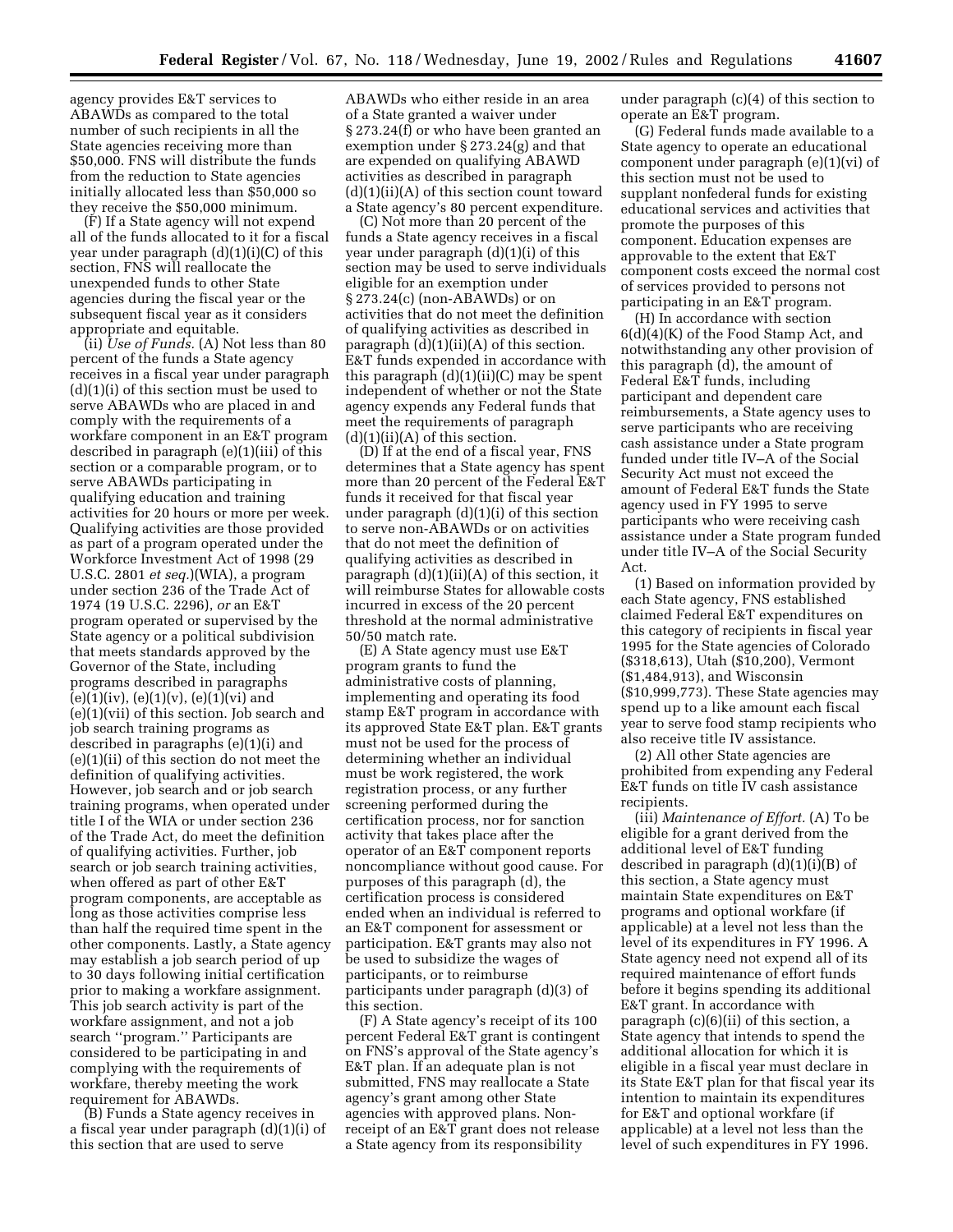(B) State funds that a State agency expends in order to meet its maintenance of effort requirement are not subject to the use of funds requirements of paragraph (d)(1)(ii) of this section.

(C) Participant reimbursements paid with State funds do not count toward a State agency's maintenance of effort requirement, except in the case of optional workfare programs in which reimbursements to participants for work-related expenses are part of the State agency's administrative expenses in accordance with section 20(g)(1) of the Food Stamp Act.

(iv) *Component Costs.* FNS will monitor State agencies' expenditures of 100 percent Federal E&T funds, including the costs of individual components of State agencies' programs, to ensure that planned and actual spending reflects the reasonable cost of efficiently and economically providing E&T services.

(2) *Additional administrative costs.* Fifty percent of all other administrative costs incurred by State agencies in operating E&T programs, above the costs referenced in paragraph (d)(1) of this section, will be funded by the Federal government.

(3) *Participant reimbursements.* The State agency must provide payments to participants in its E&T program, including applicants and volunteers, for expenses that are reasonably necessary and directly related to participation in the E&T program. These payments may be provided as a reimbursement for expenses incurred or in advance as payment for anticipated expenses in the coming month. The State agency must inform each E&T participant that allowable expenses up to the amounts specified in paragraphs (d)(3)(i) and (d)(3)(ii) of this section will be reimbursed by the State agency upon presentation of appropriate documentation. Reimbursable costs may include, but are not limited to, dependent care costs, transportation, and other work, training or education related expenses such as uniforms, personal safety items or other necessary equipment, and books or training manuals. These costs must not include the cost of meals away from home. If applicable, any allowable costs incurred by a noncompliant E&T participant after the expiration of the noncompliant participant's minimum mandatory disqualification period, as established by the State agency, that are reasonably necessary and directly related to reestablishing eligibility, as defined by the State agency, are reimbursable under paragraphs (d)(3)(i) and (d)(3)(ii) of this section. The State agency may

reimburse participants for expenses beyond the amounts specified in paragraphs (d)(3)(i) and (d)(3)(ii) of this section; however, only costs that are up to but not in excess of those amounts are subject to Federal cost sharing. Reimbursement must not be provided from E&T grants allocated under paragraph (d)(1)(i) of this section. Any expense covered by a reimbursement under this section is not deductible under § 273.10(d)(1)(i).

(i) The State agency will reimburse the cost of dependent care it determines to be necessary for the participation of a household member in the E&T program up to the actual cost of dependent care, or the applicable payment rate for child care, whichever is lowest. The payment rates for child care are established in accordance with the Child Care and Development Block Grant provisions of 45 CFR 98.43, and are based on local market rate surveys. The State agency will provide a dependent care reimbursement to an E&T participant for all dependents requiring care unless otherwise prohibited by this section. The State agency will not provide a reimbursement for a dependent age 13 or older unless the dependent is physically and/or mentally incapable of caring for himself or herself or is under court supervision. The State agency must provide a reimbursement for all dependents who are physically and/or mentally incapable of caring for themselves or who are under court supervision, regardless of age, if dependent care is necessary for the participation of a household member in the E&T program. The State agency will obtain verification of the physical and/ or mental incapacity for dependents age 13 or older if the physical and/or mental incapacity is questionable. Also, the State agency will verify a court-imposed requirement for the supervision of a dependent age 13 or older if the need for dependent care is questionable. If more than one household member is required to participate in an E&T program, the State agency will reimburse the actual cost of dependent care or the applicable payment rate for child care, whichever is lowest, for each dependent in the household, regardless of the number of household members participating in the E&T program. An individual who is the caretaker relative of a dependent in a family receiving cash assistance under title IV–A of the Social Security Act in a local area where an employment, training, or education program under title IV–A is in operation is not eligible for such reimbursement. An E&T participant is not entitled to the

dependent care reimbursement if a member of the E&T participant's food stamp household provides the dependent care services. The State agency must verify the participant's need for dependent care and the cost of the dependent care prior to the issuance of the reimbursement. The verification must include the name and address of the dependent care provider, the cost and the hours of service (e.g., five hours per day, five days per week for two weeks). A participant may not be reimbursed for dependent care services beyond that which is required for participation in the E&T program. In lieu of providing reimbursements for dependent care expenses, a State agency may arrange for dependent care through providers by the use of purchase of service contracts, by providing vouchers to the household or by other means. A State agency may require that dependent care provided or arranged by the State agency meet all applicable standards of State and local law, including requirements designed to ensure basic health and safety protections (e.g., fire safety). An E&T participant may refuse available appropriate dependent care as provided or arranged by the State agency, if the participant can arrange other dependent care or can show that such refusal will not prevent or interfere with participation in the E&T program as required by the State agency. A State agency may claim 50 percent of actual costs for dependent care services provided or arranged for by the State agency up to the actual cost of dependent care, the applicable payment rate for child care, or the Statewide limit, whichever is lowest.

(ii) The State agency will reimburse the actual costs of transportation and other costs (excluding dependent care costs) it determines to be necessary and directly related to participation in the E&T program up the maximum level of reimbursement established by the State agency. Such costs are the actual costs of participation unless the State agency has a method approved in its E&T Plan for providing allowances to participants to reflect approximate costs of participation. If a State agency has an approved method to provide allowances rather than reimbursements, it must provide participants an opportunity to claim actual expenses up to the maximum level of reimbursements established by the State agency. Only costs up to \$25 per participant per month are subject to Federal cost sharing.

(iii) No participant cost that has been reimbursed under a workfare program under paragraph (m)(7)(i) of this section,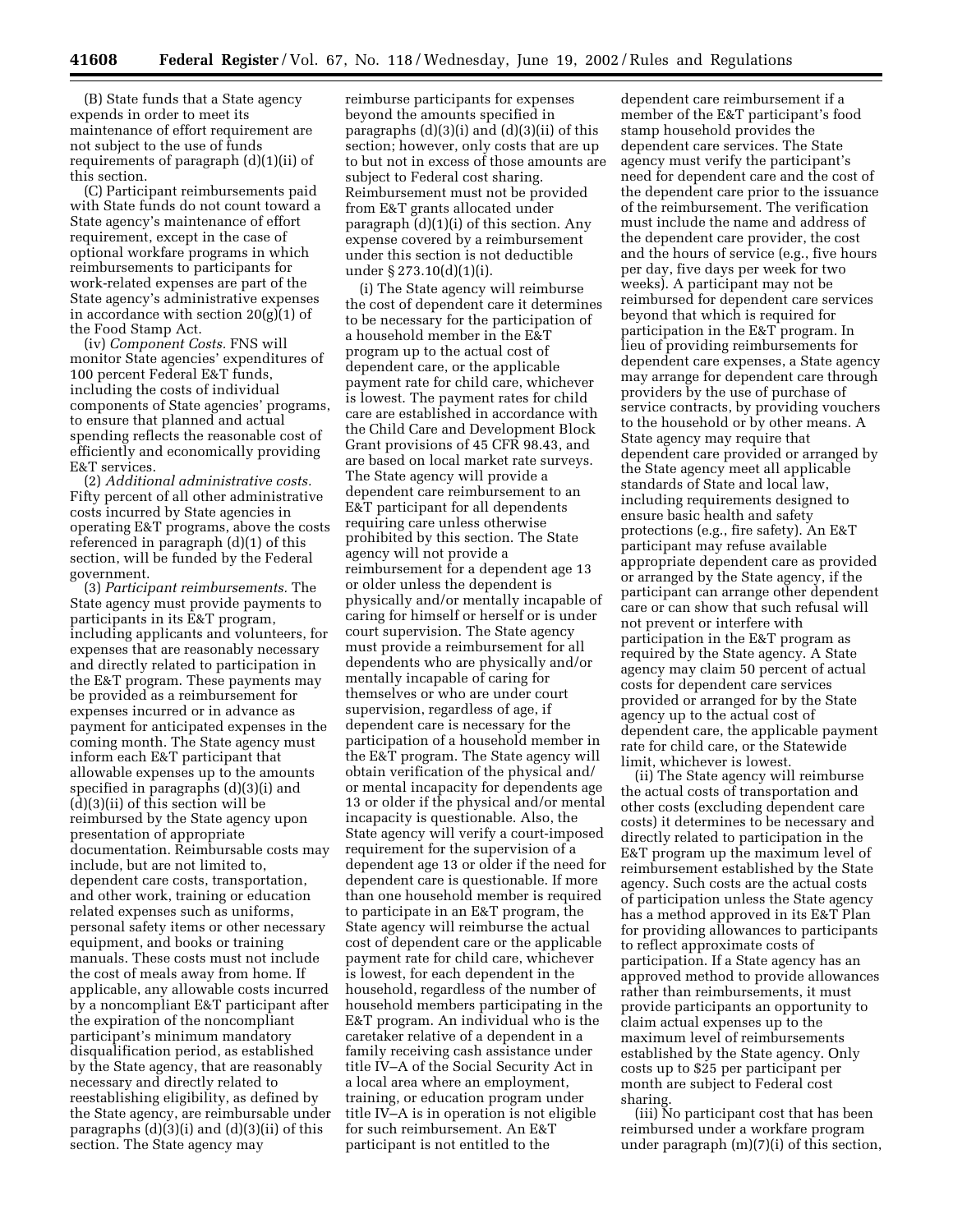title IV of the Social Security Act or other work program will be reimbursed under this section.

(iv) Any portion of dependent care costs that are reimbursed under this section may not be claimed as an expense and used in calculating the dependent care deduction under § 273.9(d)(4) for determining benefits.

(v) The State agency must inform all mandatory E&T participants that they may be exempted from E&T participation if their monthly expenses that are reasonably necessary and directly related to participation in the E&T program exceed the allowable reimbursement amount. Persons for whom allowable monthly expenses in an E&T component exceed the amounts specified under paragraphs (d)(3)(i) and (d)(3)(ii) of this section are not required to participate in that component. These individuals will be placed, if possible, in another suitable component in which the individual's monthly E&T expenses would not exceed the allowable reimbursable amount paid by the State agency. If a suitable component is not available, these individuals will be exempt from E&T participation until a suitable component is available or the individual's circumstances change and his/her monthly expenses do not exceed the allowable reimbursable amount paid by the State agency. Dependent care expenses incurred that are otherwise allowable but not reimbursed because they exceed the reimbursable amount specified under paragraph (d)(3)(i) of this section will be considered in determining a dependent care deduction under § 273.9(d)(4).

(4) *Workfare cost sharing.* Enhanced cost-sharing due to placement of workfare participants in paid employment is available only for workfare programs funded under paragraph (m)(7)(iv) of this section at the 50 percent reimbursement level and reported as such.

(5) *Funding mechanism.* E&T program funding will be disbursed through States' Letters of Credit in accordance with § 277.5 of this chapter. The State agency must ensure that records are maintained that support the financial claims being made to FNS.

(6) *Fiscal recordkeeping and reporting requirements.* Total E&T expenditures are reported on the Financial Status Report (SF–269) in the column containing ''other'' expenses. E&T expenditures are also separately identified in an attachment to the SF– 269 to show, as provided in instructions, total State and Federal E&T expenditures; expenditures funded with the unmatched Federal grants; State and Federal expenditures for participant

reimbursements; State and Federal expenditures for E&T costs at the 50 percent reimbursement level; and State and Federal expenditures for optional workfare program costs, operated under section 20 of the Food Stamp Act and paragraph (m)(7) of this section. Claims for enhanced funding for placements of participants in employment after their initial participation in the optional workfare program will be submitted in accordance with paragraph (m)(7)(iv) of this section.

(e) *Employment and training programs.* Work registrants not otherwise exempted by the State agency are subject to the E&T program participation requirements imposed by the State agency. Such individuals are referred to in this section as E&T mandatory participants. Requirements may vary among participants. Failure to comply without good cause with the requirements imposed by the State agency will result in disqualification as specified in paragraph (f)(2) of this section.

(1) *Components.* To be considered acceptable by FNS, any component offered by a State agency must entail a certain level of effort by the participants. The level of effort should be comparable to spending approximately 12 hours a month for two months making job contacts (less in workfare or work experience components if the household's benefit divided by the minimum wage is less than this amount). However, FNS may approve components that do not meet this guideline if it determines that such components will advance program goals. An initial screening by an eligibility worker to determine whom to place in an E&T program does not constitute a component. The State agency may require Food Stamp Program applicants to participate in any component it offers in its E&T program at the time of application. The State agency must not impose requirements that would delay the determination of an individual's eligibility for benefits or in issuing benefits to any household that is otherwise eligible. In accordance with section 6(o)(1)(A) of the Food Stamp Act and § 273.24, job search and job search training, when offered as components of an E&T program, are not qualifying activities relating to the participation requirements necessary to maintain food stamp eligibility for ABAWDs. However, job search or job search training activities, when offered as part of other E&T program components, are acceptable as long as those activities comprise less than half the total required time spent in the components. An E&T program offered by a State

agency must include one or more of the following components:

(i) A job search program. The State agency may require an individual to participate in job search from the time an application is filed for an initial period established by the State agency. Following this initial period (which may extend beyond the date when eligibility is determined) the State agency may require an additional job search period in any period of 12 consecutive months. The first such period of 12 consecutive months will begin at any time following the close of the initial period. The State agency may establish a job search period that, in its estimation, will provide participants a reasonable opportunity to find suitable employment. The State agency should not, however, establish a continuous, year-round job search requirement. If a reasonable period of job search does not result in employment, placing the individual in a training or education component to improve job skills will likely be more productive. In accordance with section  $6(0)(1)(A)$  of the Food Stamp Act and § 273.24, a job search program is not a qualifying activity relating to the participation requirements necessary to maintain food stamp eligibility for ABAWDs. However, such a program, when operated under title I of the WIA, or under section 236 of the Trade Act, is considered a qualifying activity relating to the participation requirements necessary to maintain food stamp eligibility for ABAWDs.

(ii) A job search training program that includes reasonable job search training and support activities. Such a program may consist of job skills assessments, job finding clubs, training in techniques for employability, job placement services, or other direct training or support activities, including educational programs determined by the State agency to expand the job search abilities or employability of those subject to the program. Job search training activities are approvable if they directly enhance the employability of the participants. A direct link between the job search training activities and job-readiness must be established for a component to be approved. In accordance with section 6(o)(1) of the Food Stamp Act and § 273.24, a job search program is not a qualifying activity relating to the participation requirements necessary to maintain food stamp eligibility for ABAWDs. However, such a program, when operated under title I of the WIA or under section 236 of the Trade Act, is considered a qualifying activity relating to the participation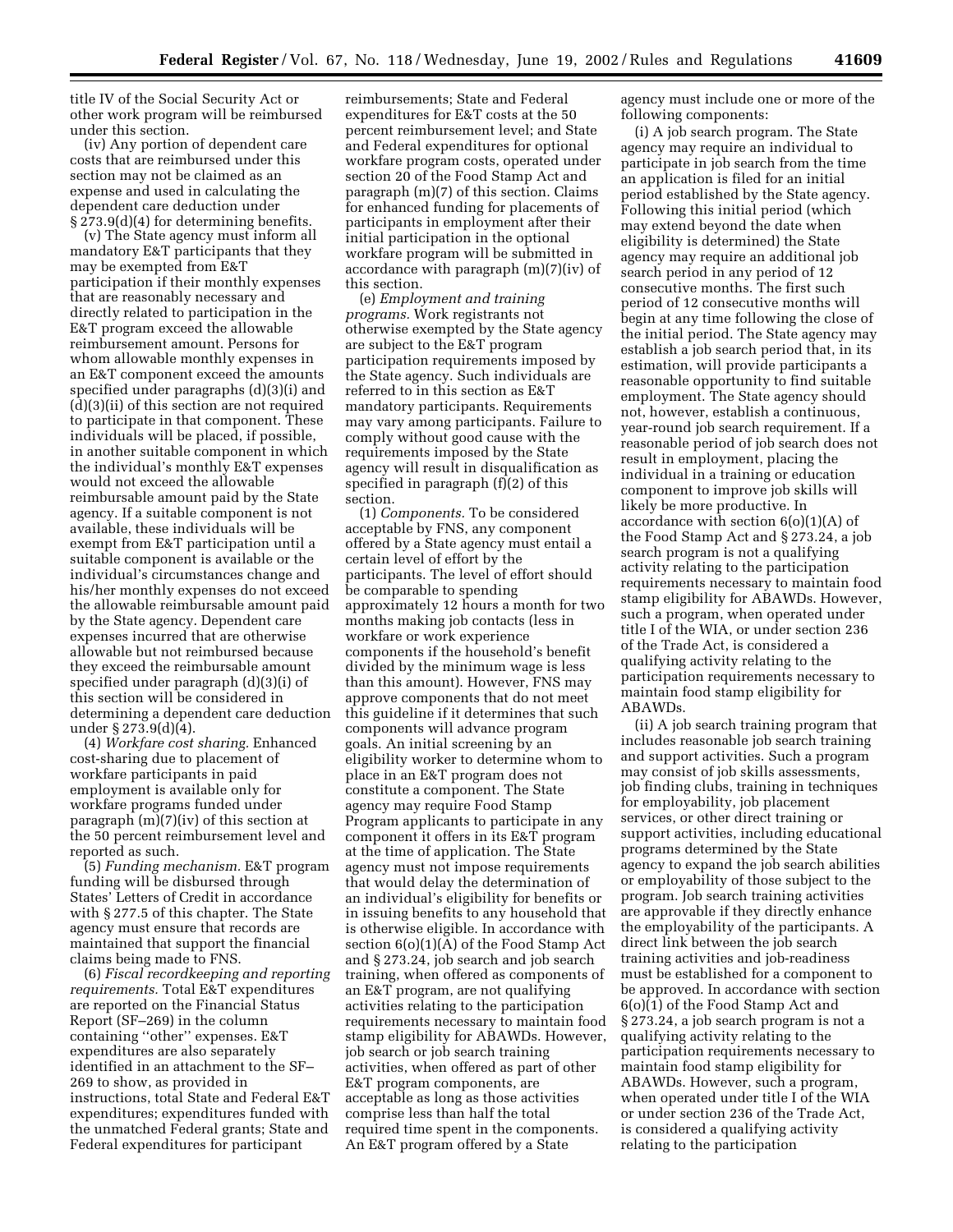requirements necessary to maintain food of the participants are allowable. A stamp eligibility for ABAWDs.

(iii) A workfare program as described in paragraph (m) of this section.

(A) The participation requirements of section 20(b) of the Food Stamp Act and paragraphs  $(m)(5)(i)(A)$  and  $(m)(5)(i)(B)$ of this section for individuals exempt from Food Stamp Program work requirements under paragraphs  $(b)(1)(iii)$  and  $(b)(1)(v)$  of this section, are not applicable to E&T workfare components.

(B) In accordance with section 20(e) of the Food Stamp Act and paragraph (m)(6)(ii) of this section, the State agency may establish a job search period of up to 30 days following certification prior to making a workfare assignment. This job search activity is part of the workfare assignment, and not a job search ''program.'' Participants are considered to be participating in and complying with the requirements of workfare, thereby meeting the participation requirement for ABAWDs.

(C) The sharing of workfare savings authorized under section 20(g) of the Food Stamp Act and paragraph (m)(7)(iv) of this section are not available for E&T workfare components.

(iv) A program designed to improve the employability of household members through actual work experience or training, or both, and to enable individuals employed or trained under such programs to move promptly into regular public or private employment. Such an employment or training experience must:

(A) Not provide any work that has the effect of replacing the employment of an individual not participating in the employment or training experience program; and

(B) Provide the same benefits and working conditions that are provided at the job site to employees performing comparable work for comparable hours.

(v) A project, program or experiment such as a supported work program, or a WIA or State or local program aimed at accomplishing the purpose of the E&T program.

(vi) Educational programs or activities to improve basic skills or otherwise improve employability including educational programs determined by the State agency to expand the job search abilities or employability of those subject to the program. Allowable educational activities may include, but are not limited to, high school or equivalent educational programs, remedial education programs to achieve a basic literacy level, and instructional programs in English as a second language. Only educational components that directly enhance the employability

direct link between the education and job-readiness must be established for a component to be approved.

(vii) A program designed to improve the self-sufficiency of recipients through self-employment. Included are programs that provide instruction for selfemployment ventures.

(2) *Exemptions.* Each State agency may, at its discretion, exempt individual work registrants and categories of work registrants from E&T participation. Each State agency must periodically reevaluate its individual and categorical exemptions to determine whether they remain valid. Each State agency will establish the frequency of its periodic evaluation.

(3) *Time spent in an employment and training program.* (i) Each State agency will determine the length of time a participant spends in any E&T component it offers. The State agency may also determine the number of successive components in which a participant may be placed.

(ii) The time spent by the members of a household collectively each month in an E&T work program (including, but not limited to, those carried out under paragraphs  $(e)(1)(iii)$  and  $(e)(1)(iv)$  of this section) combined with any hours worked that month in a workfare program under paragraph (m) of this section must not exceed the number of hours equal to the household's allotment for that month divided by the higher of the applicable Federal or State minimum wage. The total hours of participation in an E&T component for any household member individually in any month, together with any hours worked in a workfare program under paragraph (m) of this section and any hours worked for compensation (in cash or in kind), must not exceed 120.

(4) *Voluntary participation.* (i) A State agency may operate program components in which individuals elect to participate.

(ii) A State agency must not disqualify voluntary participants in an E&T component for failure to comply with E&T requirements.

(iii) The hours of participation or work of a volunteer may not exceed the hours required of E&T mandatory participants, as specified in paragraph (e)(3) of this section.

(f) *Failure to comply* (1) *Ineligibility for failure to comply.* A nonexempt individual who refuses or fails without good cause, as defined in paragraphs (i)(2) and (i)(3) of this section, to comply with the Food Stamp Program work requirements listed under paragraph (a)(1) of this section is ineligible to participate in the Food Stamp Program,

and will be considered an ineligible household member, pursuant to  $\S 273.1(b)(7)$ .

(i) As soon as the State agency learns of the individual's noncompliance it must determine whether good cause for the noncompliance exists, as discussed in paragraph (i) of this section. Within 10 days of establishing that the noncompliance was without good cause, the State agency must provide the individual with a notice of adverse action, as specified in § 273.13. If the State agency offers a conciliation process as part of its E&T program, it must issue the notice of adverse action no later than the end of the conciliation period.

(ii) The notice of adverse action must contain the particular act of noncompliance committed and the proposed period of disqualification. The notice must also specify that the individual may, if appropriate, reapply at the end of the disqualification period. Information must be included on or with the notice describing the action that can be taken to avoid the disqualification before the disqualification period begins. The disqualification period must begin with the first month following the expiration of the 10-day adverse notice period, unless a fair hearing is requested.

(iii) An E&T disqualification may be imposed after the end of a certification period. Thus, a notice of adverse action must be sent whenever the State agency becomes aware of an individual's noncompliance with Food Stamp Program work requirements, even if the disqualification begins after the certification period expires and the household has not been recertified.

(2) *Disqualification periods.* The following disqualification periods will be imposed:

(i) For the first occurrence of noncompliance, the individual will be disqualified until the later of:

(A) The date the individual complies, as determined by the State agency;

(B) One month; or

(C) Up to three months, at State agency option.

(ii) For the second occurrence, until

the later of: (A) The date the individual complies,

as determined by the State agency; (B) Three months; or

(C) Up to six months, at State agency option.

(iii) For the third or subsequent occurrence, until the later of:

(A) The date the individual complies, as determined by the State agency;

(B) Six months;

(C) A date determined by the State agency; or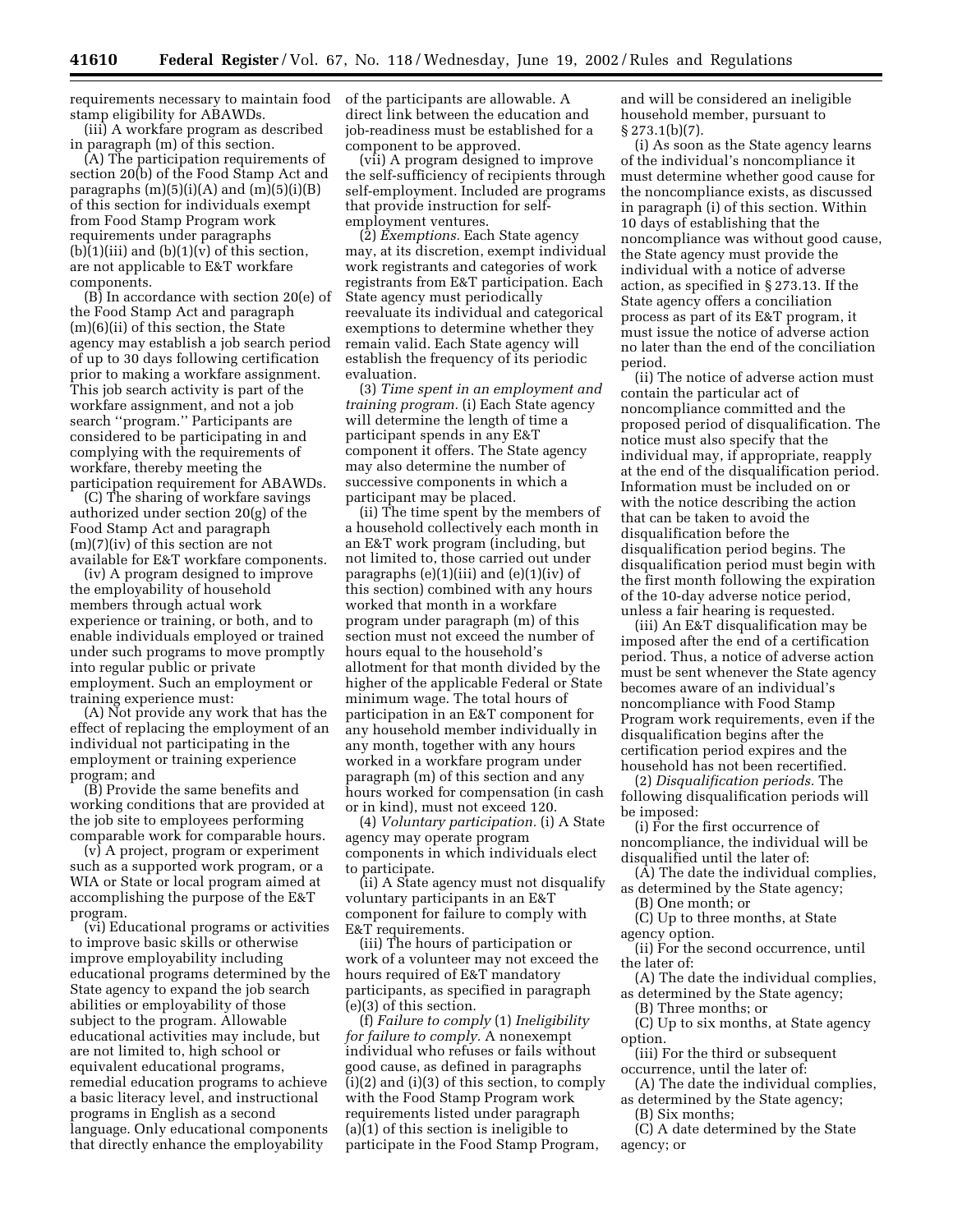(D) At the option of the State agency, permanently.

(3) *Record retention.* In accordance with § 272.1(f) of this chapter, State agencies are required to retain records concerning the frequency of noncompliance with FSP work requirements and the resulting disqualification actions imposed. These records must be available for inspection and audit at any reasonable time to ensure conformance with the minimum mandatory disqualification periods instituted.

(4) *Disqualification plan.* In accordance with  $\S 272.2(d)(1)(xiii)$  of this chapter, each State agency must prepare and submit a plan detailing its disqualification policies. The plan must include the length of disqualification to be enforced for each occurrence of noncompliance, how compliance is determined by the State agency, and the State agency's household disqualification policy.

(5) *Household ineligibility.* (i) If the individual who becomes ineligible to participate under paragraph (f)(1) of this section is the head of a household, the State agency, at its option, may disqualify the entire household from Food Stamp Program participation.

(ii) The State agency may disqualify the household for a period that does not exceed the lesser of:

(A) The duration of the ineligibility of the noncompliant individual under paragraph (f)(2) of this section; or

(B) 180 days.

(iii) A household disqualified under this provision may reestablish eligibility if:

(A) The head of the household leaves the household;

(B) A new and eligible person joins the household as the head of the household, as defined in § 273.1(d)(2); or

(C) The head of the household becomes exempt from work requirements during the disqualification period.

(iv) If the head of the household joins another household as its head, that household will be disqualified from participating in the Food Stamp Program for the remaining period of ineligibility.

(6) *Fair hearings.* Each individual or household has the right to request a fair hearing, in accordance with § 273.15, to appeal a denial, reduction, or termination of benefits due to a determination of nonexempt status, or a State agency determination of failure to comply with Food Stamp Program work requirements. Individuals or households may appeal State agency actions such as exemption status, the type of

requirement imposed, or State agency refusal to make a finding of good cause if the individual or household believes that a finding of failure to comply has resulted from improper decisions on these matters. The State agency or its designee operating the relevant component must receive sufficient advance notice to either permit the attendance of a representative or ensure that a representative will be available for questioning over the phone during the hearing. A representative of the appropriate agency must be available through one of these means. A household must be allowed to examine its E&T component casefile at a reasonable time before the date of the fair hearing, except for confidential information (that may include test results) that the agency determines should be protected from release. Confidential information not released to a household may not be used by either party at the hearing. The results of the fair hearing are binding on the State agency.

(7) *Failure to comply with a work requirement under title IV of the Social Security Act, or an unemployment compensation work requirement.* An individual exempt from Food Stamp Program work requirements by paragraphs  $(b)(1)(iii)$  or  $(b)(1)(v)$  of this section because he or she is subject to work requirements under title IV–A or unemployment compensation who fails to comply with a title IV–A or unemployment compensation work requirement will be treated as though he or she failed to comply with the Food Stamp Program work requirement.

(i) When a food stamp household reports the loss or denial of title IV–A or unemployment compensation benefits, or if the State agency otherwise learns of a loss or denial, the State agency must determine whether the loss or denial resulted when a household member refused or failed without good cause to comply with a title IV–A or unemployment compensation work requirement.

(ii) If the State agency determines that the loss or denial of benefits resulted from an individual's refusal or failure without good cause to comply with a title IV or unemployment compensation requirement, the individual (or household if applicable under paragraph (f)(5) of this section) must be disqualified in accordance with the applicable provisions of this paragraph (f). However, if the noncomplying individual meets one of the work registration exemptions provided in paragraph (b)(1) of this section (other than the exemptions provided in paragraphs  $(b)(1)(iii)$  and  $(b)(1)(v)$  of this section) the individual (or household if applicable under paragraph (f)(5) of this section) will not be disqualified.

(iii) If the State agency determination of noncompliance with a title IV–A or unemployment compensation work requirement leads to a denial or termination of the individual's or household's food stamp benefits, the individual or household has a right to appeal the decision in accordance with the provisions of paragraph (f)(6) of this section.

(iv) In cases where the individual is disqualified from the title IV–A program for refusal or failure to comply with a title IV–A work requirement, but the individual meets one of the work registration exemptions provided in paragraph (b)(1) of this section, other than the exemptions provided in paragraphs  $(b)(1)(iii)$  and  $(b)(1)(v)$  of this section, the State agency may, at its option, apply the identical title IV–A disqualification on the individual under the Food Stamp Program. The State agency must impose such optional disqualifications in accordance with section 6(i) of the Food Stamp Act and with the provisions of  $\S 273.11(1)$ .

(g) *Ending disqualification.* Except in cases of permanent disqualification, at the end of the applicable mandatory disqualification period for noncompliance with Food Stamp Program work requirements, participation may resume if the disqualified individual applies again and is determined by the State agency to be in compliance with work requirements. A disqualified individual may be permitted to resume participation during the disqualification period (if otherwise eligible) by becoming exempt from work requirements.

(h) *Suitable employment.* (1) Employment will be considered suitable unless:

(i) The wage offered is less than the highest of the applicable Federal minimum wage, the applicable State minimum wage, or eighty percent (80%) of the Federal minimum wage if neither the Federal nor State minimum wage is applicable.

(ii) The employment offered is on a piece-rate basis and the average hourly yield the employee can reasonably be expected to earn is less than the applicable hourly wages specified under paragraph (h)(1)(i) of this section.

(iii) The household member, as a condition of employment or continuing employment, is required to join, resign from, or refrain from joining any legitimate labor organization.

(iv) The work offered is at a site subject to a strike or lockout at the time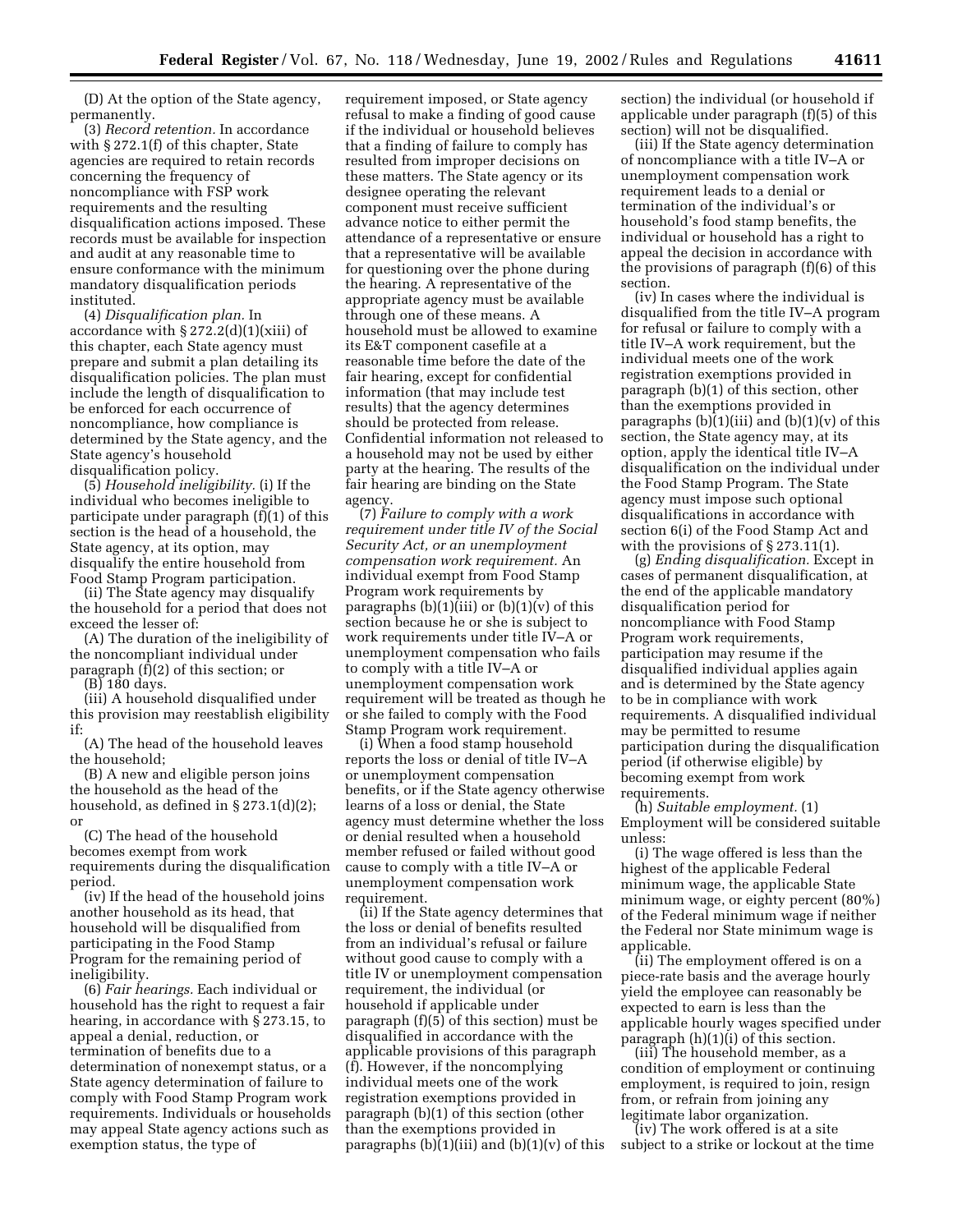of the offer unless the strike has been enjoined under section 208 of the Labor-Management Relations Act (29 U.S.C. 78) (commonly known as the Taft-Hartley Act), or unless an injunction has been issued under section 10 of the Railway Labor Act (45 U.S.C. 160).

(v) It fails to meet additional suitability criteria established by State agencies.

(2) In addition, employment will be considered suitable unless the household member involved can demonstrate or the State agency otherwise becomes aware that:

(i) The degree of risk to health and safety is unreasonable.

(ii) The member is physically or mentally unfit to perform the employment, as documented by medical evidence or by reliable information from other sources.

(iii) The employment offered within the first 30 days of registration is not in the member's major field of experience.

(iv) The distance from the member's home to the place of employment is unreasonable considering the expected wage and the time and cost of commuting. Employment will not be considered suitable if daily commuting time exceeds 2 hours per day, not including the transporting of a child to and from a child care facility. Nor will employment be considered suitable if the distance to the place of employment prohibits walking and neither public nor private transportation is available to transport the member to the jobsite.

(v) The working hours or nature of the employment interferes with the member's religious observances, convictions, or beliefs.

(i) *Good Cause.* (1) The State agency is responsible for determining good cause when a food stamp recipient fails or refuses to comply with Food Stamp Program work requirements. Since it is not possible for the Department to enumerate each individual situation that should or should not be considered good cause, the State agency must take into account the facts and circumstances, including information submitted by the employer and by the household member involved, in determining whether or not good cause exists.

(2) Good cause includes circumstances beyond the member's control, such as, but not limited to, illness, illness of another household member requiring the presence of the member, a household emergency, the unavailability of transportation, or the lack of adequate child care for children who have reached age six but are under age 12.

(3) Good cause for leaving employment includes the good cause provisions found in paragraph (i)(2) of this section, and resigning from a job that is unsuitable, as specified in paragraphs  $(h)(1)$  and  $(h)(2)$  of this section. Good cause for leaving employment also includes:

(i) Discrimination by an employer based on age, race, sex, color, handicap, religious beliefs, national origin or political beliefs;

(ii) Work demands or conditions that render continued employment unreasonable, such as working without being paid on schedule;

(iii) Acceptance of employment by the individual, or enrollment by the individual in any recognized school, training program or institution of higher education on at least a half time basis, that requires the individual to leave employment;

(iv) Acceptance by any other household member of employment or enrollment at least half-time in any recognized school, training program or institution of higher education in another county or similar political subdivision that requires the household to move and thereby requires the individual to leave employment;

(v) Resignations by persons under the age of 60 which are recognized by the employer as retirement;

(vi) Employment that becomes unsuitable, as specified in paragraphs (h)(1) and (h)(2) of this section, after the acceptance of such employment;

(vii) Acceptance of a bona fide offer of employment of more than 30 hours a week or in which the weekly earnings are equivalent to the Federal minimum wage multiplied by 30 hours that, because of circumstances beyond the individual's control, subsequently either does not materialize or results in employment of less than 30 hours a week or weekly earnings of less than the Federal minimum wage multiplied by 30 hours; and

(viii) Leaving a job in connection with patterns of employment in which workers frequently move from one employer to another such as migrant farm labor or construction work. There may be some circumstances where households will apply for food stamp benefits between jobs particularly in cases where work may not yet be available at the new job site. Even though employment at the new site has not actually begun, the quitting of the previous employment must be considered as with good cause if it is part of the pattern of that type of employment.

(4) *Verification.* To the extent that the information given by the household is

questionable, as defined in § 273.2(f)(2), State agencies must request verification of the household's statements. The primary responsibility for providing verification, as provided in § 273.2(f)(5), rests with the household.

(j) *Voluntary quit and reduction of work effort.* (1) *Period for establishing voluntary quit and reduction of work effort.* For the purpose of establishing that a voluntary quit without good cause or reduction in work effort without good cause occurred prior to applying for food stamps, a State agency may, at its option, choose a period between 30 and 60 days before application in which to determine voluntary quit or reduction in work effort.

(2) *Individual ineligibility.* An individual is ineligible to participate in the Food Stamp Program if, in a period established by the State agency between 30 and 60 day before applying for food stamp benefits or at any time thereafter, the individual:

(i) Voluntarily and without good cause quits a job of 30 hours a week or more; or

(ii) Reduces his or her work effort voluntarily and without good cause and, after the reduction, is working less than 30 hours per week.

(3) *Determining whether a voluntary quit or reduction of work effort occurred and application processing.* (i) When a household files an application for participation, or when a participating household reports the loss of a source of income or a reduction in household earnings, the State agency must determine whether any household member voluntarily quit his or her job or reduced his or her work effort. Benefits must not be delayed beyond the normal processing times specified in § 273.2 pending the outcome of this determination.

(ii) The voluntary quit provision applies if the employment involved 30 hours or more per week or provided weekly earnings at least equivalent to the Federal minimum wage multiplied by 30 hours; the quit occurred within a period established by the State agency between 30 to 60 days prior to the date of application or anytime thereafter; and the quit was without good cause. Changes in employment status that result from terminating a selfemployment enterprise or resigning from a job at the demand of the employer will not be considered a voluntary quit for purposes of this paragraph (j). An employee of the Federal Government, or of a State or local government who participates in a strike against such government, and is dismissed from his or her job because of participation in the strike, will be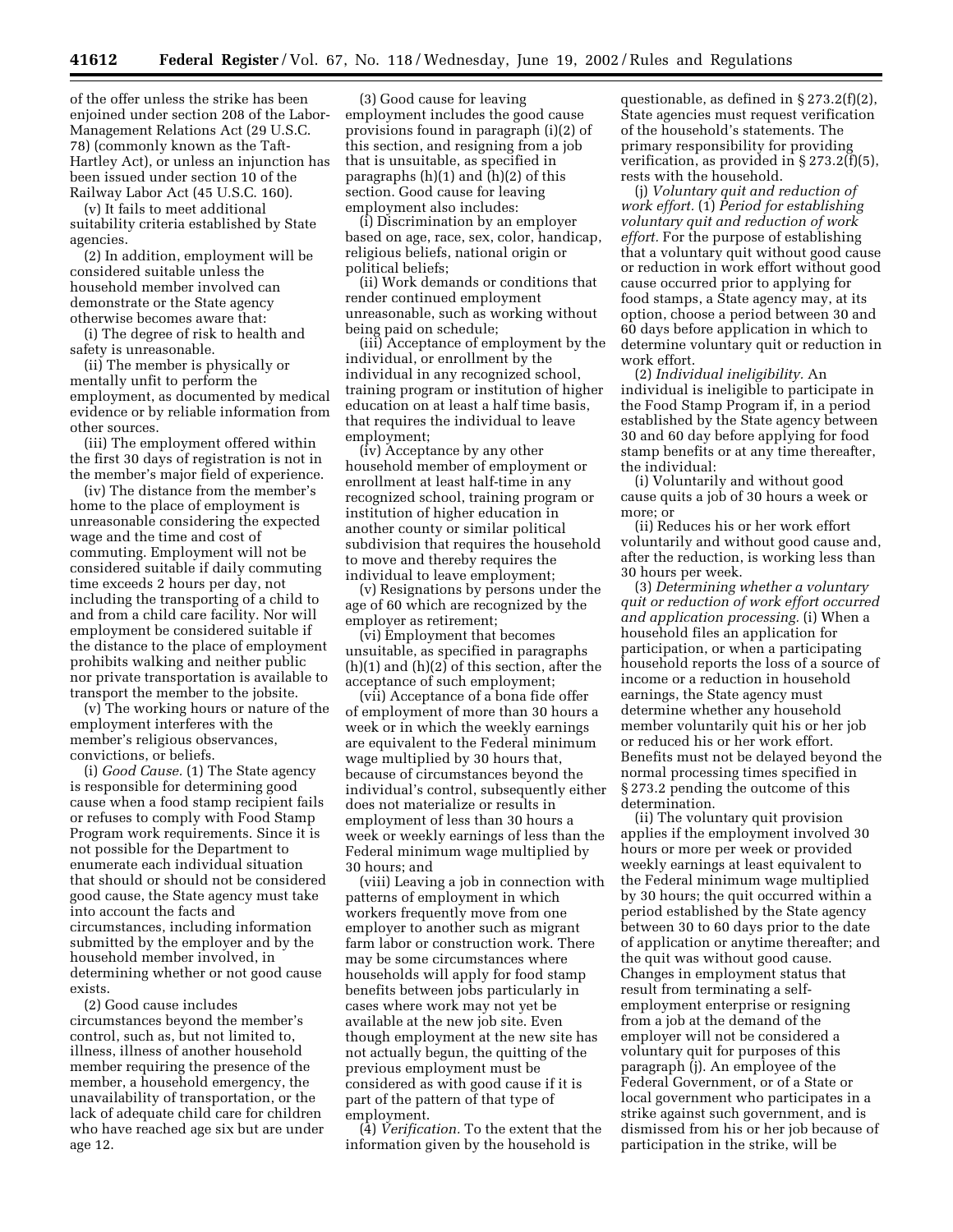considered to have voluntarily quit his or her job without good cause. If an individual quits a job, secures new employment at comparable wages or hours and is then laid off or, through no fault of his own, loses the new job, the individual must not be disqualified for the earlier quit.

(iii) The reduction of work effort provision applies if, before the reduction, the individual was employed 30 hours or more per week; the reduction occurred within a period established by the State agency between 30 and 60 days prior to the date of application or anytime thereafter; and the reduction was voluntary and without good cause. The minimum wage equivalency does not apply when determining a reduction in work effort.

(iv) In the case of an applicant household, the State agency must determine if any household member subject to Food Stamp Program work requirements voluntarily quit his or her job or reduced his or her work effort within a period established by the State agency between 30 and 60 days prior to date of application. If the State agency learns that a household has lost a source of income or experienced a reduction in income after the date of application but before the household is certified, the State agency must determine whether a voluntary quit or reduction in work effort occurred.

(v) Upon determining that an individual voluntarily quit employment or reduced work effort, the State agency must determine if the voluntary quit or reduction of work effort was with good cause as defined in paragraph (i) of this section.

(vi) In the case of an individual who is a member of an applicant household, if the voluntary quit or reduction in work effort was without good cause, the individual will be determined ineligible to participate and will be disqualified according to the State agency's established minimum mandatory sanction schedule. The ineligible individual must be considered an ineligible household member, pursuant to § 273.1(b)(7). The disqualification is effective upon the determination of eligibility for the remaining household members. If the individual who becomes ineligible is the head of the household, as defined in § 273.1(d)(2), the State agency may choose to disqualify the entire household, in accordance with paragraph (f)(5) of this section. If the State agency chooses to disqualify the household, the State agency must provide the applicant household with a notice of denial in accordance with § 273.2(g)(3). The notice must inform the household of the

proposed period of disqualification; its right to reapply at the end of the disqualification period; and of its right to a fair hearing. The household's disqualification is effective upon the issuance of the notice of denial.

(vii) In the case of an individual who is a member of a participating household, if the State agency determines that the individual voluntarily quit his or her job or reduced his or her work effort without good cause while participating in the program or discovers that the individual voluntarily quit his or her job or reduced his or her work effort without good cause during a period established by the State agency between 30 and 60 days prior to the date of application for benefits or between application and certification, the State agency must provide the individual with a notice of adverse action as specified in § 273.13 within 10 days after the determination of a quit or reduction in work effort. The notification must contain the particular act of noncompliance committed, the proposed period of ineligibility, the actions that may be taken to avoid the disqualification, and it must specify that the individual, if otherwise eligible, may resume participation at the end of the disqualification period if the State agency determines the individual to be in compliance with Program work requirements. The individual will be disqualified according to the State agency's established minimum mandatory sanction schedule. The ineligible individual must be considered an ineligible household member, pursuant to § 273.1(b)(7). The disqualification period will begin the first month following the expiration of the 10-day adverse notice period, unless the individual requests a fair hearing. If a voluntary quit or reduction in work effort occurs in the last month of a certification period, or is determined in the last 30 days of the certification period, the individual must be denied recertification for a period equal to the appropriate mandatory disqualification period, beginning with the day after the last certification period ends and continuing for the length of the disqualification, regardless of whether the individual reapplies for food stamps. Each individual has a right to a fair hearing to appeal a denial or termination of benefits due to a determination that the individual voluntarily quit his or her job or reduced his or her work effort without good cause. If the participating individual's benefits are continued pending a fair hearing and the State agency determination is upheld, the

disqualification period must begin the first of the month after the hearing decision is rendered.

(viii) If the individual who voluntarily quit his or her job, or who reduced his or her work effort without good cause is the head of a household, as defined in § 273.1(d), the State agency, at its option, may disqualify the entire household from Food Stamp Program participation in accordance with paragraph (f)(5) of this section.

(4) *Ending a voluntary quit or a reduction in work disqualification.* Except in cases of permanent disqualification, following the end of the mandatory disqualification period for voluntarily quitting a job or reducing work effort without good cause, an individual may begin participation in the program if he or she reapplies and is determined eligible by the State agency. Eligibility may be reestablished during a disqualification and the individual, if otherwise eligible, may be permitted to resume participation if the individual becomes exempt from Program work requirements under paragraph (b)(1) of this section.

(5) *Application in the final month of disqualification.* Except in cases of permanent disqualification, if an application for participation in the Program is filed in the final month of the mandatory disqualification period, the State agency must, in accordance with  $\S 273.10(a)(3)$ , use the same application for the denial of benefits in the remaining month of disqualification and certification for any subsequent month(s) if all other eligibility criteria are met.

(k) *Employment initiatives program.* (1) *General.* In accordance with section 17(d)(1)(B) of the Food Stamp Act, qualified State agencies may elect to operate an employment initiatives program, in which an eligible household can receive the cash equivalent of its food stamp coupon allotment.

(2) *State agency qualification.* A State agency qualifies to operate an employment initiatives program if, during the summer of 1993, at least half of its food stamp households also received cash benefits from a State program funded under title IV–A of the Social Security Act.

(3) *Qualified State agencies.* The State agencies of Alaska, California, Connecticut, the District of Columbia, Massachusetts, Michigan, Minnesota, New Jersey, West Virginia, and Wisconsin meet the qualification. These 10 State agencies may operate an employment initiatives program.

(4) *Eligible households.* A food stamp household in one of the 10 qualified State agencies may receive cash benefits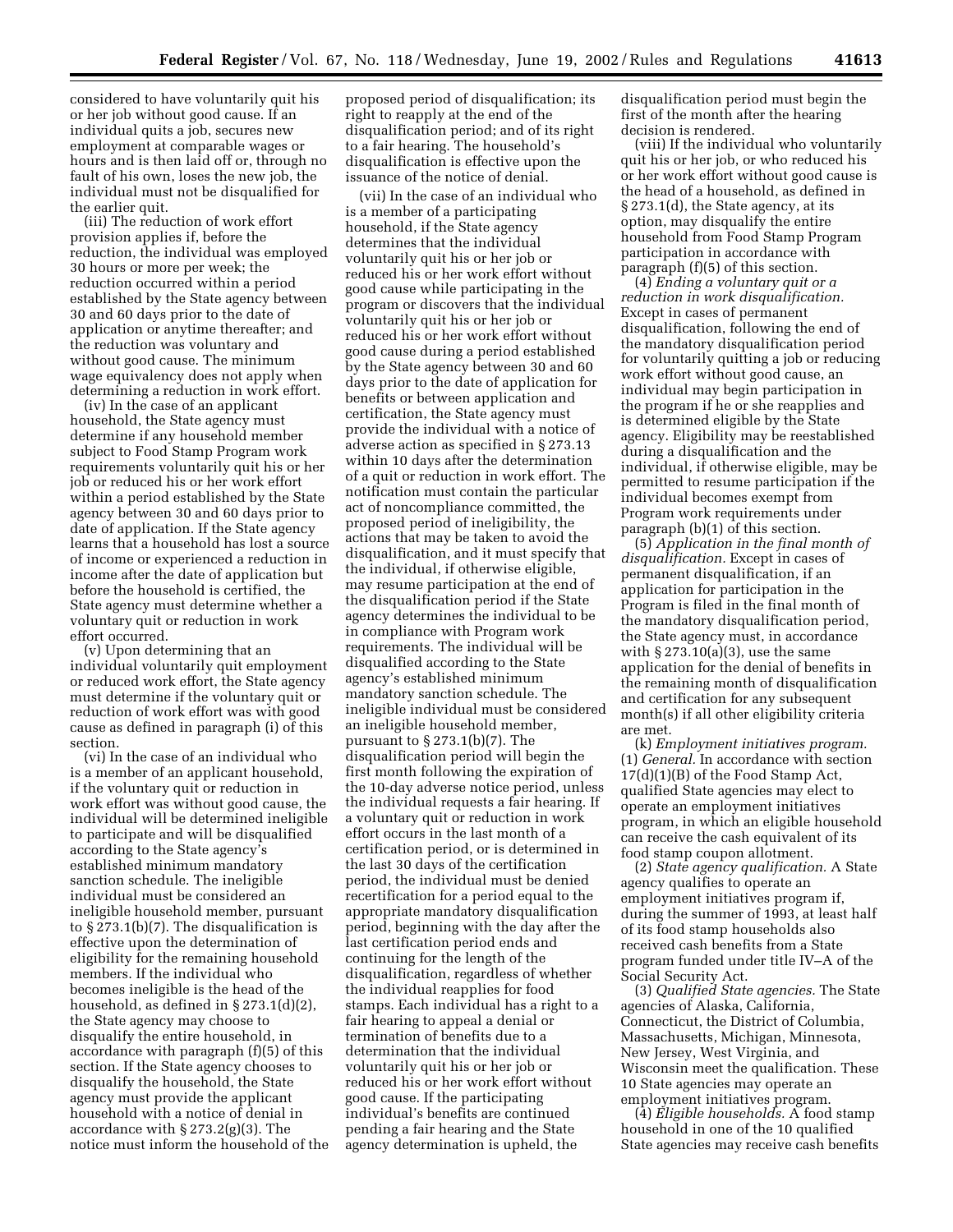in lieu of a food stamp coupon allotment if it meets the following requirements:

(i) The food stamp household elects to participate in an employment initiatives program;

(ii) An adult member of the household:

(A) Has worked in unsubsidized employment for the last 90 days, earning a minimum of \$350 per month;

(B) Is receiving cash benefits under a State program funded under title IV–A of the Social Security Act; or

(C) Was receiving cash benefits under the State program but, while participating in the employment initiatives program, became ineligible because of earnings and continues to earn at least \$350 a month from unsubsidized employment.

(5) *Program Provisions.* (i) Cash benefits provided in an employment initiatives program will be considered an allotment, as defined at § 271.2 of this chapter.

(ii) An eligible household receiving cash benefits in an employment initiatives program will not receive any other food stamp benefit during the period for which cash assistance is provided.

(iii) A qualified State agency operating an employment initiatives program must increase the cash benefit to participating households to compensate for any State or local sales tax on food purchases, unless FNS determines that an increase is unnecessary because of the limited nature of items subject to the State or local sales tax.

(iv) Any increase in cash assistance to account for a State or local sales tax on food purchases must be paid by the State agency.

(6) *Evaluation.* After two years of operating an employment initiatives program, a State agency must evaluate the impact of providing cash assistance in lieu of a food stamp coupon allotment to participating households. The State agency must provide FNS with a written report of its evaluation findings. The State agency, with the concurrence of FNS, will determine the content of the evaluation.

(l) *Work supplementation program.* In accordance with section 16(b) of the Food Stamp Act, States may operate work supplementation (or support) programs that allow the cash value of food stamp benefits and public assistance, such as cash assistance authorized under title IV–A of the Social Security Act or cash assistance under a program established by a State, to be provided to employers as a wage subsidy to be used for hiring and

employing public assistance recipients. The goal of these programs is to promote self-sufficiency by providing public assistance recipients with work experience to help them move into unsubsidized jobs. In accordance with § 272.2(d)(1)(xiv) of this chapter, State agencies that wish to exercise their option to implement work supplementation programs must submit to FNS for approval a plan that complies with the provisions of this paragraph (1). Work supplementation programs may not be implemented without prior approval from FNS.

(1) *Plan.* (i) *Assurances.* The plan must contain the following assurances:

(A) The individual participating in a work supplementation program must not be employed by the employer at the time the individual enters the program;

(B) The wage subsidy received under the work supplementation program must be excluded from household income and resources during the term the individual is participating in work supplementation;

(C) The household must not receive a separate food stamp allotment while participating in the work supplementation program;

(D) An individual participating in a work supplementation program is excused from meeting any other work requirements;

(E) The work supplementation program must not displace any persons currently employed who are not supplemented or supported;

(F) The wage subsidy must not be considered income or resources under any Federal, State or local laws, including but not limited to, laws relating to taxation, welfare, or public assistance programs, and the household's food stamp allotment must not be decreased due to taxation or any other reason because of its use as a wage subsidy;

(G) The earned income deduction does not apply to the subsidized portion of wages received in a work supplementation program; and

(H) All work supplemented or supported employees must receive the same benefits (sick and personal leave, health coverage, workmen's compensation, etc.) as similarly situated coworkers who are not participating in work supplementation and wages paid under a wage supplementation or support program must meet the requirements of the Fair Labor Standards Act and other applicable employment laws.

(ii) *Description.* The plan must also describe:

(A) The procedures the State agency will use to ensure that the cash value of

food stamp benefits for participating households are not subject to State or local sales taxes on food purchases. The costs of increasing household food stamp allotments to compensate for such sales taxes must be paid from State funds;

(B) State agency, employer and recipient obligations and responsibilities;

(C) The procedures the State agency will use to provide wage subsidies to employers and to ensure accountability;

(D) How public assistance recipients in the proposed work supplementation program will, within a specified period of time, be moved from supplemented or supported employment to employment that is not supplemented or supported;

(E) Whether the food stamp allotment and public assistance grant will be frozen at the time a recipient begins a subsidized job; and

(F) The procedures the State agency will use to ensure that work supplementation program participants do not incur any Federal, State, or local tax liabilities on the cash value of their food stamp benefits.

(2) *Budget.* In addition to the plan described in paragraph (l)(1) of this section, an operating budget for the proposed work supplementation program must be submitted to FNS.

(3) *Approval.* FNS will review the initial plan and any subsequent amendments. Upon approval by FNS, the State agency must incorporate the approved work supplementation program plan or subsequent amendment into its State Plan of Operation and its operating budget must be included in the State agency budget. No plan or amendment may be implemented without approval from FNS.

(4) *Reporting.* State agencies operating work supplementation and support programs are required to comply with all FNS reporting requirements, including reporting the amount of benefits contributed to employers as a wage subsidy on the FNS–388, State Issuance and Participation Estimates; FNS–388A, Participation and Issuance by Project Area; FNS–46, Issuance Reconciliation Report; and SF–269, Addendum Financial Status Report. State agencies are also required to report administrative costs associated with work supplementation programs on the FNS–366A, Budget Projection and SF– 269, Financial Status Report. Special codes for work supplementation programs will be assigned for reporting purposes.

(5) *Funding.* FNS will pay the cash value of a participating household's food stamp benefits to a State agency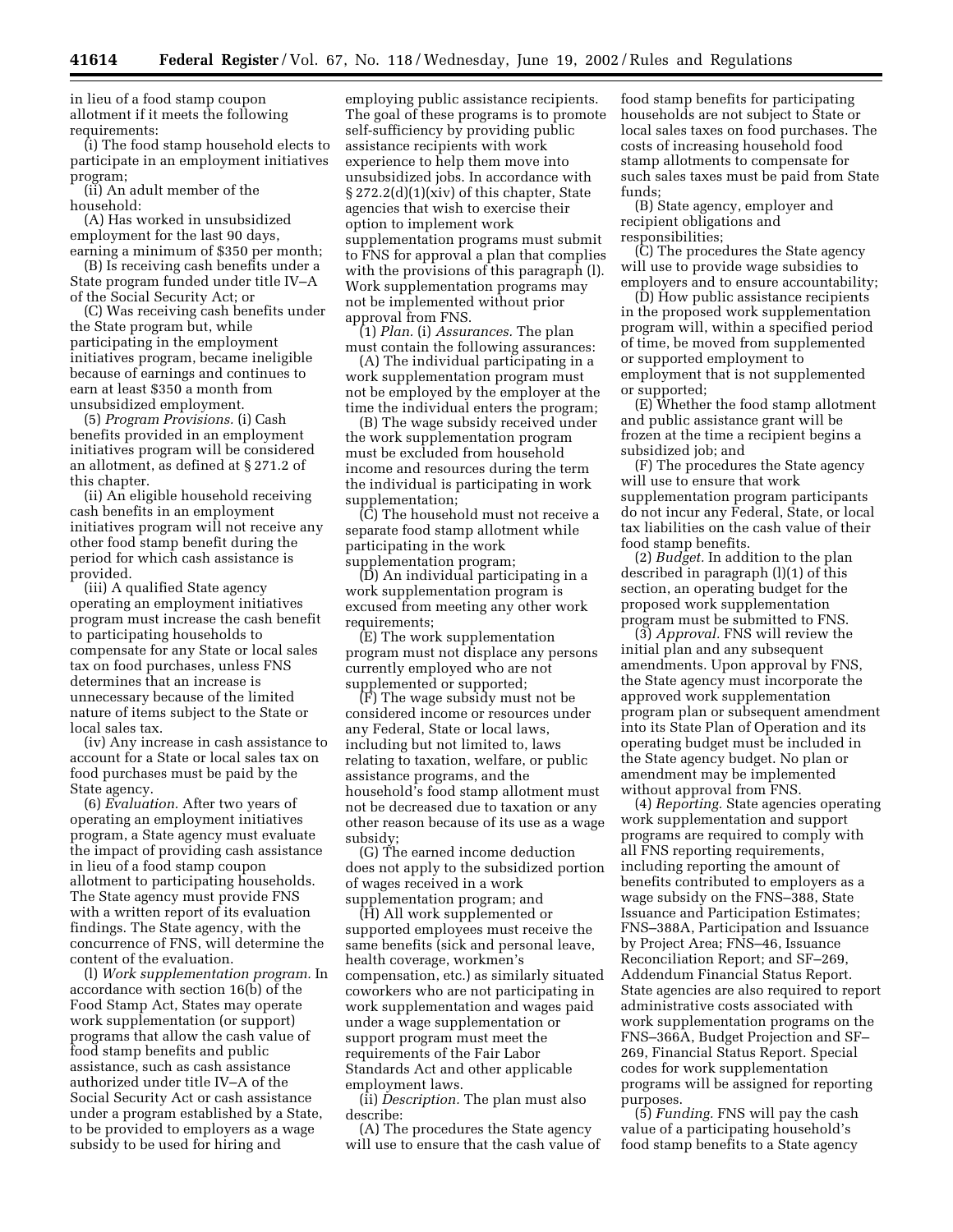with an approved work supplementation program to pay to an employer as a wage subsidy, and will also reimburse the State agency for related administrative costs, in accordance with Section 16 of the Food Stamp Act.

(6) *Quality control.* Cases in which a household member is participating in a work supplementation program will be coded as not subject to review.

(m) *Optional workfare program.* (1) *General.* This paragraph (m) contains the rules to be followed in operating a food stamp workfare program. In workfare, nonexempt food stamp recipients may be required to perform work in a public service capacity as a condition of eligibility to receive the coupon allotment to which their household is normally entitled. The primary goal of workfare is to improve employability and enable individuals to move into regular employment.

(2) *Program administration.* (i) A food stamp workfare program may be operated as a component of a State agency's E&T program, or it may be operated independently. If the workfare program is part of an E&T program it must be included as a component in the State agency's E&T plan in accordance with the requirements of paragraph (c)(4) of this section. If it is operated independent of the E&T program, the State agency must submit a workfare plan to FNS for its approval. For the purpose of this paragraph (m), a political subdivision is any local government, including, but not limited to, any county, city, town or parish. A State agency may implement a workfare program statewide or in only some areas of the State. The areas of operation must be identified in the State agency's workfare or E&T plan.

(ii) Political subdivisions are encouraged, but not required, to submit their plans to FNS through their respective State agencies. At a minimum, however, plans must be submitted to the State agencies concurrent with their submission to FNS. Workfare plans and subsequent amendments must not be implemented prior to their approval by FNS.

(iii) When a State agency chooses to sponsor a workfare program by submitting a plan to FNS, it must incorporate the approved plan into its State Plan of Operations. When a political subdivision chooses to sponsor a workfare program by submitting a plan to FNS, the State agency is responsible as a facilitator in the administration of the program by disbursing Federal funding and meeting the requirements identified in paragraph (m)(4) of this section. When it is notified that FNS has

approved a workfare plan submitted by a political subdivision in its State, the State agency must append that political subdivision's workfare plan to its own State Plan of Operations.

(iv) The operating agency is the administrative organization identified in the workfare plan as being responsible for establishing job sites, assigning eligible recipients to the job sites, and meeting the requirements of this paragraph (m). The operating agency may be any public or private, nonprofit organization. The State agency or political subdivision that submitted the workfare plan is responsible for monitoring the operating agency's compliance with the requirements of this paragraph (m) or of the workfare plan. The Department may suspend or terminate some or all workfare program funding, or withdraw approval of the workfare program from the State agency or political subdivision that submitted the workfare plan upon finding that that State agency or political subdivision, or their respective operating agencies, have failed to comply with the requirements of this paragraph (m) or of the workfare plan.

(v) State agencies or other political subdivisions must describe in detail in the plan how the political subdivision, working with the State agency and any other cooperating agencies that may be involved in the program, will fulfill the provisions of this paragraph (m). The plan will be a one-time submittal, with amendments submitted as needed to cover any changes in the workfare program as they occur.

(vi) State agencies or political subdivisions submitting a workfare plan must submit with the plan an operating budget covering the period from the initiation of the workfare program's implementation schedule to the close of the Federal fiscal year. In addition, an estimate of the cost for one full year of operation must be submitted together with the workfare plan. For subsequent fiscal years, the workfare program budget must be included in the State agency's budget.

(vii) If workfare plans are submitted by more than one political subdivision, each representing the same population (such as a city within a county), the Department will determine which political subdivision will have its plan approved. Under no circumstances will a food stamp recipient be subject to more than one food stamp workfare program. If a political subdivision chooses to operate a workfare program and represents a population which is already, at least in part, subject to a food stamp workfare program administered by another political subdivision, it must

establish in its workfare plan how food stamp recipients will not be subject to more than one food stamp workfare program.

(3) *Operating agency responsibilities.* (i) *General.* The operating agency, as designated by the State agency or other political subdivision that submits a plan, is responsible for establishing and monitoring job sites, interviewing and assessing eligible recipients, assigning eligible recipients to appropriate job sites, monitoring participant compliance, making initial determinations of good cause for household noncompliance, and otherwise meeting the requirements of this paragraph (m).

(ii) *Establishment of job sites.* Workfare job slots may only be located in public or private nonprofit agencies. Contractual agreements must be established between the operating agency and organizations providing jobs that include, but are not limited to, designation of the slots available and designation of responsibility for provision of benefits, if any are required, to the workfare participant.

(iii) *Notifying State agency of noncompliance.* The operating agency must notify the State agency of noncompliance by an individual with a workfare obligation when it determines that the individual did not have good cause for the noncompliance. This notification must occur within five days of such a determination so that the State agency can make a final determination as provided in paragraph (m)(4)(iv) of this section.

(iv) *Notifications.* (A) State agencies must establish and use notices to notify the operating agency of workfareeligible households. The notice must include the case name, case number, names of workfare-eligible household members, address of the household, certification period, and indication of any part-time work. If the State agency is calculating the hours of obligation, it must also include this in the notice. If the operating agency is computing the hours to be worked, include the monthly allotment amount.

(B) Operating agencies must establish and use notices to notify the workfare participant of where and when the participant is to report, to whom the participant is to report, a brief description of duties for the particular placement, and the number of hours to be worked.

(C) Operating agencies must establish and use notices to notify the State agency of failure by a household to meet its workfare obligation.

(v) *Recordkeeping requirements.* (A) Files that record activity by workfare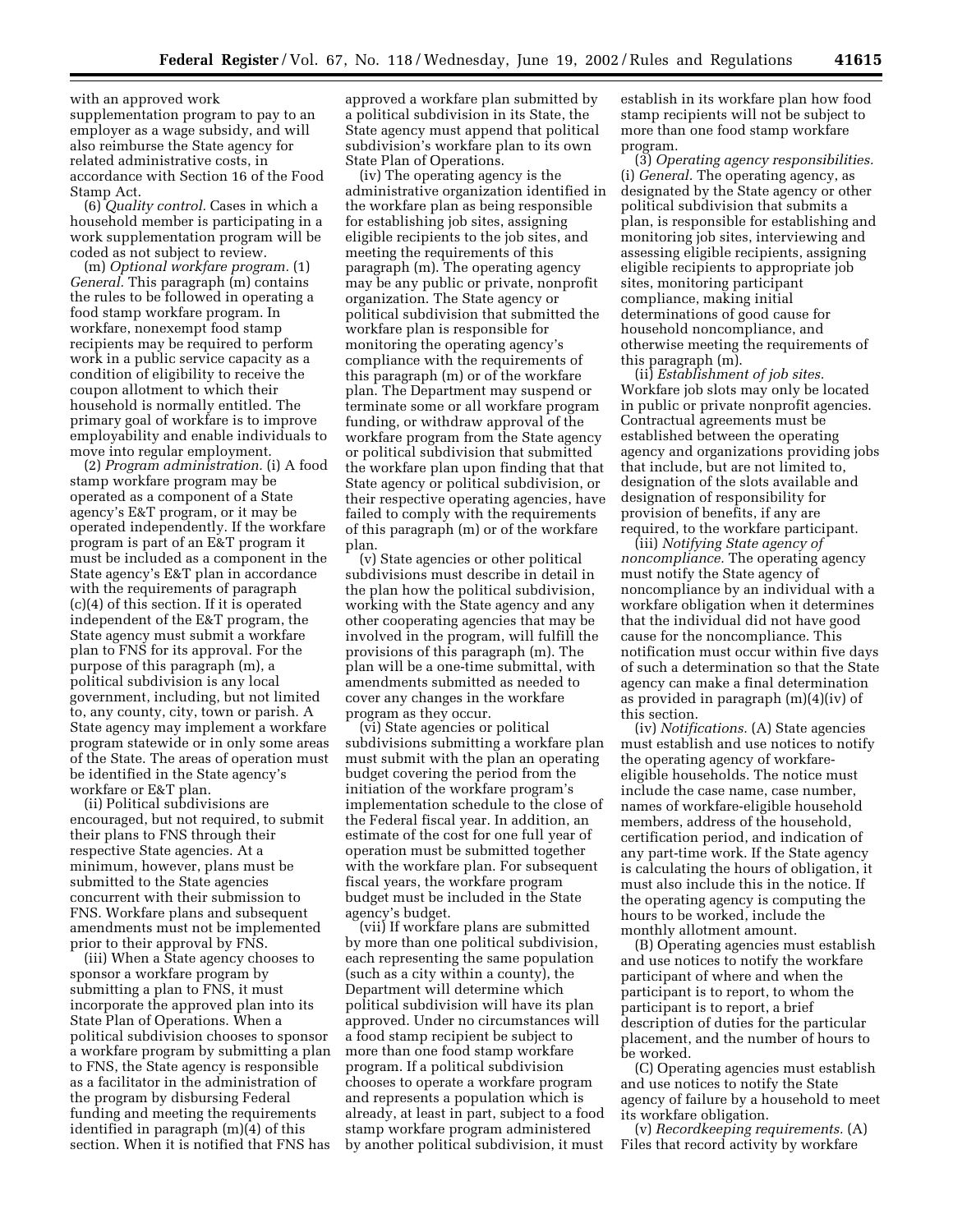participants must be maintained. At a minimum, these records must contain job sites, hours assigned, and hours completed.

(B) Program records must be maintained, for audit and review purposes, for a period of 3 years from the month of origin of each record. Fiscal records and accountable documents must be retained for 3 years from the date of fiscal or administrative closure of the workfare program. Fiscal closure, as used in this paragraph (m), means that workfare program obligations for or against the Federal government have been liquidated. Administrative closure, as used in this paragraph (m), means that the operating agency or Federal government has determined and documented that no further action to liquidate the workfare program obligation is appropriate. Fiscal records and accountable records must be kept in a manner that will permit verification of direct monthly reimbursements to recipients, in accordance with paragraph (m)(7)(iii) of this section.

(vi) *Reporting requirements.* The operating agency is responsible for providing information needed by the State agency to fulfill the reporting requirements contained in paragraph  $(m)(4)(v)$  of this section.

(vii) *Disclosure.* The provisions of § 272.1(c) of this chapter restricting the use and disclosure of information obtained from food stamp households is applicable to the administration of the workfare program.

(4) *State agency responsibilities.* (i) If a political subdivision chooses to operate a workfare program, the State agency must cooperate with the political subdivision in developing a plan.

(ii) The State agency must determine at certification or recertification which household members are eligible for the workfare program and inform the household representative of the nature of the program and of the penalties for noncompliance. If the State agency is not the operating agency, each member of a household who is subject to workfare under paragraph (m)(5)(i) of this section must be referred to the organization which is the operating agency. The information identified in paragraph (m)(3)(iv)(A) of this section must be forwarded to the operating agency within 5 days after the date of household certification. Computation of hours to be worked may be delegated to the operating agency.

(iii) The State agency must inform the household and the operating agency of the effect of any changes in a household's circumstances on the household's workfare obligation. This

includes changes in benefit levels or workfare eligibility.

(iv) Upon notification by the operating agency that a participant has failed to comply with the workfare requirement without good cause, the State agency must make a final determination as to whether or not the failure occurred and whether there was good cause for the failure. If the State agency determines that the participant did not have good cause for noncompliance, a sanction must be processed as provided in paragraphs  $(f)(1)(i)$  and  $(f)(1)(ii)$  of this section. The State agency must immediately inform the operating agency of the months during which the sanction will apply.

(v) The State agency must submit quarterly reports to FNS within 45 days of the end of each quarter identifying for that quarter for that State:

(A) The number of households with workfare-eligible recipients referred to the operating agency. A household will be counted each time it is referred to the operating agency;

(B) The number of households assigned to jobs each month by the operating agency;

(C) The number of individuals assigned to jobs each month by the operating agency;

(D) The total number of hours worked by participants; and

(E) The number of individuals against which sanctions were applied. An individual being sanctioned over two quarters should only be reported as sanctioned for the earlier quarter.

(vi) The State agency may, at its option, assume responsibility for monitoring all workfare programs in its State to assure that there is compliance with this section and with the plan submitted and approved by FNS. Should the State agency assume this responsibility, it would act as agent for FNS, which is ultimately responsible for ensuring such compliance. Should the State agency determine that noncompliance exists, it may withhold funding until compliance is achieved or FNS directs otherwise.

(5) *Household responsibilities.* (i) *Participation requirement.* Participation in workfare, if assigned by the State agency, is a Food Stamp Program work requirement for all nonexempt household members, as provided in paragraph (a) of this section. In addition:

(A) Those recipients exempt from Food Stamp Program work requirements because they are subject to and complying with any work requirement under title IV of the Social Security Act are subject to workfare if they are currently involved less than 20 hours a

week in title IV work activities. Those recipients involved 20 hours a week or more may be subject to workfare at the option of the political subdivision; and

(B) Those recipients exempt from Food Stamp Program work requirements because they have applied for or are receiving unemployment compensation are subject to workfare.

(ii) *Household obligation.* The maximum total number of hours of work required of a household each month is determined by dividing the household's coupon allotment by the Federal or State minimum wage, whichever is higher. Fractions of hours of obligation may be rounded down. The household's hours of obligation for any given month may not be carried over into another month.

(6) *Other program requirements.* (i) *Conditions of employment.* (A) A participant may be required to work a maximum of 30 hours per week. This maximum must take into account hours worked in any other compensated capacity (including hours of participation in a title IV work program) by the participant on a regular or predictable part-time basis. With the participant's consent, the hours to be worked may be scheduled in such a manner that more than 30 hours are worked in one week, as long as the total for that month does not exceed the weekly average of 30 hours.

(B) No participant will be required to work more than eight hours on any given day without his or her consent.

(C) No participant will be required to accept an offer of workfare employment if it fails to meet the criteria established in paragraphs  $(h)(1)(iii)$ ,  $(h)(1)(iv)$ ,  $(h)(2)(i)$ ,  $(h)(2)(ii)$ ,  $(h)(2)(iv)$ , and  $(h)(2)(v)$  of this section.

(D) If the workfare participant is unable to report for job scheduling, to appear for scheduled workfare employment, or to complete the entire workfare obligation due to compliance with Unemployment Insurance requirements; other Food Stamp Program work requirements established in paragraph (a)(1) of this section; or the job search requirements established in paragraph (e)(1)(i) of this section, that inability must not be considered a refusal to accept workfare employment. If the workfare participant informs the operating agency of the time conflict, the operating agency must, if possible, reschedule the missed activity. If the rescheduling cannot be completed before the end of the month, that must not be considered as cause for disqualification.

(E) The operating agency must assure that all persons employed in workfare jobs receive job-related benefits at the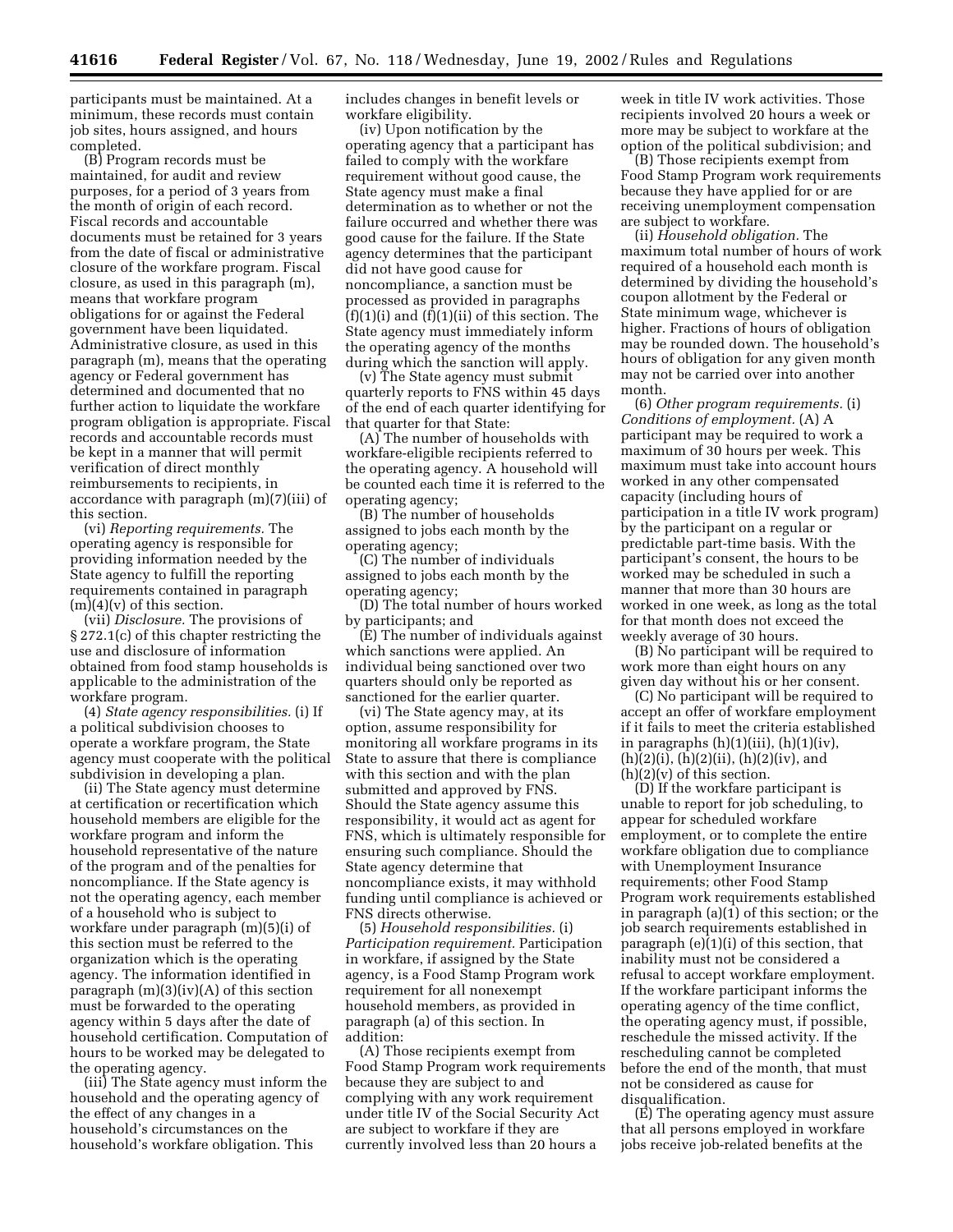same levels and to the same extent as similar non-workfare employees. These are benefits related to the actual work being performed, such as workers' compensation, and not to the employment by a particular agency, such as health benefits. Of those benefits required to be offered, any elective benefit that requires a cash contribution by the participant will be optional at the discretion of the participant.

(F) The operating agency must assure that all workfare participants experience the same working conditions that are provided to non-workfare employees similarly employed.

(G) The provisions of section 2(a)(3) of the Service Contract Act of 1965 (Public Law 89–286), relating to health and safety conditions, apply to the workfare program.

(H) Operating agencies must not place a workfare participant in a work position that has the effect of replacing or preventing the employment of an individual not participating in the workfare program. Vacancies due to hiring freezes, terminations, or lay-offs must not be filled by workfare participants unless it can be demonstrated that the vacancies are a result of insufficient funds to sustain former staff levels.

(I) Workfare jobs must not, in any way, infringe upon the promotional opportunities that would otherwise be available to regular employees.

(J) Workfare jobs must not be related in any way to political or partisan activities.

(K) The cost of workers' compensation or comparable protection provided to workfare participants by the State agency, political subdivision, or operating agency is a matchable cost under paragraph (m)(7) of this section. However, whether or not this coverage is provided, in no case is the Federal government the employer in these workfare programs (unless a Federal agency is the job site). The Department does not assume liability for any injury to or death of a workfare participant while on the job.

(L) The nondiscrimination requirement provided in § 272.6(a) of this chapter applies to all agencies involved in the workfare program.

(ii) *Job search period.* The operating agency may establish a job search period of up to 30 days following certification prior to making a workfare assignment during which the potential participant is expected to look for a job. This period may only be established at household certification, not at recertification. The potential participant would not be subject to any job search requirements

beyond those required under this section during this time.

(iii) *Participant reimbursement.* The operating agency must reimburse participants for transportation and other costs that are reasonably necessary and directly related to participation in the program. These other costs may include the cost of child care, or the cost of personal safety items or equipment required for performance of work if these items are also purchased by regular employees. These other costs may not include the cost of meals away from home. No participant cost reimbursed under a workfare program operated under Title IV of the Social Security Act or any other workfare program may be reimbursed under the food stamp workfare program. Only reimbursement of participant costs up to but not in excess of \$25 per month for any participant will be subject to Federal cost sharing as provided in paragraph (m)(7) of this section. Reimbursed child care costs may not be claimed as expenses and used in calculating the child care deduction for determining household benefits. In accordance with paragraph (m)(4)(i) of this section, a State agency may decide what its reimbursement policy shall be.

(iv) *Failure to comply.* When a workfare participant is determined by the State agency to have failed or refused without good cause to comply with the requirements of this paragraph (m), the provisions of paragraph (f) of this section will apply.

(v) *Benefit overissuances.* If a benefit overissuance is discovered for a month or months in which a participant has already performed a workfare or work component requirement, the State agency must apply the claim recovery procedures as follows:

(A) If the person who performed the work is still subject to a work obligation, the State must determine how may extra hours were worked because of the improper benefit. The participant should be credited those extra hours toward future work obligations; and

(B) If a workfare or work component requirement does not continue, the State agency must determine whether the overissuance was the result of an intentional program violation, an inadvertent household error, or a State agency error. For an intentional program violation a claim should be established for the entire amount of the overissuance. If the overissuance was caused by an inadvertent household error or State agency error, the State agency must determine whether the number of hours worked in workfare are more than the number which could have been assigned had the proper

benefit level been used in calculating the number of hours to work. A claim must be established for the amount of the overissuance not ''worked off,''' if any. If the hours worked equal the amount of hours calculated by dividing the overissuance by the minimum wage, no claim will be established. No credit for future work requirements will be given.

(7) *Federal financial participation*—(i) *Administrative costs.* Fifty percent of all administrative costs incurred by State agencies or political subdivisions in operating a workfare program will be funded by the Federal government. Such costs include those related to recipient participation in workfare, up to \$25 per month for any participant, as indicated in paragraph (m)(6)(iii) of this section. Such costs do not include the costs of equipment, capital expenditures, tools or materials used in connection with the work performed by workfare participants, the costs of supervising workfare participants, the costs of reimbursing participants for meals away from home, or reimbursed expenses in excess of \$25 per month for any participant. State agencies must not use any portion of their annual 100 percent Federal E&T allocations to fund the administration of optional workfare programs under section 20 of the Food Stamp Act and this paragraph (m).

(ii) *Funding mechanism.* The State agencies have responsibility for disbursing Federal funds used for the workfare program through the State agencies' Letters of Credit. The State agency must also assure that records are being maintained which support the financial claims being made to FNS. This will be for all programs, regardless of who submits the plan. Mechanisms for funding local political subdivisions which have submitted plans must be established by the State agencies.

(iii) *Fiscal recordkeeping and reporting requirements.* Workfarerelated costs must be identified by the State agency on the Financial Status Report (Form SF–269) as a separate column. All financial records, supporting documents, statistical records, negotiated contracts, and all other records pertinent to workfare program funds must be maintained in accordance with § 277.12 of this chapter.

(iv) *Sharing workfare savings*—(A) *Entitlement.* A political subdivision is entitled to share in the benefit reductions that occur when a workfare participant begins employment while participating in workfare for the first time, or within thirty days of ending the first participation in workfare.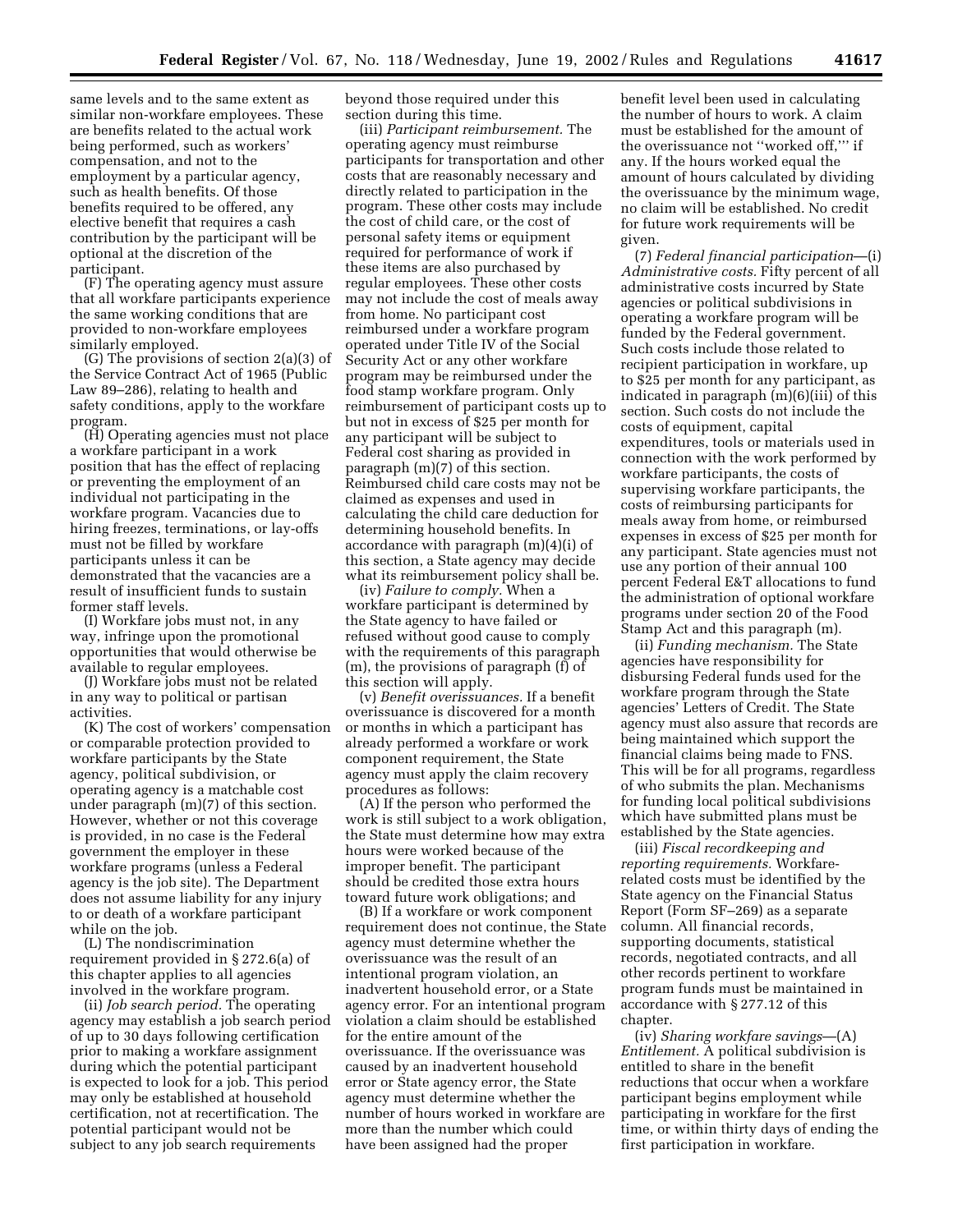(1) To begin employment means to appear at the place of employment and to begin working.

(2) First participation in workfare means performing work for the first time in a particular workfare program. The only break in participation that does not end the first participation will be due to the participant's taking a job which does not affect the household's allotment by an entire month's wages and which is followed by a return to workfare.

(B) *Calculating the benefit reductions.* The political subdivision will calculate benefit reductions from each workfare participant's employment as follows.

(*1*) Unless the political subdivision knows otherwise, it will presume that the benefit reduction equals the difference between the last allotment issued before the participant began the new employment and the first allotment that reflects a full month's wages, earned income deduction, and dependent care deduction attributable to the new job.

(*2*) If the political subdivision knows of other changes besides the new job that affect the household's allotment after the new job began, the political subdivision will obtain the first allotment affected by an entire month's wages from the new job. The political subdivision will then recalculate the allotment to account for the wages, earned income deduction, and dependent care deduction attributable to the new job. In recalculating the allotment the political subdivision will also replace any benefits from a State program funded under title IV–A of the Social Security Act received after the new job with benefits received in the last month before the new job began. The difference between the first allotment that accounts for the new job and the recalculated allotment will be the benefit reduction.

(*3*) The political subdivision's share of the benefit reduction is three times this difference, divided by two.

(*4*) If, during these procedures, an error is discovered in the last allotment issued before the new employment began, that allotment must be corrected before the savings are calculated.

(C) *Accounting.* The reimbursement from workfare will be reported and paid as follows:

(*1*) The political subdivision will report its enhanced reimbursement to the State agency in accordance with paragraph (m)(7)(iii) of this section.

(*2*) The Food and Nutrition Service will reimburse the political subdivision in accordance with paragraph (m)(7)(ii) of this section.

(*3*) The political subdivision will, upon request, make available for review sufficient documentation to justify the amount of the enhanced reimbursement.

(*4*) The Food and Nutrition Service will reimburse only the political subdivision's reimbursed administrative costs in the fiscal year in which the workfare participant began new employment and which are acceptable according to paragraph (m)(7)(i) of this section.

(8) *Voluntary workfare program.* State agencies and political subdivisions may operate workfare programs whereby participation by food stamp recipients is voluntary. In such a program, the penalties for failure to comply, as provided in paragraph (f) of this section, will not apply for noncompliance. The amount of hours to be worked will be negotiated between the household and the operating agency, though not to exceed the limits provided under paragraph (m)(5)(ii) of this section. In addition, all protections provided under paragraph (m)(6)(i) of this section shall continue to apply. Those State agencies and political subdivisions choosing to operate such a program shall indicate in their workfare plan how their staffing will adapt to anticipated and unanticipated levels of participation. The Department will not approve plans which do not show that the benefits of the workfare program, in terms of hours worked by participants and reduced food stamp allotments due to successful job attainment, are expected to exceed the costs of such a program. In addition, if the Department finds that an approved voluntary program does not meet this criterion, the Department reserves the right to withdraw approval.

(9) *Comparable workfare programs.* In accordance with section 6(o)(2)(C) of the Food Stamp Act, State agencies and political subdivisions may establish programs comparable to workfare under this paragraph (m) for the purpose of providing ABAWDs subject to the time limits specified at § 273.24 a means of fulfilling the work requirements in order to remain eligible for food stamps. While comparable to workfare in that they require the participant to work for his or her household's food stamp allotment, these programs may or may not conform to other workfare requirements. State agencies or political subdivisions desiring to operate a comparable workfare program must meet the following conditions:

(i) The maximum number of hours worked weekly in a comparable workfare activity, combined with any other hours worked during the week by a participant for compensation (in cash or in kind) in any other capacity, must not exceed 30;

(ii) Participants must not receive a fourth month of food stamp benefits (the first month for which they would not be eligible under the time limit) without having secured a workfare position or without having met their workfare obligation. Participation must be verified timely to prevent issuance of a month's benefits for which the required work obligation is not met;

(iii) The State agency or political subdivision must maintain records to support the issuance of benefits to comparable workfare participants beyond the third month of eligibility; and

(iv) The State agency or political subdivision must provide a description of its program, including a methodology for ensuring compliance with (m)(9)(ii) of this section. The description should be submitted to the appropriate Regional office, with copies forwarded to the Food Stamp Program National office.

## **§ 273.9 [AMENDED]**

9. In § 273.9:

a. Paragraph (c)(5)(i)(A) is amended by removing the reference to  $\sqrt{\frac{273.7(d)(1)(ii)}{6}}$  and adding in its place a reference to " $\S 273.7(d)(3)$ ".

b. Paragraph  $(c)(5)(i)(F)$  is amended by removing the reference to

" $\S 273.7(d)(1)(ii)$ " and adding in its place a reference to " $\S 273.7\text{d}(3)$ ".

c. Paragraph (c)(14) is amended by removing the references to

''§ 273.7(d)(1)(ii)'' and

''§ 273.7(d)(1)(ii)(A)'' and adding in their place reference to ''§ 273.7(d)(3)'' and  $\sqrt[4]{s}$  273.7(d)(3)(i)" respectively.

d. Paragraph (d)(4) is amended by removing the reference to ''§ 273.7(f)'' and adding in its place a reference to ''§ 273.7(e)''.

#### **§ 273.22 [Removed and Reserved]**

10. Remove and reserve § 273.22.

11. In § 273.24:

a. Paragraphs (a)(5) and (a)(6) are

removed.

b. Paragraph (b)(8) is removed.

c. Paragraph (c) heading and

introductory text are revised.

d. Paragraphs (g), (h), (i), and (j) are revised.

The revisions read as follows:

#### **§ 273.24 Time limit for able-bodied adults.**

\* \* \* \* \* (c) *Exceptions.* The time limit does not apply to an individual if he or she is:  $*$   $*$ 

\* \* \* \* \* (g) *15 percent exemptions.* (1) For the purpose of establishing the 15 percent exemption for each State agency, the following terms are defined: